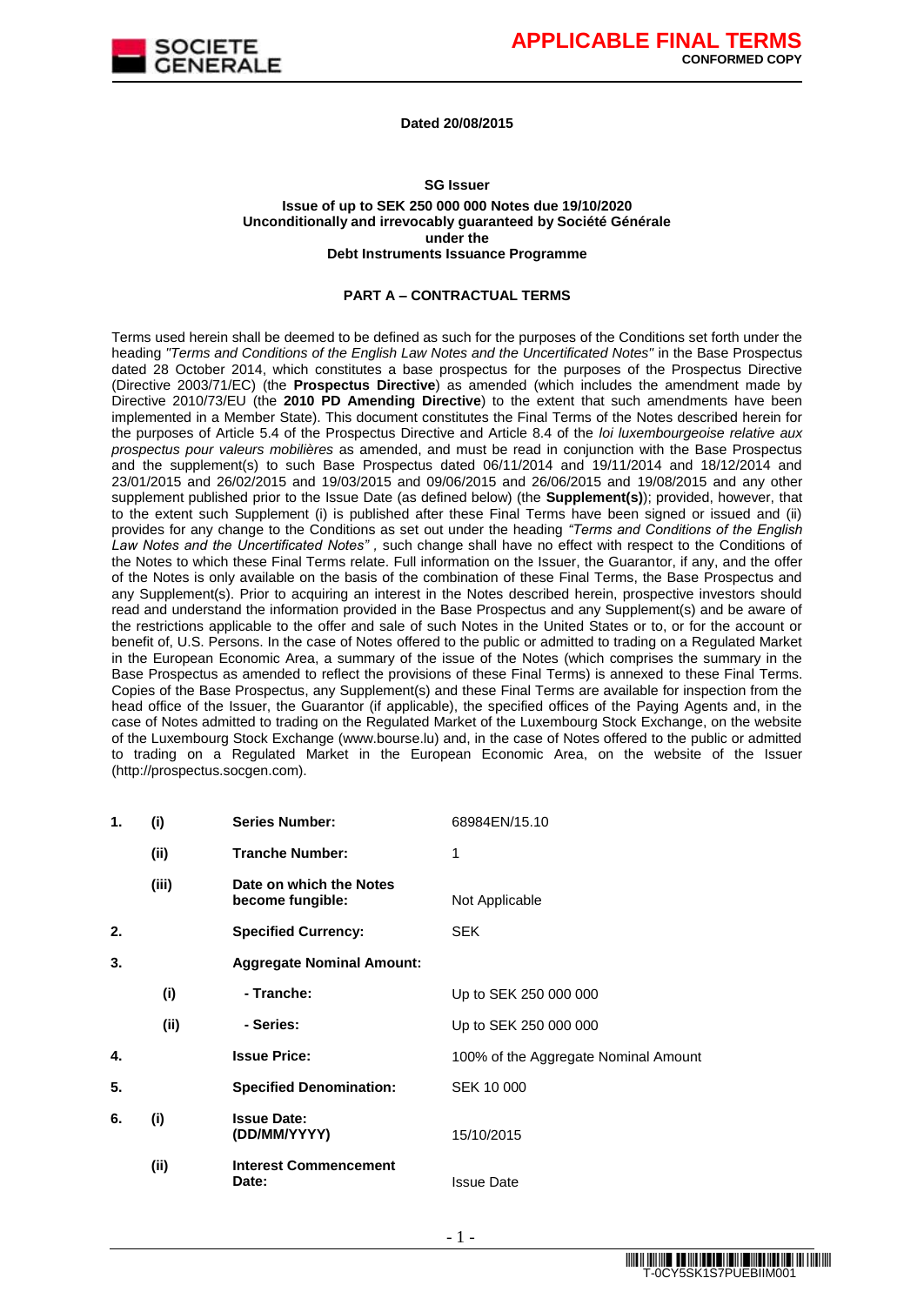

| 7.  |       | <b>Maturity Date:</b><br>(DD/MM/YYYY)                                     | 19/10/2020                                                                                                                                                                                                                              |
|-----|-------|---------------------------------------------------------------------------|-----------------------------------------------------------------------------------------------------------------------------------------------------------------------------------------------------------------------------------------|
| 8.  |       | <b>Governing law:</b>                                                     | Swedish law                                                                                                                                                                                                                             |
| 9.  | (i)   | <b>Status of the Notes:</b>                                               | Unsecured                                                                                                                                                                                                                               |
|     | (ii)  | Date of corporate<br>authorisation obtained for<br>the issuance of Notes: | Not Applicable                                                                                                                                                                                                                          |
|     | (iii) | <b>Type of Structured Notes:</b>                                          | <b>Share Linked Notes</b>                                                                                                                                                                                                               |
|     |       |                                                                           | The provisions of the following Additional Terms and<br>Conditions apply:<br>Additional Terms and Conditions for Share Linked Notes                                                                                                     |
|     | (iv)  | <b>Reference of the Product:</b>                                          | 3.3.2 with Option 4 applicable as described in the<br>Additional Terms and Conditions relating to Formulae                                                                                                                              |
| 10. |       | <b>Interest Basis:</b>                                                    | See section "PROVISIONS RELATING TO INTEREST<br>(IF ANY) PAYABLE" below.                                                                                                                                                                |
| 11. |       | <b>Redemption/Payment Basis:</b>                                          | "PROVISIONS<br><b>RELATING</b><br>See<br>section<br>TO<br>REDEMPTION" below.                                                                                                                                                            |
| 12. |       | Issuer's/Noteholders'<br>redemption option:                               | "PROVISIONS<br><b>RELATING</b><br>See<br>section<br>TO<br>REDEMPTION" below.                                                                                                                                                            |
|     |       | <b>PROVISIONS RELATING TO INTEREST (IF ANY) PAYABLE</b>                   |                                                                                                                                                                                                                                         |
| 13. |       | <b>Fixed Rate Note Provisions:</b>                                        | Not Applicable                                                                                                                                                                                                                          |
| 14. |       | <b>Floating Rate Note</b><br><b>Provisions:</b>                           | Not Applicable                                                                                                                                                                                                                          |
| 15. |       | <b>Structured Interest Note</b><br><b>Provisions:</b>                     | Applicable as per Condition 3.3 of the General Terms<br>and Conditions                                                                                                                                                                  |
|     | (i)   |                                                                           | Structured Interest Amount(s): Unless previously redeemed, on each Interest Payment<br>Date(i) (i from 1 to 5), the Issuer shall pay to the<br>Noteholders, for each Note, an amount determined by<br>the Calculation Agent as follows: |
|     |       |                                                                           | Scenario 1:<br>If on Valuation Date(i), WorstPerformance(i) is lower<br>than -10%, then:                                                                                                                                                |
|     |       |                                                                           | Structured Interest Amount(i) = Specified Denomination<br>x 6%                                                                                                                                                                          |
|     |       |                                                                           | Scenario 2:<br>If on Valuation Date(i), WorstPerformance(i) is higher<br>than or equal to -10%, then:                                                                                                                                   |
|     |       |                                                                           | Structured Interest Amount(i) = 0 (zero)                                                                                                                                                                                                |
|     |       |                                                                           | Definitions relating to the Structured Interest Amount are                                                                                                                                                                              |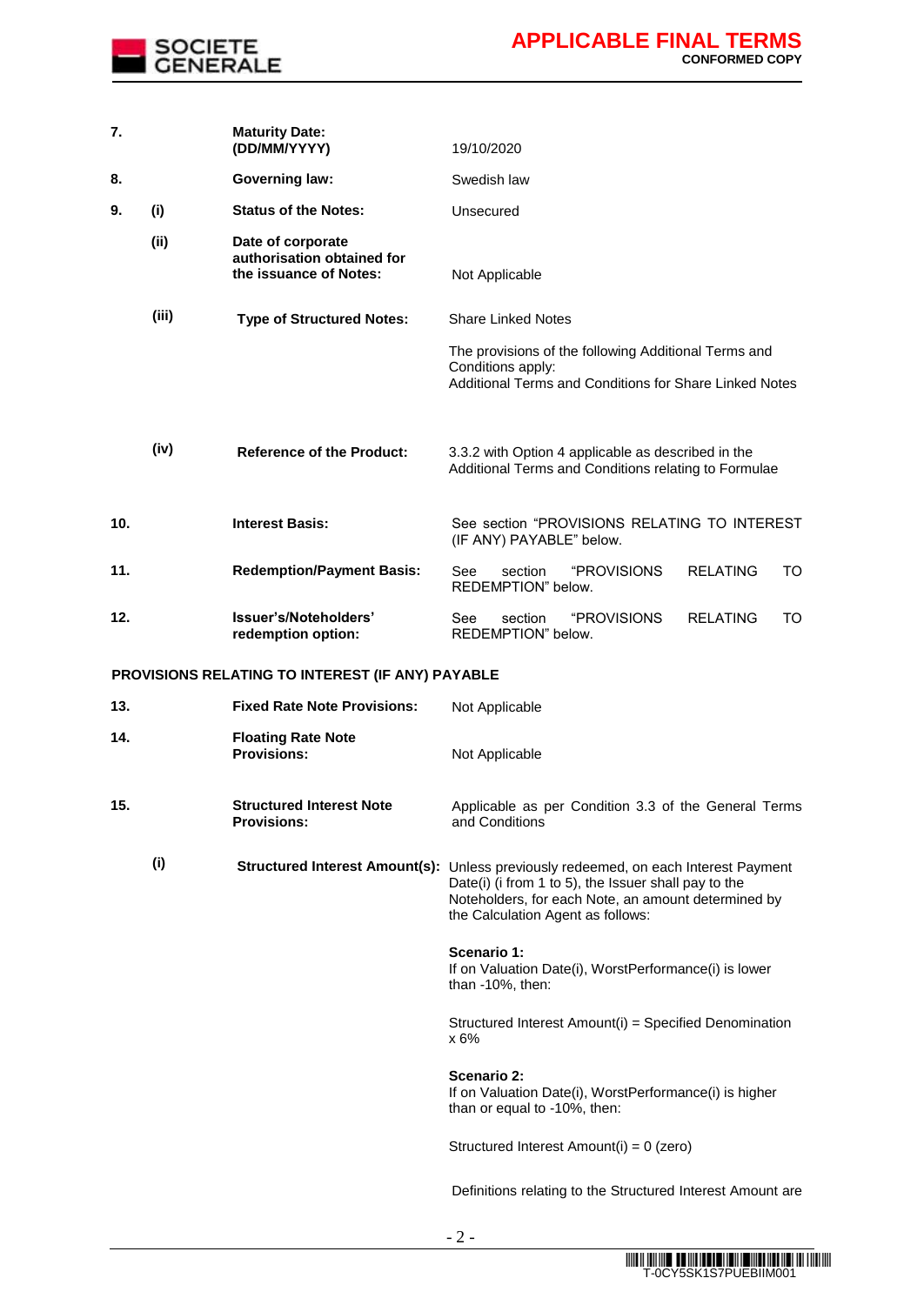

set out in paragraph 27(ii) "Definitions relating to the Product"

|                                                                     | (ii)                                         | <b>Specified Period(s)/</b>                                          | Interest Payment Date(i)                                                                                                                                                                                                                                                                                                 |                                                                                                               |  |  |
|---------------------------------------------------------------------|----------------------------------------------|----------------------------------------------------------------------|--------------------------------------------------------------------------------------------------------------------------------------------------------------------------------------------------------------------------------------------------------------------------------------------------------------------------|---------------------------------------------------------------------------------------------------------------|--|--|
|                                                                     |                                              | <b>Interest Payment Date(s):</b><br>(DD/MM/YYYY)                     | 1                                                                                                                                                                                                                                                                                                                        | 19/10/2016                                                                                                    |  |  |
|                                                                     |                                              |                                                                      | $\overline{\mathbf{2}}$                                                                                                                                                                                                                                                                                                  | 19/10/2017                                                                                                    |  |  |
|                                                                     |                                              |                                                                      | 3                                                                                                                                                                                                                                                                                                                        | 19/10/2018                                                                                                    |  |  |
|                                                                     |                                              |                                                                      | 4                                                                                                                                                                                                                                                                                                                        | 19/10/2019                                                                                                    |  |  |
|                                                                     |                                              |                                                                      | $\overline{5}$                                                                                                                                                                                                                                                                                                           | 19/10/2020                                                                                                    |  |  |
|                                                                     | (iii)                                        | <b>Business Day</b><br><b>Convention:</b>                            | Following Business Day Convention (unadjusted)                                                                                                                                                                                                                                                                           |                                                                                                               |  |  |
|                                                                     | (iv)                                         | <b>Day Count Fraction:</b>                                           | Not Applicable                                                                                                                                                                                                                                                                                                           |                                                                                                               |  |  |
|                                                                     | (v)                                          | <b>Business Centre(s):</b>                                           | Stockholm                                                                                                                                                                                                                                                                                                                |                                                                                                               |  |  |
| 16.                                                                 |                                              | Zero Coupon Note<br><b>Provisions:</b>                               | Not Applicable                                                                                                                                                                                                                                                                                                           |                                                                                                               |  |  |
|                                                                     |                                              | <b>PROVISIONS RELATING TO REDEMPTION</b>                             |                                                                                                                                                                                                                                                                                                                          |                                                                                                               |  |  |
| 17.<br>Redemption at the option of<br>the Issuer:<br>Not Applicable |                                              |                                                                      |                                                                                                                                                                                                                                                                                                                          |                                                                                                               |  |  |
| 18.<br>Redemption at the option of<br>the Noteholders:              |                                              |                                                                      | Not Applicable                                                                                                                                                                                                                                                                                                           |                                                                                                               |  |  |
| 19.                                                                 | <b>Automatic Early</b><br><b>Redemption:</b> |                                                                      | Applicable as per Condition 5.10 of the General Terms<br>and Conditions                                                                                                                                                                                                                                                  |                                                                                                               |  |  |
| (i)<br><b>Automatic Early Redemption</b><br>Amount(s):              |                                              |                                                                      | Unless previously redeemed, if an Automatic Early<br>Redemption Event has occurred, then the Issuer shall<br>redeem early the Notes on Automatic Early Redemption<br>Date(i) (i from 1 to 4) in accordance with the following<br>provisions in respect of each Note:<br>Automatic Early Redemption Amount(i) = Specified |                                                                                                               |  |  |
|                                                                     |                                              |                                                                      | Denomination x [100% + CouponLevel x i]<br>relating to the Product".                                                                                                                                                                                                                                                     | Definitions relating to the Automatic Early Redemption<br>Amount are set out in paragraph 27(ii) "Definitions |  |  |
|                                                                     | (ii)                                         | <b>Automatic Early</b><br><b>Redemption Date(s):</b><br>(DD/MM/YYYY) |                                                                                                                                                                                                                                                                                                                          | Automatic Early<br>Redemption Date(i)                                                                         |  |  |
|                                                                     |                                              |                                                                      | 1                                                                                                                                                                                                                                                                                                                        | 19/10/2016                                                                                                    |  |  |
|                                                                     |                                              |                                                                      | $\overline{\mathbf{c}}$                                                                                                                                                                                                                                                                                                  | 19/10/2017                                                                                                    |  |  |
|                                                                     |                                              |                                                                      | $\overline{\mathbf{3}}$<br>$\vert$ 4                                                                                                                                                                                                                                                                                     | 19/10/2018                                                                                                    |  |  |
|                                                                     |                                              |                                                                      |                                                                                                                                                                                                                                                                                                                          | 19/10/2019                                                                                                    |  |  |
| 20.                                                                 |                                              | <b>Final Redemption Amount:</b>                                      | Unless previously redeemed, the Issuer shall redeem<br>the Notes on the Maturity Date, in accordance with the<br>following provisions in respect of each Note:                                                                                                                                                           |                                                                                                               |  |  |

**Scenario 1:**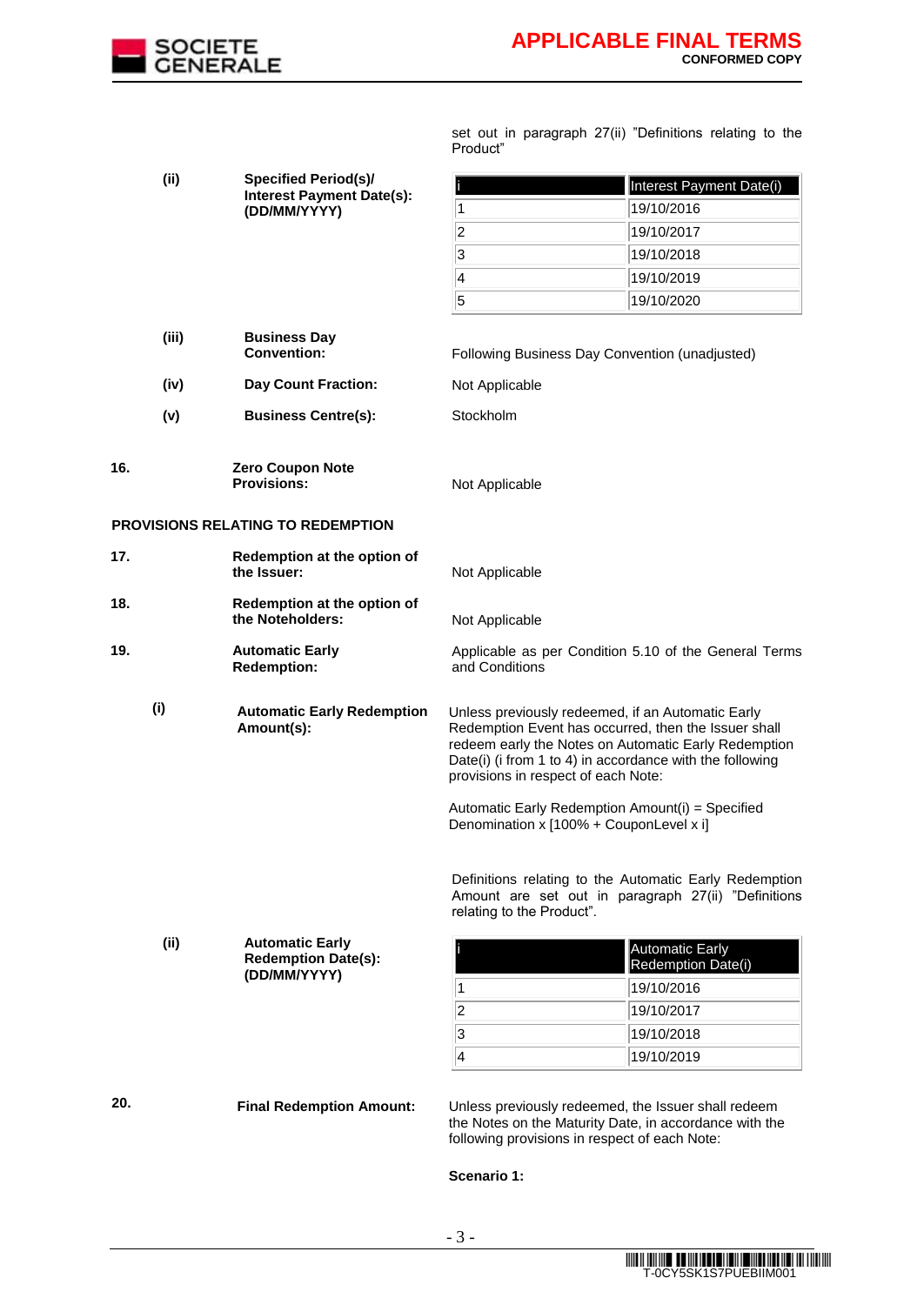

If on Valuation Date(5), WorstPerformance(5) is higher than or equal to -10%, then:

Final Redemption Amount = Specified Denomination x [100% + CouponLevel x 5]

**Scenario 2:** 

If on Valuation Date(5), WorstPerformance(5) is lower than -10% and WorstPerformance(5) is higher than or equal to -40%, then:

Final Redemption Amount = Specified Denomination  $x$ 100%

**Scenario 3:** 

If on Valuation Date(5), WorstPerformance(5) is lower than -40%, then:

Final Redemption Amount = Specified Denomination x [100% + WorstPerformance(5)]

Definitions relating to the Final Redemption Amount are set out in paragraph 27(ii) "Definitions relating to the Product".

**21. Physical Delivery Note Not Applicable 22. Credit Linked Notes Provisions:** Not Applicable **23. Bond Linked Notes Provisions:** Not Applicable **24. Trigger redemption at the option of the Issuer:** Applicable as per Condition 5.6 of the General Terms and Conditions **- Outstanding Amount Trigger Level:** 10% of the Aggregate Nominal Amount **25. Early Redemption Amount payable on Event of Default or, at the option of the Issuer, on redemption for taxation or regulatory reasons:** Market Value

#### **PROVISIONS APPLICABLE TO THE UNDERLYING(S) IF ANY**

**26. (i) Underlying(s):** The following Shares (each an "Underlying(k)" and together the "Basket") as defined below:

| k Company        | <b>Bloomberg Ticker</b> | Exchange                 | Website             |
|------------------|-------------------------|--------------------------|---------------------|
| AstraZeneca PLC  | AZN SS                  | Stockholm Stock Exchange | www.astrazeneca.com |
| Electrolux AB    | ELUXB SS                | Stockholm Stock Exchange | www.electrolux.com  |
| 3 Nordea Bank AB | NDA SS                  | Stockholm Stock Exchange | www.nordea.com      |
| <b>SSAB AB</b>   | <b>SSABA SS</b>         | Stockholm Stock Exchange | www.ssab.se         |

**(ii) Information relating to the past and future performances of the Underlying(s) and volatility:** The information relating to the past and future performances of the Underlying(s) and volatility are available on the website, or Reuters or Bloomberg, as the case may be, specified in the table above and the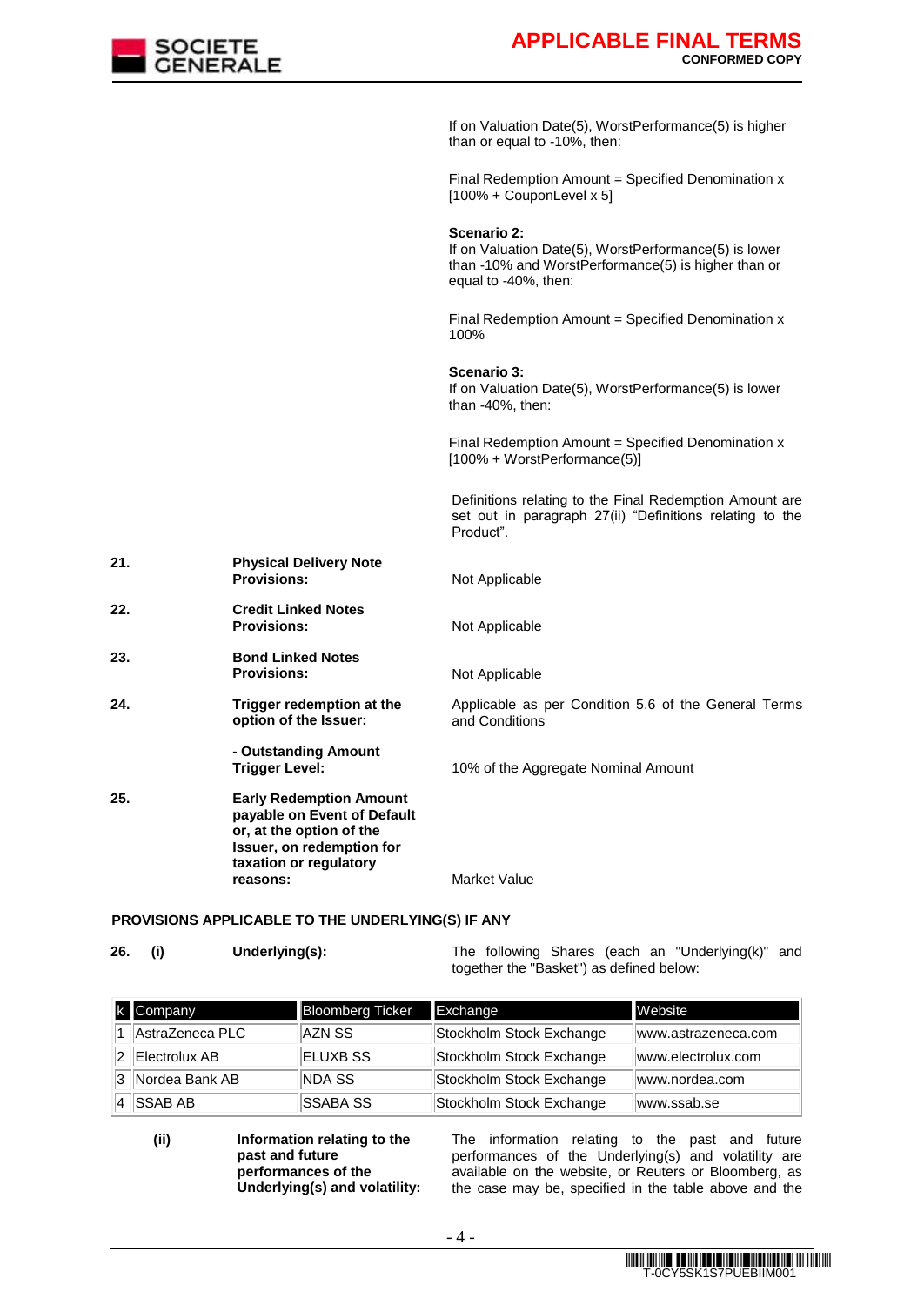

volatility can be obtained, upon request, at the specified office of Société Générale (see in address and contact details of Société Générale for all administrative communications relating to the Notes), at the office of the Agent in Luxembourg and at the office of the Principal Swiss Paying Agent in Switzerland if any.

information published, no facts have been omitted which would render the reproduced information inaccurate or

**(iii) Provisions relating, amongst others, to the Market Disruption Event(s) and/or Extraordinary Event(s) and/or Monetisation until the Maturity Date and/or any additional disruption event(s) as described in the relevant Additional Terms and Conditions for Structured Notes:**  The provisions of the following Additional Terms and Conditions apply: Additional Terms and Conditions for Share Linked Notes **(iv) Other information relating to the Underlying(s):** Information or summaries of information included herein with respect to the Underlying(s), has been extracted from general databases released publicly or by any other available information. Each of the Issuer and the Guarantor confirms that such information has been accurately reproduced and that, so far as it is aware and is able to ascertain from

**DEFINITIONS APPLICABLE TO INTEREST (IF ANY), REDEMPTION AND THE UNDERLYING(S) IF ANY**

misleading.

|                                                        | date(s):                                       | Applicable<br>01/10/2015                                                                                                                                                                                                                                           |                                                            |  |  |
|--------------------------------------------------------|------------------------------------------------|--------------------------------------------------------------------------------------------------------------------------------------------------------------------------------------------------------------------------------------------------------------------|------------------------------------------------------------|--|--|
|                                                        | <b>Valuation Date(0):</b><br>(DD/MM/YYYY)      |                                                                                                                                                                                                                                                                    |                                                            |  |  |
|                                                        | <b>Valuation Date(i);</b>                      |                                                                                                                                                                                                                                                                    | <b>Valuation Date(i)</b>                                   |  |  |
|                                                        | (i from 1 to 5)<br>(DD/MM/YYYY)                | 1                                                                                                                                                                                                                                                                  | 01/10/2016                                                 |  |  |
|                                                        |                                                | $\vert$ 2                                                                                                                                                                                                                                                          | 01/10/2017                                                 |  |  |
|                                                        |                                                | 3                                                                                                                                                                                                                                                                  | 01/10/2018                                                 |  |  |
|                                                        |                                                | $\overline{\mathbf{4}}$                                                                                                                                                                                                                                            | 01/10/2019                                                 |  |  |
|                                                        |                                                | 5                                                                                                                                                                                                                                                                  | 01/10/2020                                                 |  |  |
| (ii)                                                   | Definitions relating to the<br><b>Product:</b> | Applicable, subject to the provisions of the Additional<br>Terms and Conditions relating to Formulae<br>means the Minimum, for k from 1 to 4, of Performance(i,<br>k), as defined in Condition 4.6 of the Additional Terms<br>and Conditions relating to Formulae. |                                                            |  |  |
| WorstPerformance(i)<br>(i from 1 to 5)                 |                                                |                                                                                                                                                                                                                                                                    |                                                            |  |  |
| Performance(i,k)<br>(i from 1 to 5)<br>(k from 1 to 4) |                                                | means $(S(i, k) / S(0, k)) - 100\%$ , as defined in Condition<br>4.1 of the Additional Terms and Conditions relating to<br>Formulae.                                                                                                                               |                                                            |  |  |
| S(i,k)<br>(i from $0$ to $5$ )<br>(k from 1 to 4)      |                                                | means in respect of any Valuation Date(i) the Closing<br>the Additional Terms and Conditions relating to<br>Formulae                                                                                                                                               | Price of the Underlying(k), as defined in Condition 4.0 of |  |  |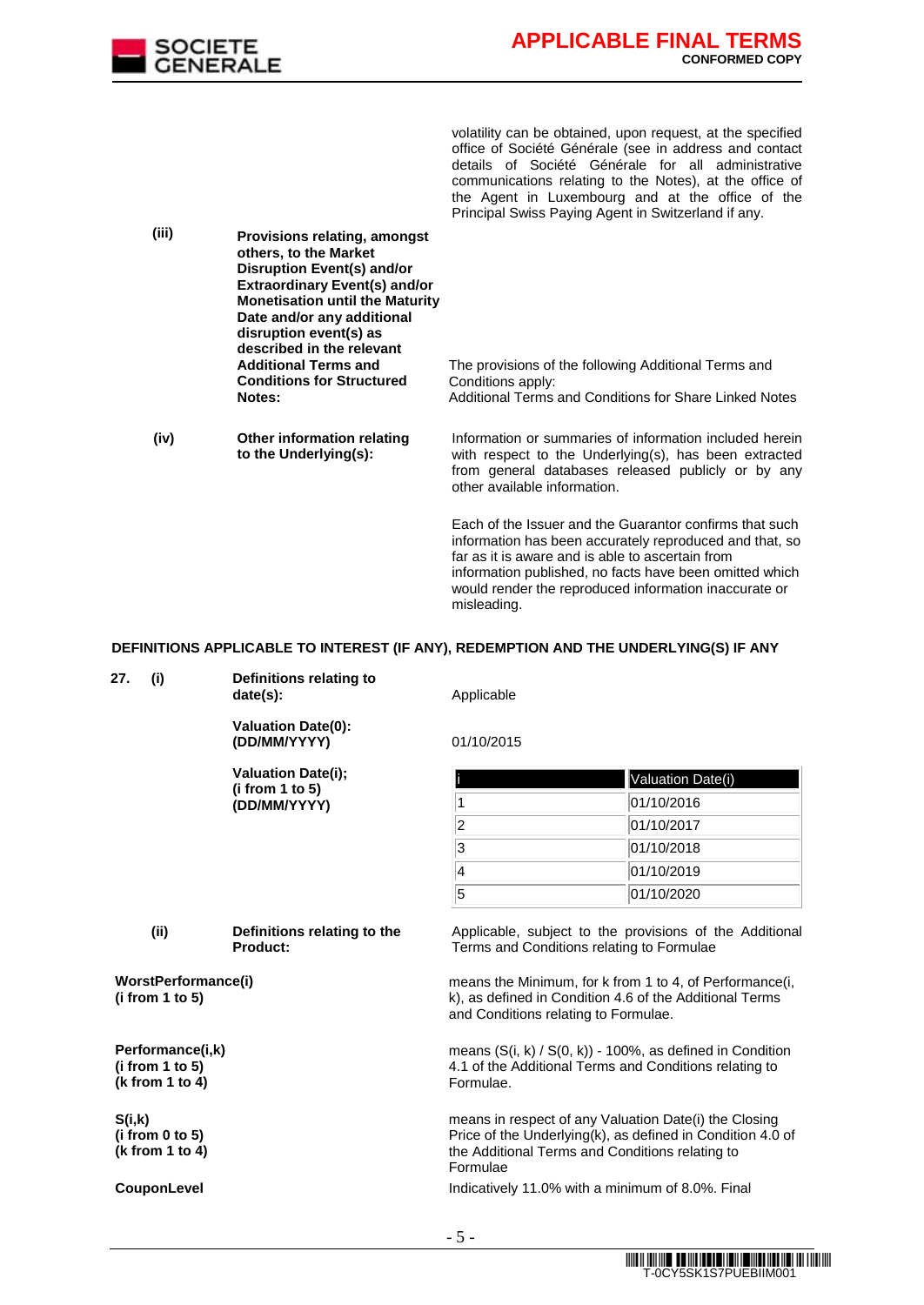

CouponLevel will be confirmed at the latest on Valuation  $Date(0)$ .

**Automatic Early Redemption Event** is deemed to have occurred, as determined by the Calculation Agent, if on a Valuation Date(i) (i from 1 to 4), WorstPerformance(i) is higher than or equal to -10%

#### **PROVISIONS RELATING TO SECURED NOTES**

| <b>GENERAL PROVISIONS APPLICABLE TO THE NOTES</b><br>29.<br>Provisions applicable to<br>payment date(s):<br>- Payment Business Day:<br><b>Following Payment Business Day</b><br>- Financial Centre(s):<br>Stockholm<br>30.<br>Form of the Notes:<br>(i)<br>Form:<br><b>Instruments</b><br>Accounts<br>Act (SFS 1998:1479),<br>amended<br>(ii)<br>New Global Note (NGN -<br>bearer notes) / New<br><b>Safekeeping Structure</b><br>(NSS - registered notes):<br><b>No</b><br>31.<br><b>Redenomination:</b><br>Conditions<br>32.<br><b>Consolidation:</b><br>and Conditions<br>33.<br><b>Partly Paid Notes</b><br><b>Provisions:</b><br>Not Applicable<br>34.<br><b>Instalment Notes Provisions:</b><br>Not Applicable<br>35.<br>Masse:<br>Not Applicable<br>36.<br><b>Dual Currency Note</b><br><b>Provisions:</b><br>Not Applicable<br>37.<br><b>Additional Amount</b><br><b>Provisions for Italian</b><br><b>Certificates:</b><br>Not Applicable<br>38.<br>Interest Amount and/or the<br><b>Redemption Amount switch</b><br>at the option of the Issuer:<br>Not Applicable | 28. | <b>Secured Notes Provisions:</b> | Not Applicable                                                                                                                                                           |
|-----------------------------------------------------------------------------------------------------------------------------------------------------------------------------------------------------------------------------------------------------------------------------------------------------------------------------------------------------------------------------------------------------------------------------------------------------------------------------------------------------------------------------------------------------------------------------------------------------------------------------------------------------------------------------------------------------------------------------------------------------------------------------------------------------------------------------------------------------------------------------------------------------------------------------------------------------------------------------------------------------------------------------------------------------------------------------|-----|----------------------------------|--------------------------------------------------------------------------------------------------------------------------------------------------------------------------|
|                                                                                                                                                                                                                                                                                                                                                                                                                                                                                                                                                                                                                                                                                                                                                                                                                                                                                                                                                                                                                                                                             |     |                                  |                                                                                                                                                                          |
|                                                                                                                                                                                                                                                                                                                                                                                                                                                                                                                                                                                                                                                                                                                                                                                                                                                                                                                                                                                                                                                                             |     |                                  |                                                                                                                                                                          |
|                                                                                                                                                                                                                                                                                                                                                                                                                                                                                                                                                                                                                                                                                                                                                                                                                                                                                                                                                                                                                                                                             |     |                                  |                                                                                                                                                                          |
|                                                                                                                                                                                                                                                                                                                                                                                                                                                                                                                                                                                                                                                                                                                                                                                                                                                                                                                                                                                                                                                                             |     |                                  |                                                                                                                                                                          |
|                                                                                                                                                                                                                                                                                                                                                                                                                                                                                                                                                                                                                                                                                                                                                                                                                                                                                                                                                                                                                                                                             |     |                                  |                                                                                                                                                                          |
|                                                                                                                                                                                                                                                                                                                                                                                                                                                                                                                                                                                                                                                                                                                                                                                                                                                                                                                                                                                                                                                                             |     |                                  | Dematerialised Uncertificated Swedish Notes in book<br>entry form issued, cleared and settled through Euroclear<br>Sweden in accordance with the Swedish Financial<br>as |
|                                                                                                                                                                                                                                                                                                                                                                                                                                                                                                                                                                                                                                                                                                                                                                                                                                                                                                                                                                                                                                                                             |     |                                  |                                                                                                                                                                          |
|                                                                                                                                                                                                                                                                                                                                                                                                                                                                                                                                                                                                                                                                                                                                                                                                                                                                                                                                                                                                                                                                             |     |                                  | Applicable as per Condition 1 of the General Terms and                                                                                                                   |
|                                                                                                                                                                                                                                                                                                                                                                                                                                                                                                                                                                                                                                                                                                                                                                                                                                                                                                                                                                                                                                                                             |     |                                  | Applicable as per Condition 14.2 of the General Terms                                                                                                                    |
|                                                                                                                                                                                                                                                                                                                                                                                                                                                                                                                                                                                                                                                                                                                                                                                                                                                                                                                                                                                                                                                                             |     |                                  |                                                                                                                                                                          |
|                                                                                                                                                                                                                                                                                                                                                                                                                                                                                                                                                                                                                                                                                                                                                                                                                                                                                                                                                                                                                                                                             |     |                                  |                                                                                                                                                                          |
|                                                                                                                                                                                                                                                                                                                                                                                                                                                                                                                                                                                                                                                                                                                                                                                                                                                                                                                                                                                                                                                                             |     |                                  |                                                                                                                                                                          |
|                                                                                                                                                                                                                                                                                                                                                                                                                                                                                                                                                                                                                                                                                                                                                                                                                                                                                                                                                                                                                                                                             |     |                                  |                                                                                                                                                                          |
|                                                                                                                                                                                                                                                                                                                                                                                                                                                                                                                                                                                                                                                                                                                                                                                                                                                                                                                                                                                                                                                                             |     |                                  |                                                                                                                                                                          |
|                                                                                                                                                                                                                                                                                                                                                                                                                                                                                                                                                                                                                                                                                                                                                                                                                                                                                                                                                                                                                                                                             |     |                                  |                                                                                                                                                                          |

Signed on behalf of the Issuer:

By: Y.CACCLIN *Duly authorised*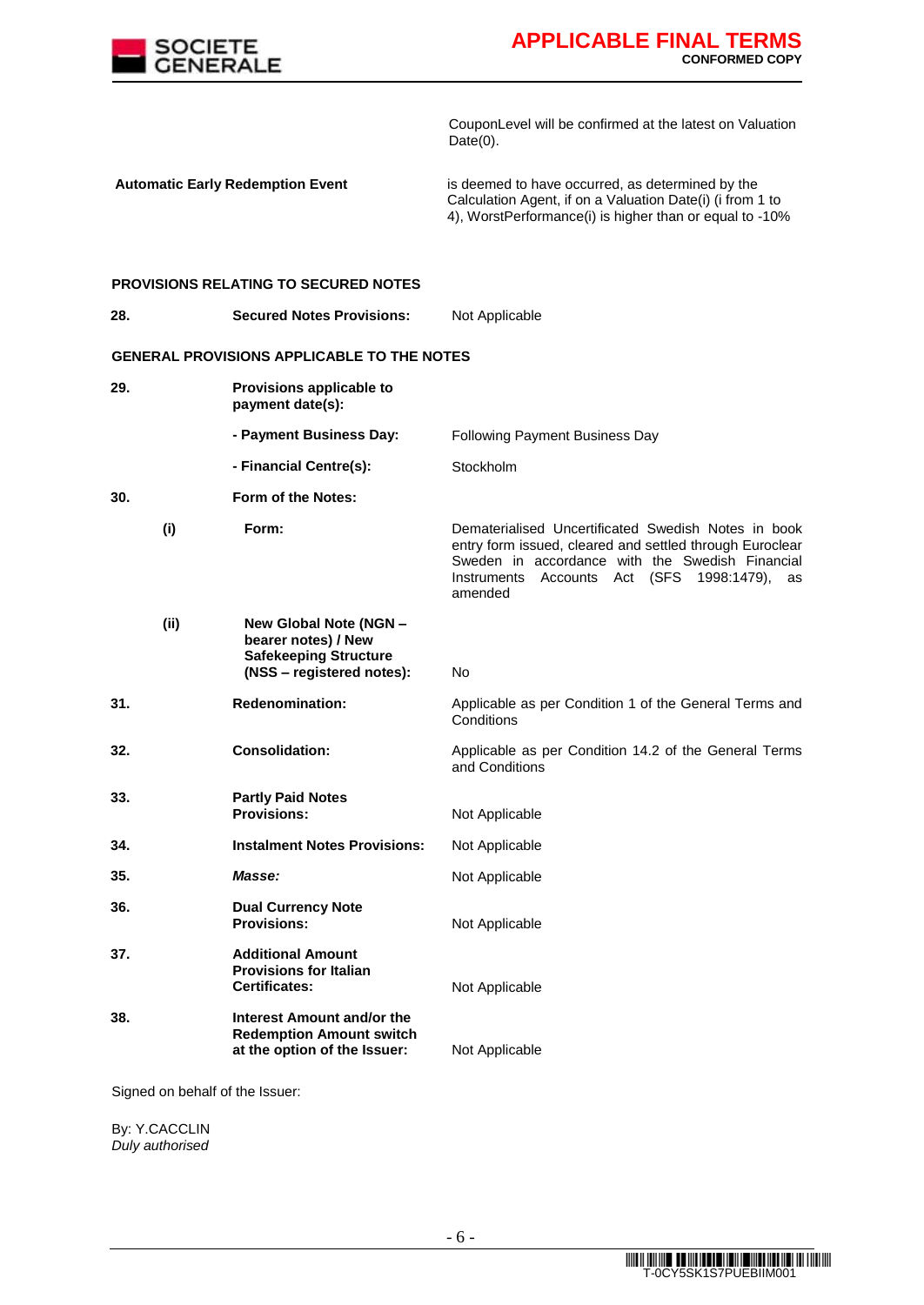

#### **PART B – OTHER INFORMATION**

### **1. LISTING AND ADMISSION TO TRADING**

| (i) | Listing: | Application will be made for the Notes to be listed on the |  |  |  |  |
|-----|----------|------------------------------------------------------------|--|--|--|--|
|     |          | regulated market of the Nasdag OMX Stockholm AB, Sweden.   |  |  |  |  |

**(ii) Admission to trading:** Application will be made for the Notes to be admitted to trading on the Regulated Market of the Nasdaq OMX Stockholm AB, Sweden, with effect from or as soon as practicable after the Issue Date.

> **There can be no assurance that the listing and trading of the Notes will be approved with effect on the Issue Date or at all.**

- **(iii) Estimate of total expenses related to admission to Not Applicable**
- **(iv) Information required for Notes to be listed on SIX Swiss Not Applicable**

## **2. RATINGS**

The Notes to be issued have not been rated.

## **3. INTERESTS OF NATURAL AND LEGAL PERSONS INVOLVED IN THE ISSUE/OFFER**

Save for fees, if any, payable to the Dealer, and so far as the Issuer is aware, no person involved in the issue of the Notes has an interest material to the offer.

The Issuer and Société Générale expect to enter into hedging transactions in order to hedge the Issuer's obligations under the Notes. Should any conflicts of interest arise between (i) the responsibilities of Société Générale as Calculation Agent for the Notes and (ii) the responsibilities of Société Générale as counterparty to the above mentioned hedging transactions, the Issuer and Société Générale hereby represent that such conflicts of interest will be resolved in a manner which respects the interests of the Noteholders.

#### **4. REASONS FOR THE OFFER AND USE OF PROCEEDS, ESTIMATED NET PROCEEDS AND TOTAL EXPENSES**

**(i) Reasons for the offer and use of proceeds:** The net proceeds from each issue of Notes will be applied for the general financing purposes of the Société Générale Group, which include making a profit. **(ii) Estimated net Not Applicable (iii) Estimated total expenses:** Not Applicable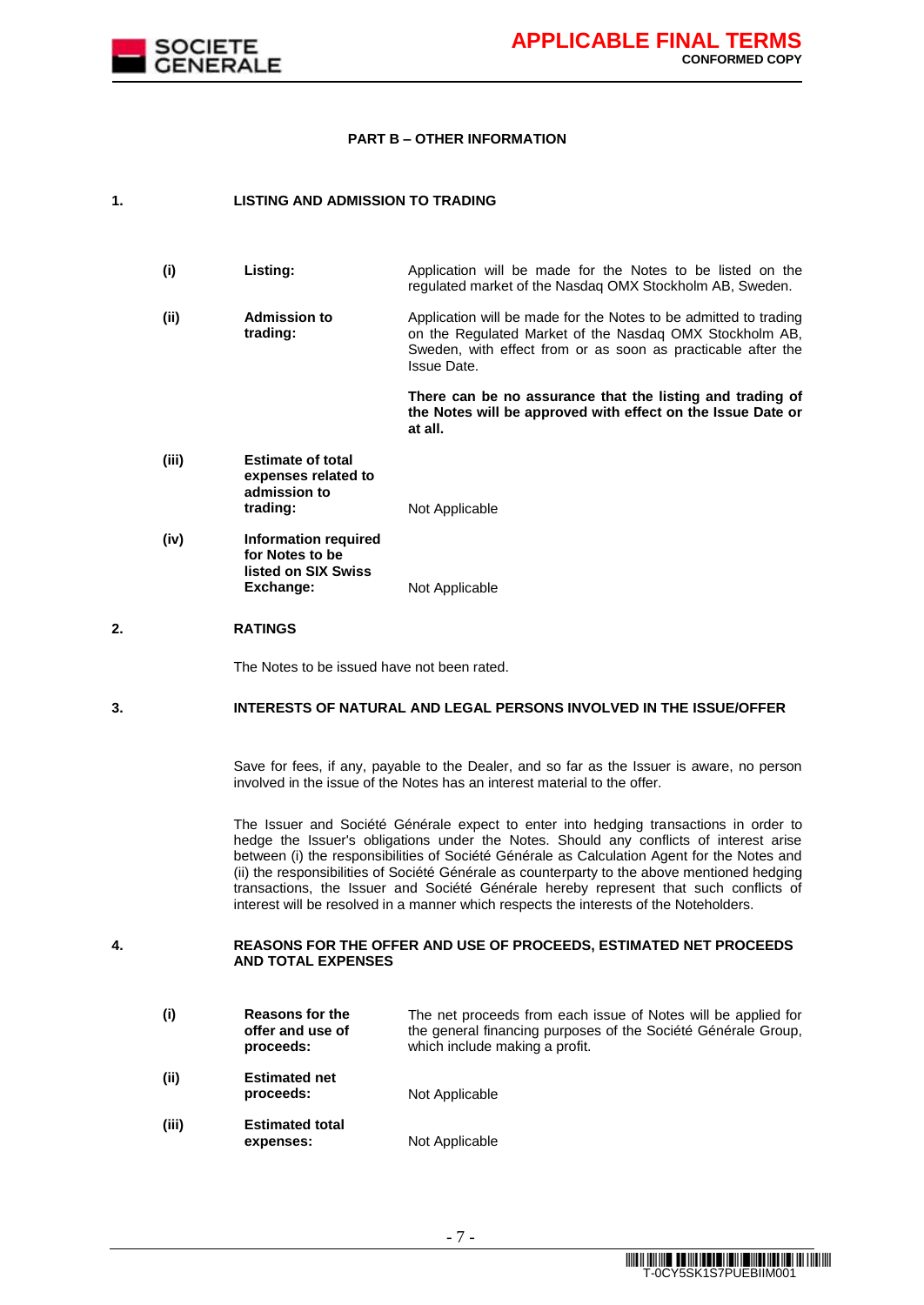

#### **5. INDICATION OF YIELD** *(Fixed Rate Notes only)*

Not Applicable

**6. HISTORIC INTEREST RATES** *(Floating Rate Notes only)*

Not Applicable

### **7. PERFORMANCE AND EFFECT ON VALUE OF INVESTMENT**

#### **(i) PERFORMANCE OF FORMULA, EXPLANATION OF EFFECT ON VALUE OF INVESTMENT** *(Structured Notes only)*

The value of the Notes, the payment of a coupon amount on a relevant interest payment date to a Noteholder, the payment of an automatic early redemption amount on a relevant automatic early redemption date and the payment of a redemption amount to a Noteholder on the maturity date will depend on the performance of the underlying asset(s), on the relevant valuation date(s).

The value of the Notes is linked to the positive or negative performance of one or several underlying instrument(s) within the basket. The amounts to be paid are determined on the basis of the condition which is satisfied (or not) if the performance of one or several underlying instrument(s) within the basket is higher than or equal to a predefined barrier performance.

The Notes may provide for an automatic early redemption linked to a specific event. Therefore, this may prevent the Noteholders from benefitting from the performance of the underlying instrument(s) over the whole period initially envisaged.

The terms and conditions of the Notes may include provisions under which upon the occurrence of certain market disruptions delays in the settlement of the Notes may be incurred or certain modifications be made. Moreover, in case of occurrence of events affecting the underlying instrument(s), the terms and conditions of the Notes allow the Issuer to substitute the underlying instrument(s) by new underlying instrument(s), cease the exposure to the underlying asset(s) and apply a reference rate to the proceeds so obtained until the maturity date of the Notes, postpone the maturity date of the Notes, early redeem the Notes on the basis of the market value of these Notes, or deduct from any due amount the increase cost of hedging, and in each case without the consent of the Noteholders.

Payments (whether in respect of principal and/or interest and whether at maturity or otherwise) on the Notes are calculated by reference to certain underlying(s), the return of the Notes is based on changes in the value of the underlying(s), which may fluctuate. Potential investors should be aware that these Notes may be volatile and that they may receive no interest and may lose all or a substantial portion of their principal.

During the lifetime of the Notes, the market value of these Notes may be lower than the invested capital.

Furthermore, an insolvency of the Issuer and/or the Guarantor may cause a total loss of the invested capital.

**The attention of the investors is drawn to the fact that they could sustain an entire or a partial loss of their investment.**

#### **(ii) PERFORMANCE OF RATE[S] OF EXCHANGE AND EXPLANATION OF EFFECT ON VALUE OF INVESTMENT** (*Dual Currency Notes only*)

Not Applicable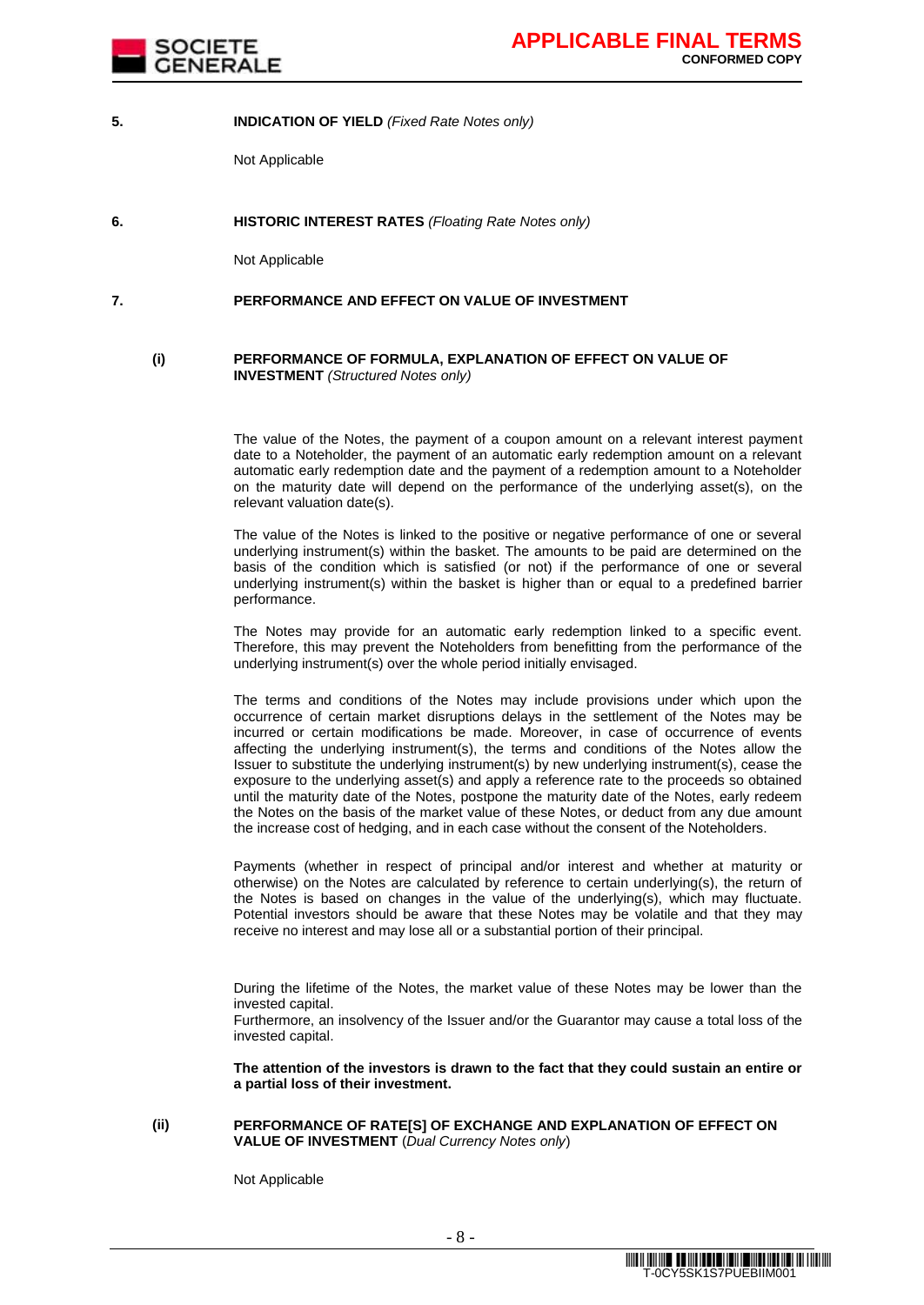

## **8. OPERATIONAL INFORMATION**

|    | (i)   | <b>Security</b><br>identification<br>code(s):                                                                                      |                                                                                                                                                                                                                                                                                                                        |
|----|-------|------------------------------------------------------------------------------------------------------------------------------------|------------------------------------------------------------------------------------------------------------------------------------------------------------------------------------------------------------------------------------------------------------------------------------------------------------------------|
|    |       | - ISIN Code:                                                                                                                       | SE0007412739                                                                                                                                                                                                                                                                                                           |
|    |       | - Common Code:                                                                                                                     | 127760268                                                                                                                                                                                                                                                                                                              |
|    | (ii)  | <b>Clearing System(s):</b>                                                                                                         | Swedish Central Security Depository & Clearing Organisation<br>(Euroclear Sweden) identification number: 556112-8074. The<br>Issuer and the Issuer Agent shall be entitled to obtain<br>information from registers maintained by Euroclear Sweden for<br>the purposes of performing their obligations under the Notes. |
|    | (iii) | Delivery:                                                                                                                          | Delivery against payment                                                                                                                                                                                                                                                                                               |
|    | (iv)  | <b>Calculation Agent:</b>                                                                                                          | Société Générale<br>Tour Société Générale<br>17 Cours Valmy<br>92987 Paris La Défense Cedex<br>France                                                                                                                                                                                                                  |
|    | (v)   | Paying Agent(s):                                                                                                                   | Société Générale Bank&Trust<br>11, avenue Emile Reuter<br>2420 Luxembourg<br>Luxembourg                                                                                                                                                                                                                                |
|    |       |                                                                                                                                    | and                                                                                                                                                                                                                                                                                                                    |
|    |       |                                                                                                                                    | Nordea - Smålandsgatan 17, A213<br>- SE-105 71 Stockholm<br>Sweden                                                                                                                                                                                                                                                     |
|    | (vi)  | <b>Eurosystem eligibility</b><br>of the Notes:                                                                                     | No                                                                                                                                                                                                                                                                                                                     |
|    | (vii) | <b>Address and contact</b><br>details of Société<br>Générale for all<br>administrative<br>communications<br>relating to the Notes: | Société Générale<br>Tour Société Générale<br>17 Cours Valmy<br>92987 Paris La Défense Cedex<br>France<br>Name: Sales Support Services - Derivatives<br>Tel: +33 1 57 29 12 12 (Hotline)<br>Email: clientsupport-deai@sgcib.com                                                                                         |
| 9. |       | <b>DISTRIBUTION</b>                                                                                                                |                                                                                                                                                                                                                                                                                                                        |
|    | (i)   | Method of<br>distribution:                                                                                                         | Non-syndicated                                                                                                                                                                                                                                                                                                         |
|    |       | - Dealer(s):                                                                                                                       | Société Générale<br>Tour Société Générale<br>17 Cours Valmy<br>92987 Paris La Défense Cedex<br>France                                                                                                                                                                                                                  |
|    | (ii)  | <b>Total commission and</b>                                                                                                        | There is no commission and/or concession paid by the Issuer to                                                                                                                                                                                                                                                         |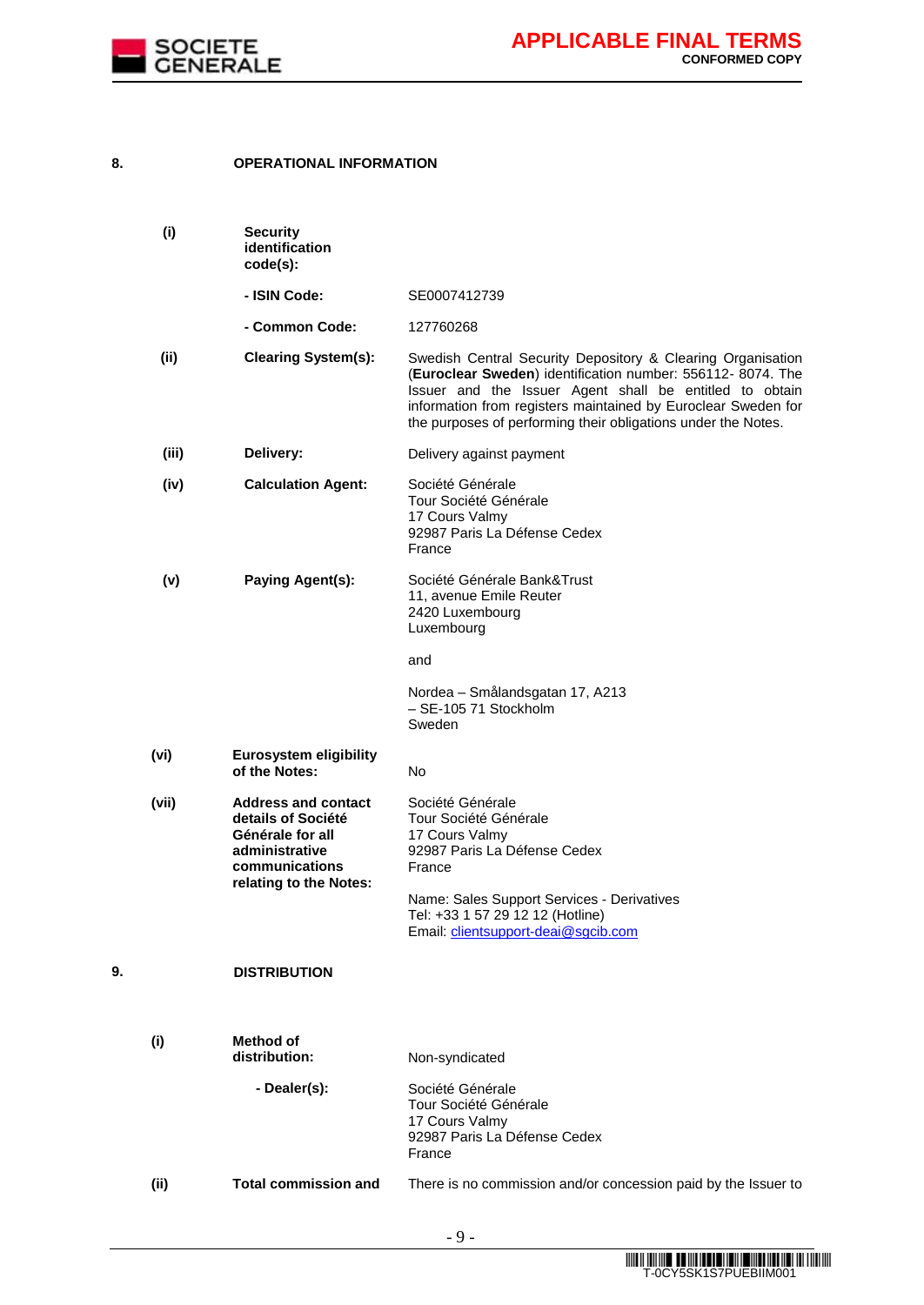

**concession:** the Dealer or the Managers.

Société Générale shall pay to its relevant distributor(s), a remuneration of up to 1.0% per annum (calculated on the basis of the term of the Notes) of the nominal amount of Notes effectively placed by such distributor(s).

- **(iii) TEFRA rules:** Not Applicable
- **(iv) Permanently Restricted Notes:** Yes

**(v) Non-exempt Offer:** A Non-exempt offer of the Notes may be made by the Dealer and any Initial Authorised Offeror below mentioned, any Additional Authorised Offeror, the name and address of whom will be published on the website of the Issuer (http://prospectus.socgen.com) and any other financial intermediaries to whom the Issuer gives a General Consent (the General Authorised Offerors) in the public offer jurisdiction(s) (Public Offer Jurisdiction(s)) during the offer period (Offer Period) as specified in the paragraph "Public Offers in European Economic Area" below.

> **- Individual Consent / Name(s) and addresse(s) of any Initial Authorised Offeror:**

Applicable / Skandiabanken AB Lindhagensgatan 86, SE-106 55 Stockholm, Sweden

**- General Consent/ Other conditions to** 

#### **10. PUBLIC OFFERS IN EUROPEAN ECONOMIC AREA**

**consent:** Applicable

| - Public Offer<br>Jurisdiction(s):                | Sweden                                                                                                                                                                                                                                                                                                                                                                           |  |  |  |
|---------------------------------------------------|----------------------------------------------------------------------------------------------------------------------------------------------------------------------------------------------------------------------------------------------------------------------------------------------------------------------------------------------------------------------------------|--|--|--|
| - Offer Period:                                   | From 24/08/2015 to 25/09/2015                                                                                                                                                                                                                                                                                                                                                    |  |  |  |
| - Offer Price:                                    | The Notes will be offered at the Issue Price increased by fees, if<br>any, as mentioned below.                                                                                                                                                                                                                                                                                   |  |  |  |
| - Conditions to<br>which the offer is<br>subject: | Offers of the Notes are conditional on their issue and, on any<br>additional conditions set out in the standard terms of business<br>of the financial intermediaries, notified to investors by such<br>relevant financial intermediaries.                                                                                                                                        |  |  |  |
|                                                   | The Issuer reserves the right to close the Offer Period prior to<br>its stated expiry for any reason.                                                                                                                                                                                                                                                                            |  |  |  |
|                                                   | The Issuer reserves the right to withdraw the offer and cancel<br>the issuance of the Notes for any reason at any time on or prior<br>to the Issue Date. For the avoidance of doubt, if any application<br>has been made by a potential investor and the Issuer exercises<br>such right, no potential investor shall be entitled to subscribe or<br>otherwise acquire the Notes. |  |  |  |
|                                                   | In each case, a notice to the investors on the early termination<br>or the withdrawal, as applicable, will be published on the<br>website of the Issuer (http://prospectus.socgen.com).                                                                                                                                                                                          |  |  |  |
| - Description of the<br>application process:      | The distribution activity will be carried out in accordance with<br>the financial intermediary's usual procedures. Prospective                                                                                                                                                                                                                                                   |  |  |  |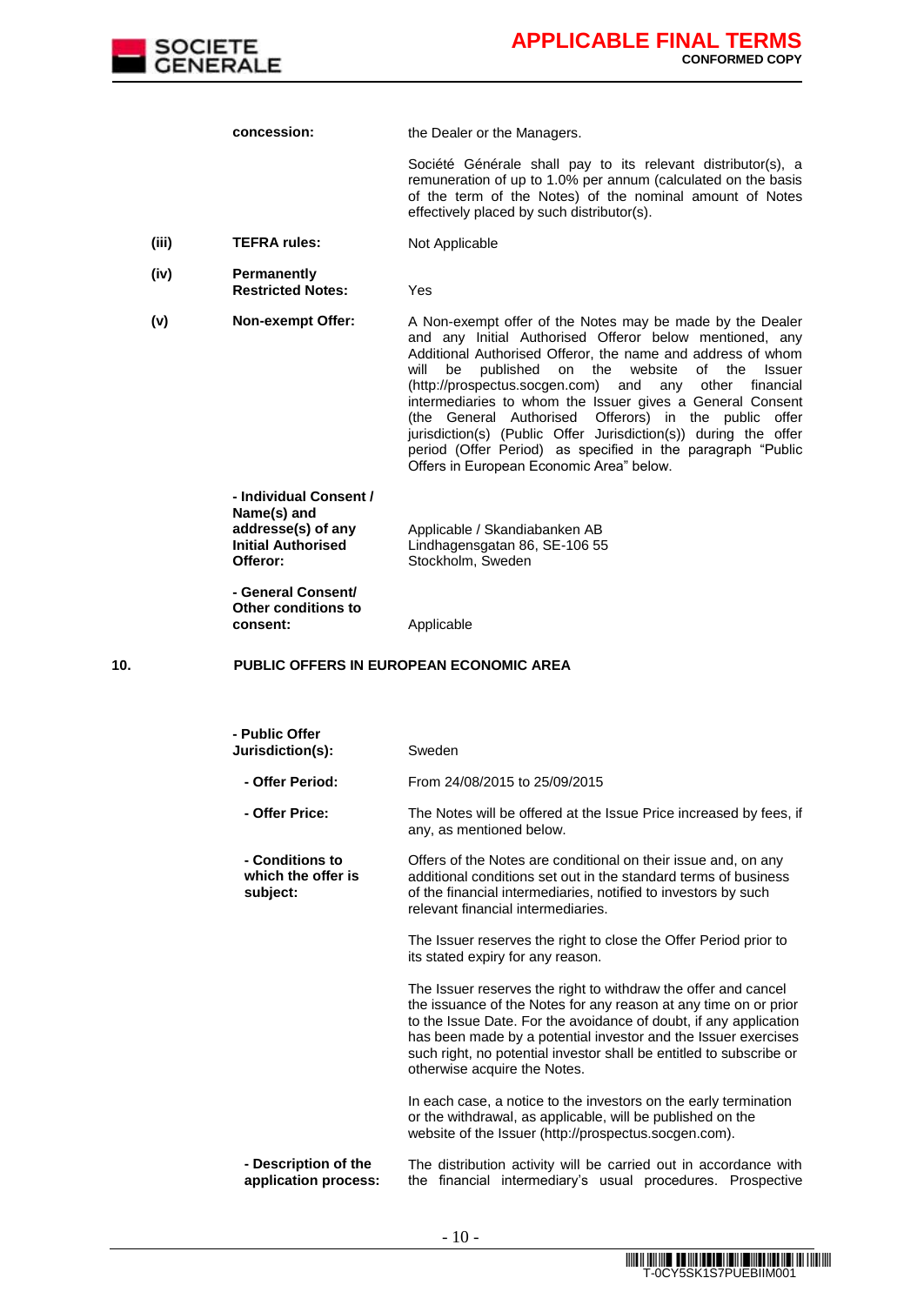

investors will not be required to enter into any contractual arrangements directly with the Issuer in relation to the subscription of the Notes.

| - Description of<br>possibility to reduce<br>subscriptions and<br>manner for<br>refunding excess<br>amount paid by                                                  |                                                                                                                                                                                                                                                                                                                                                                                                                                                                |
|---------------------------------------------------------------------------------------------------------------------------------------------------------------------|----------------------------------------------------------------------------------------------------------------------------------------------------------------------------------------------------------------------------------------------------------------------------------------------------------------------------------------------------------------------------------------------------------------------------------------------------------------|
| applicants:                                                                                                                                                         | Not Applicable                                                                                                                                                                                                                                                                                                                                                                                                                                                 |
| - Details of the<br>minimum and/or<br>maximum amount of<br>application:                                                                                             | Minimum amount of application: SEK 10 000 (i.e. 1 Note)                                                                                                                                                                                                                                                                                                                                                                                                        |
| - Details of the<br>method and time<br>limits for paying up<br>and delivering the<br>Notes:                                                                         | The Notes will be issued on the Issue Date against payment to<br>the Issuer of the net subscription moneys. However, the<br>settlement and delivery of the Notes will be executed through<br>the Dealer mentioned above. Investors will be notified by the<br>relevant financial intermediary of their allocations of Notes and<br>the settlement arrangements in respect thereof.                                                                             |
| - Manner and date in<br>which results of the<br>offer are to be made<br>public:                                                                                     | Publication<br>website<br>the<br>οf<br>the<br>Issuer<br>on<br>(http://prospectus.socgen.com) and in a daily newspaper of<br>general circulation in the relevant place(s) of listing and/or<br>public offer at the end of the subscription period if required by<br>local regulation.                                                                                                                                                                           |
| - Procedure for<br>exercise of any right<br>of pre-emption,<br>negotiability of<br>subscription rights<br>and treatment of<br>subscription rights<br>not exercised: | Not Applicable                                                                                                                                                                                                                                                                                                                                                                                                                                                 |
| - Whether tranche(s)<br>has/have been<br>reserved for certain<br>countries:                                                                                         | Not Applicable                                                                                                                                                                                                                                                                                                                                                                                                                                                 |
| - Process for<br>notification to<br>applicants of the<br>amount allotted and<br>the indication<br>whether dealing<br>may begin before<br>notification is made:      | Not Applicable                                                                                                                                                                                                                                                                                                                                                                                                                                                 |
| - Amount of any<br>expenses and taxes<br>specifically charged<br>to the subscriber or<br>purchaser:                                                                 | Taxes charged in connection with the subscription, transfer,<br>purchase or holding of the Notes must be paid by the<br>Noteholders and neither the Issuer nor the Guarantor shall<br>have any obligation in relation thereto; in that respect,<br>Noteholders shall consult professional tax advisers to<br>determine the tax regime applicable to their own situation. The<br>Noteholders shall also consult the Taxation section in the Base<br>Prospectus. |
|                                                                                                                                                                     | Subscription fees or purchases fees: up to 2% of Issue Price<br>per Note, paid by the purchaser to Skandiabanken AB or an<br>agent appointed by Skandiabanken AB.                                                                                                                                                                                                                                                                                              |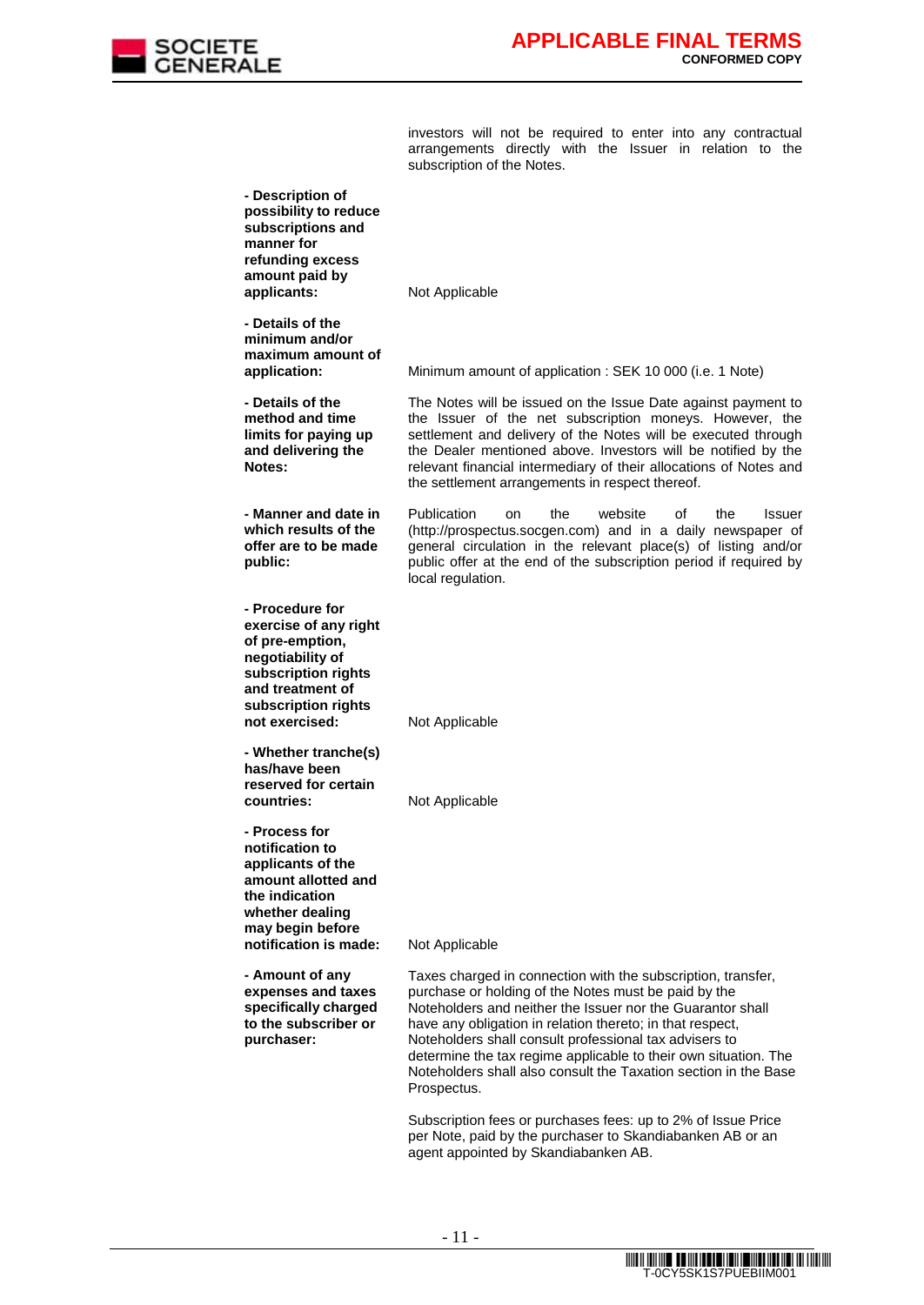

## **11. ADDITIONAL INFORMATION**

| - Minimum Investment |                          |
|----------------------|--------------------------|
| in the Notes:        | SEK 10 000 (i.e. 1 Note) |
| - Minimum Trading:   | SEK 10 000 (i.e. 1 Note) |

## **12. PUBLIC OFFERS IN OR FROM SWITZERLAND**

Not Applicable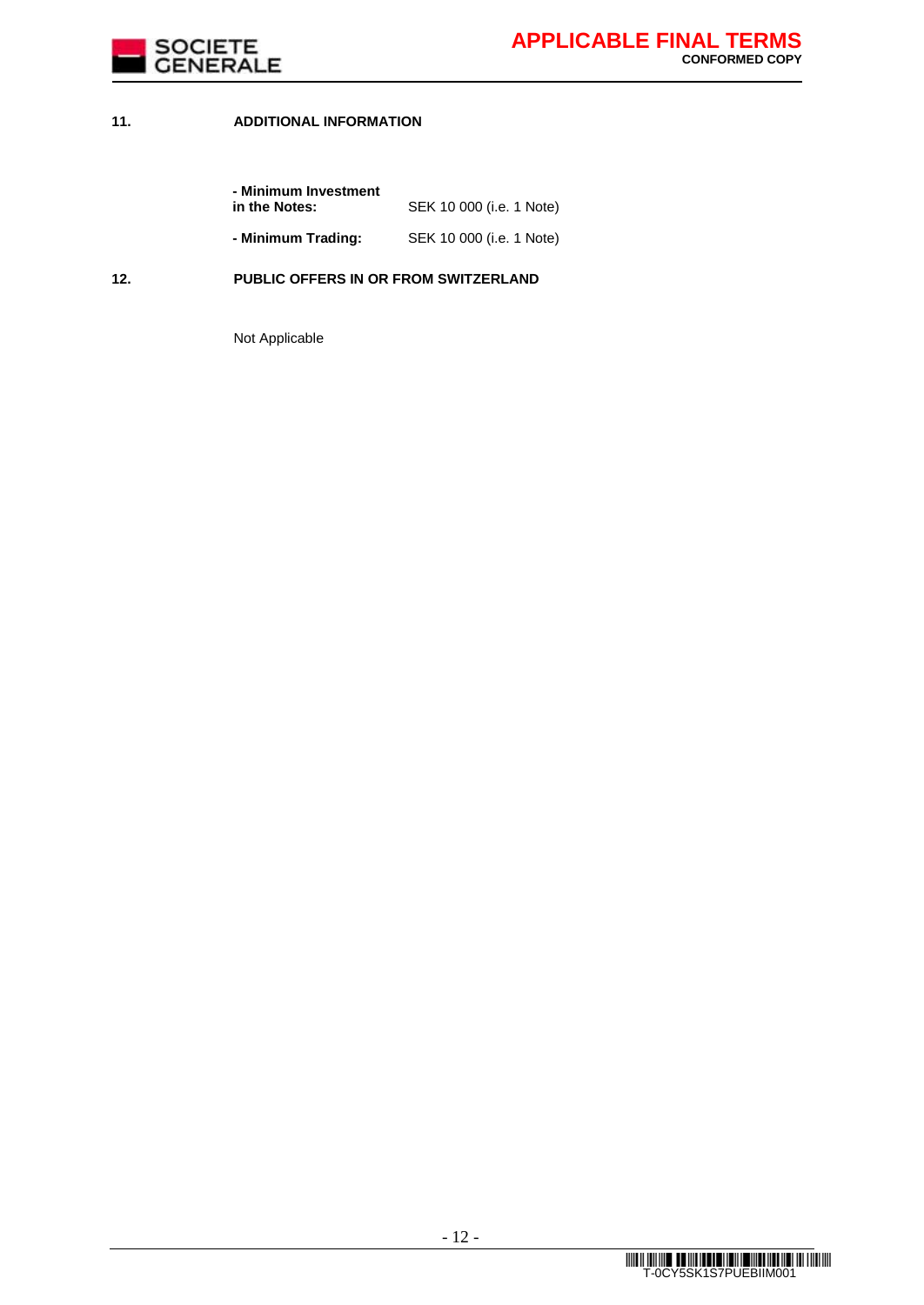

.

### **ISSUE SPECIFIC SUMMARY**

|     | Section A - Introduction and warnings                         |                                                                                                                                                                                                                                                                                                                                                                                                                                                                                                                                                                                                                                                                                                                                                                                                                                                                                                                                                              |  |  |  |
|-----|---------------------------------------------------------------|--------------------------------------------------------------------------------------------------------------------------------------------------------------------------------------------------------------------------------------------------------------------------------------------------------------------------------------------------------------------------------------------------------------------------------------------------------------------------------------------------------------------------------------------------------------------------------------------------------------------------------------------------------------------------------------------------------------------------------------------------------------------------------------------------------------------------------------------------------------------------------------------------------------------------------------------------------------|--|--|--|
| A.1 | Warning                                                       | This summary must be read as an introduction to the Base Prospectus.                                                                                                                                                                                                                                                                                                                                                                                                                                                                                                                                                                                                                                                                                                                                                                                                                                                                                         |  |  |  |
|     |                                                               | Any decision to invest in the Notes should be based on a consideration of<br>the Base Prospectus.                                                                                                                                                                                                                                                                                                                                                                                                                                                                                                                                                                                                                                                                                                                                                                                                                                                            |  |  |  |
|     |                                                               | Where a claim relating to the information contained in the Base Prospectus<br>is brought before a court, the plaintiff investor might, under the national<br>legislation of the Member States, have to bear the costs of translating the<br>Base Prospectus before the legal proceedings are initiated.                                                                                                                                                                                                                                                                                                                                                                                                                                                                                                                                                                                                                                                      |  |  |  |
|     |                                                               | Civil liability attaches only to those persons who have tabled this summary,<br>including any translation thereof, but only if the summary is misleading,<br>inaccurate or inconsistent when read together with the other parts of the<br>Base Prospectus or it does not provide, when read together with the other<br>parts of this Base Prospectus, key information in order to aid investors when<br>considering whether to invest in the Notes.                                                                                                                                                                                                                                                                                                                                                                                                                                                                                                          |  |  |  |
| A.2 | <b>Consent to the use</b><br>of the Base<br><b>Prospectus</b> | The Issuer consents to the use of this Base Prospectus in connection with a<br>resale or placement of Notes in circumstances where a prospectus is<br>required to be published under the Prospectus Directive (a Non-exempt<br>Offer) subject to the following conditions:                                                                                                                                                                                                                                                                                                                                                                                                                                                                                                                                                                                                                                                                                   |  |  |  |
|     |                                                               | - the consent is only valid during the offer period from 24/08/2015 to<br>25/09/2015 (the Offer Period);                                                                                                                                                                                                                                                                                                                                                                                                                                                                                                                                                                                                                                                                                                                                                                                                                                                     |  |  |  |
|     |                                                               | - the consent given by the Issuer for the use of the Base Prospectus to<br>make the Non-exempt Offer is an individual consent (an Individual<br>Consent) in respect of Skandiabanken AB Lindhagensgatan 86, SE-106 55<br>Stockholm, Sweden (the Initial Authorised Offeror) and if the Issuer<br>appoints any additional financial intermediaries after the 20/08/2015 and<br>publishes details of them on its website http://.prospectus.socgen.com, each<br>financial intermediary whose details are so published (each an Additional<br>Authorised Offeror); and a general consent (a General Consent) in<br>respect of any financial intermediary who published on its website that it will<br>make the Non-exempt Offer of the Notes on the basis of the General<br>Consent given by the Issuer and by such publication, any such financial<br>intermediary (each a General Authorised Offeror) undertakes to comply<br>with the following obligations: |  |  |  |
|     |                                                               | (a) it acts in accordance with all applicable laws, rules, regulations and<br>guidance (including from any regulatory body) applicable to the Non-exempt<br>Offer of the Notes in the Public Offer Jurisdiction, in particular the law<br>implementing the Markets in Financial Instruments Directive (Directive<br>2004/39/EC) as amended from time to time (hereinafter the Rules) and<br>makes sure that (i) any investment advice in the Notes by any person is<br>appropriate, (ii) the information to potential investor including the information<br>relating to any expenses (and any commissions or benefits of any kind)<br>received or paid by this General Authorised Offeror under the offer of the<br>Notes is fully and clearly disclosed;                                                                                                                                                                                                    |  |  |  |
|     |                                                               | (b) it complies with the restrictions set out under the section headed<br>"Subscription, Sale and Transfer Restrictions" in the Base Prospectus<br>related to the Public Offer Jurisdiction as if it acted as a Dealer in the Public<br>Offer Jurisdiction;                                                                                                                                                                                                                                                                                                                                                                                                                                                                                                                                                                                                                                                                                                  |  |  |  |
|     |                                                               | (c) it complies with the Rules relating to anti-money laundering, anti-bribery<br>and "know your customer" rules; it retains investor identification records for<br>at least the minimum period required under applicable Rules, and shall, if so<br>requested, make such records available to the relevant Issuer and/or the<br>relevant Dealer or directly to the competent authorities with jurisdiction over<br>the relevant Issuer and/or the relevant Dealer in order to enable the relevant<br>Issuer and/or the relevant Dealer to comply with anti-money laundering,                                                                                                                                                                                                                                                                                                                                                                                |  |  |  |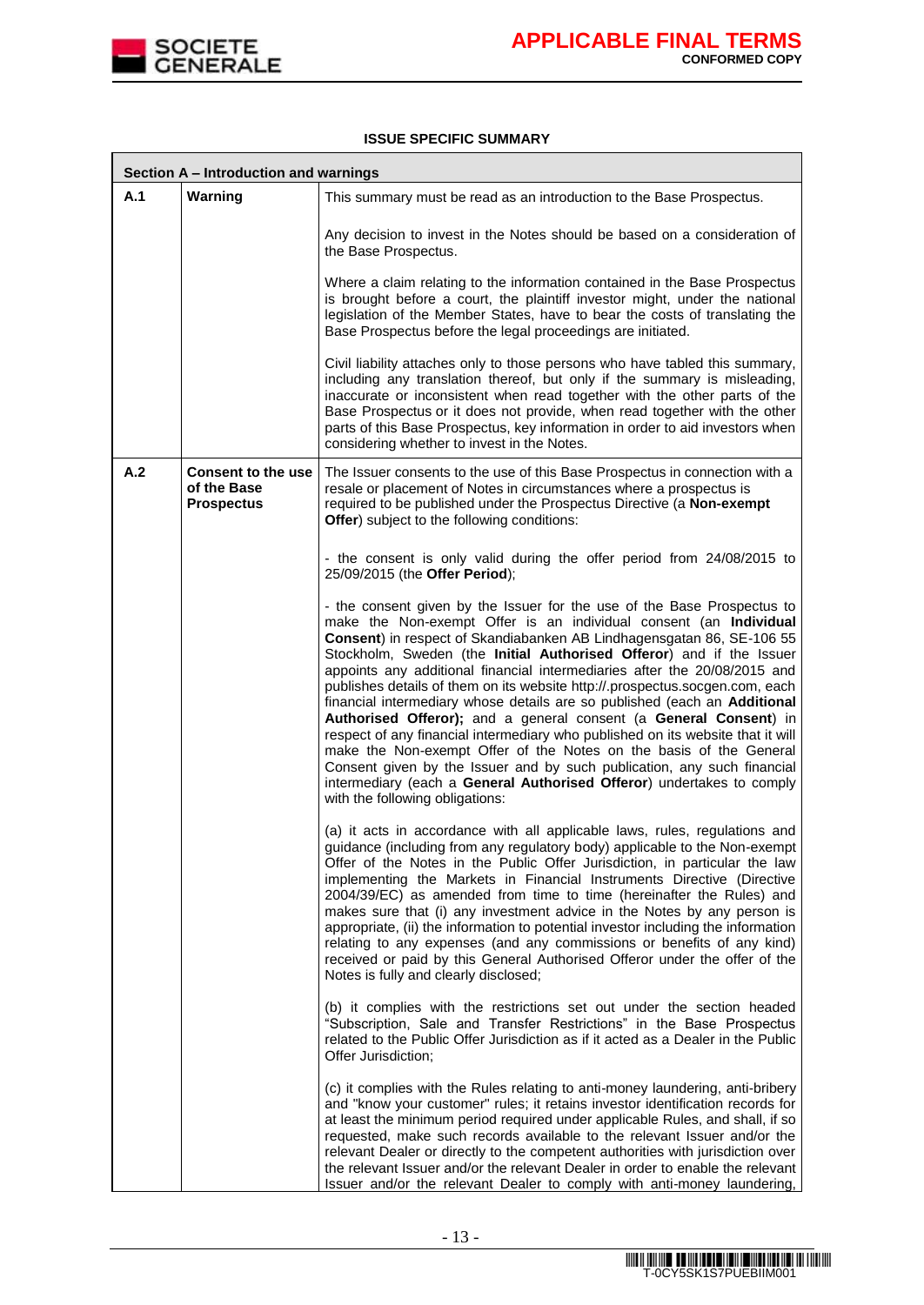

|  | anti-bribery and "know your customer" rules applying to the relevant Issuer<br>and/or the relevant Dealer;                                                                                                                                                                                                                                                                                                                                 |
|--|--------------------------------------------------------------------------------------------------------------------------------------------------------------------------------------------------------------------------------------------------------------------------------------------------------------------------------------------------------------------------------------------------------------------------------------------|
|  | (d) it does not, directly or indirectly, cause the Issuer or the relevant Dealers<br>to breach any Rule or any requirement to obtain or make any filing,<br>authorisation or consent in any jurisdiction;                                                                                                                                                                                                                                  |
|  | (e) it commits itself to indemnify the relevant Issuer, the Guarantor (if<br>applicable) and the relevant Dealer, Société Générale and each of its<br>affiliates for any damage, loss, expense, claim, request or loss and fees<br>(including reasonably fees from law firms) incurred by one of its entities<br>because of, or in relation with, the non-respect by this General Authorised<br>Offeror of any of these obligations above; |
|  | (f) it acknowledges that its commitment to respect the obligations above is<br>governed by English law and agrees that any related dispute be brought<br>before the English courts.                                                                                                                                                                                                                                                        |
|  | Any General Authorised Offeror who wishes to use the Base<br>Prospectus for an Non-Exempt Offer of Notes in accordance with this<br>General Consent and the related conditions is required, during the<br>time of the relevant Offer Period, to publish on its website that it uses<br>the Base Prospectus for such Non-exempt Offer in accordance with<br>this General Consent and the related conditions.                                |
|  | - the consent only extends to the use of this Base Prospectus to make Non-<br>exempt Offers of the Notes in Sweden.                                                                                                                                                                                                                                                                                                                        |
|  | The information relating to the conditions of the Non-exempt Offer<br>shall be provided to the investors by any Initial Authorised Offeror and<br>any General Authorised Offeror where the offer will be made.                                                                                                                                                                                                                             |

|                  | Section B - Issuer and Guarantor                                                                |                                                                                                                                                                                                                                                                                                                                                                                                                                                                                                                                      |  |  |  |
|------------------|-------------------------------------------------------------------------------------------------|--------------------------------------------------------------------------------------------------------------------------------------------------------------------------------------------------------------------------------------------------------------------------------------------------------------------------------------------------------------------------------------------------------------------------------------------------------------------------------------------------------------------------------------|--|--|--|
| B.1              | Legal and<br>commercial name<br>of the issuer                                                   | SG Issuer (or the Issuer)                                                                                                                                                                                                                                                                                                                                                                                                                                                                                                            |  |  |  |
| B.2              | Domicile, legal<br>form, legislation<br>and country of<br>incorporation                         | Domicile: 33, boulevard Prince Henri, L-1724 Luxembourg, Luxembourg.<br>Legal form: Public limited liability company (société anonyme).<br>Legislation under which the Issuer operates: Luxembourg law.<br>Country of incorporation: Luxembourg.                                                                                                                                                                                                                                                                                     |  |  |  |
| B.4 <sub>b</sub> | Known trends<br>affecting the issuer<br>and the industries<br>in which it operates              | The Issuer expects to continue its activity in accordance with its corporate<br>objects over the course of 2015.                                                                                                                                                                                                                                                                                                                                                                                                                     |  |  |  |
| B.5              | <b>Description of the</b><br>Issuer's group and<br>the issuer's<br>position within the<br>group | The Group offers a wide range of advisory services and tailored financial<br>solutions to individual customers, large corporate and institutional investors.<br>The Group relies on three complementary core businesses:<br>• French Retail Banking;<br>• International Retail Banking, Financial Services and Insurance and<br>• Corporate and Investment Banking, Private Banking, Asset and Wealth<br>Management and Securities Services.<br>The Issuer is a subsidiary of the Société Générale Group and has no<br>subsidiaries. |  |  |  |
| B.9              | <b>Figure of profit</b><br>forecast or<br>estimate of the                                       | Not applicable. The Issuer does not make any figure of profit forecast or<br>estimate.                                                                                                                                                                                                                                                                                                                                                                                                                                               |  |  |  |

 $\overline{\phantom{a}}$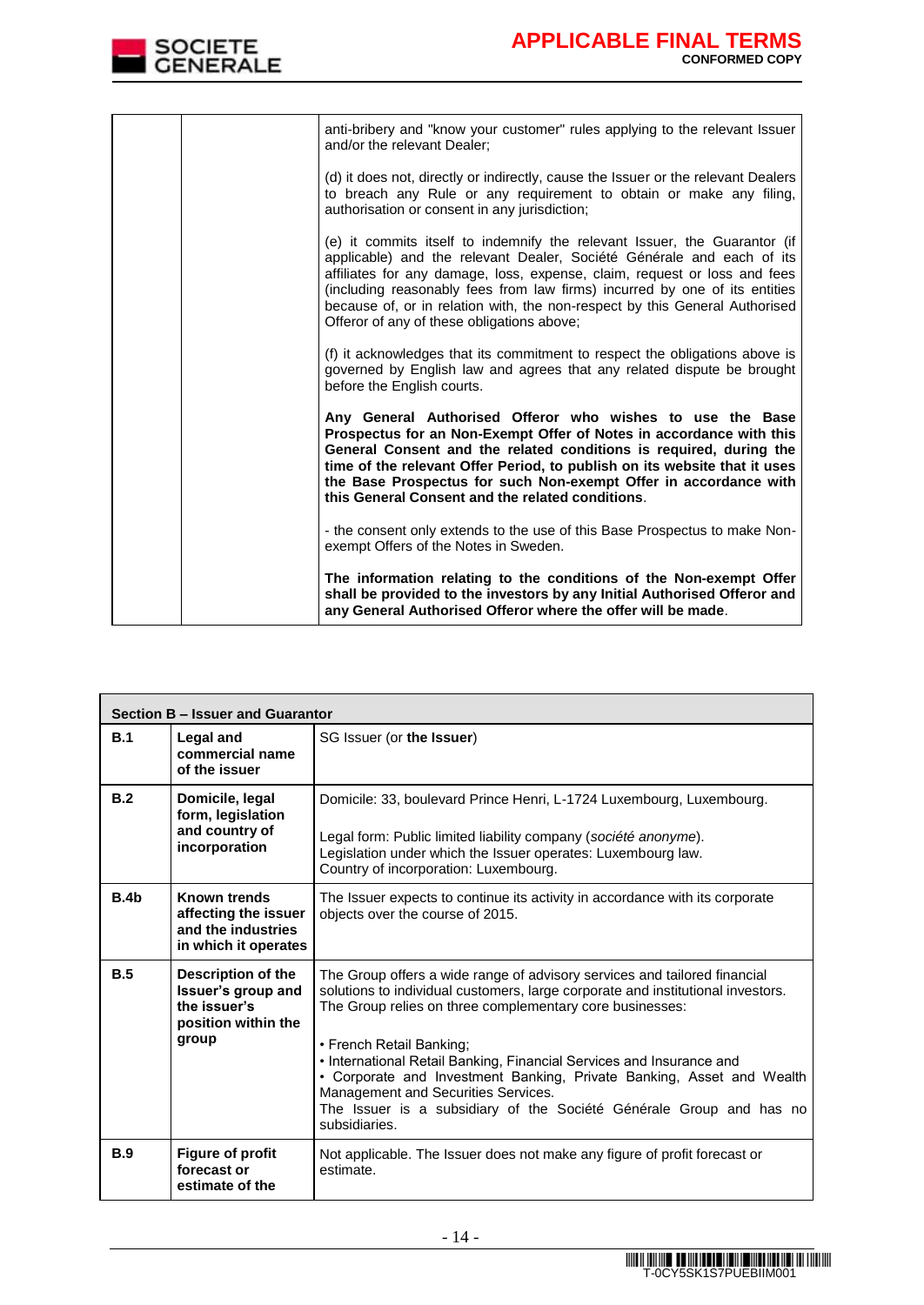

|             | issuer                                                                                                                                                           |                                                                                                                                                                                                                                                                                                                                                                               |                                   |                                   |  |
|-------------|------------------------------------------------------------------------------------------------------------------------------------------------------------------|-------------------------------------------------------------------------------------------------------------------------------------------------------------------------------------------------------------------------------------------------------------------------------------------------------------------------------------------------------------------------------|-----------------------------------|-----------------------------------|--|
| <b>B.10</b> | Nature of any<br>qualifications in<br>the audit report on<br>the historical<br>financial<br>information                                                          | Not applicable. The audit reports do not include any qualification.                                                                                                                                                                                                                                                                                                           |                                   |                                   |  |
| <b>B.12</b> | <b>Selected historical</b><br>key financial<br>information<br>regarding the<br>issuer                                                                            | (in K€)                                                                                                                                                                                                                                                                                                                                                                       | December 31,<br>2014<br>(audited) | December 31,<br>2013<br>(audited) |  |
|             |                                                                                                                                                                  | <b>Operating Revenues</b>                                                                                                                                                                                                                                                                                                                                                     | 110 027                           | 109 588                           |  |
|             |                                                                                                                                                                  | <b>Profit from operations</b>                                                                                                                                                                                                                                                                                                                                                 | 209                               | 482                               |  |
|             |                                                                                                                                                                  | Profit from continuing<br>operations                                                                                                                                                                                                                                                                                                                                          | 209                               | 482                               |  |
|             |                                                                                                                                                                  | <b>Total Assets</b>                                                                                                                                                                                                                                                                                                                                                           | 23 567 256                        | 21 349 619                        |  |
|             | <b>No Material</b><br>adverse change in<br>the prospects of<br>the issuer since the<br>date of its last<br>published audited<br>financial<br>statements          | There has been no material adverse change in the prospects of the Issuer<br>since 31 December 2014.                                                                                                                                                                                                                                                                           |                                   |                                   |  |
|             | <b>Significant</b><br>changes in the<br>financial or trading<br>position<br>subsequent to the<br>period covered by<br>the historical<br>financial<br>information | Not Applicable. There has been no significant change in the Issuer's financial<br>or trading position of the Issuer since 31 December 2014.                                                                                                                                                                                                                                   |                                   |                                   |  |
| <b>B.13</b> | <b>Recent events</b><br>particular to the<br>issuer which are to<br>a material extent<br>relevant to the<br>evaluation of the<br><b>Issuer's solvency</b>        | Not Applicable. There has been no recent event particular to the Issuer which<br>is to a material extent relevant to the evaluation of the Issuer's solvency.                                                                                                                                                                                                                 |                                   |                                   |  |
| <b>B.14</b> | <b>Statement as to</b><br>whether the issuer<br>is dependent upon<br>other entities<br>within the group                                                          | See Element B.5 above for the Issuers' position within the Group.<br>SG Issuer is dependent upon Société Générale Bank & Trust within the Group.                                                                                                                                                                                                                              |                                   |                                   |  |
| <b>B.15</b> | Description of the<br>issuer's principal<br>activities                                                                                                           | The principal activity of SG Issuer is raising finance by the issuance of debt<br>securities designed to be placed to institutional customers or retail customers<br>through the distributors associated with Société Générale. The financing<br>obtained through the issuance of such debt securities is then lent to Société<br>Générale and to other members of the Group. |                                   |                                   |  |
| <b>B.16</b> | To the extent<br>known to the<br>issuer, whether the<br>issuer is directly or                                                                                    | SG Issuer is a 100 per cent. owned subsidiary of Société Générale Bank &<br>Trust S.A. which is itself a 100 per cent. owned subsidiary of Société Générale<br>and is a fully consolidated company.                                                                                                                                                                           |                                   |                                   |  |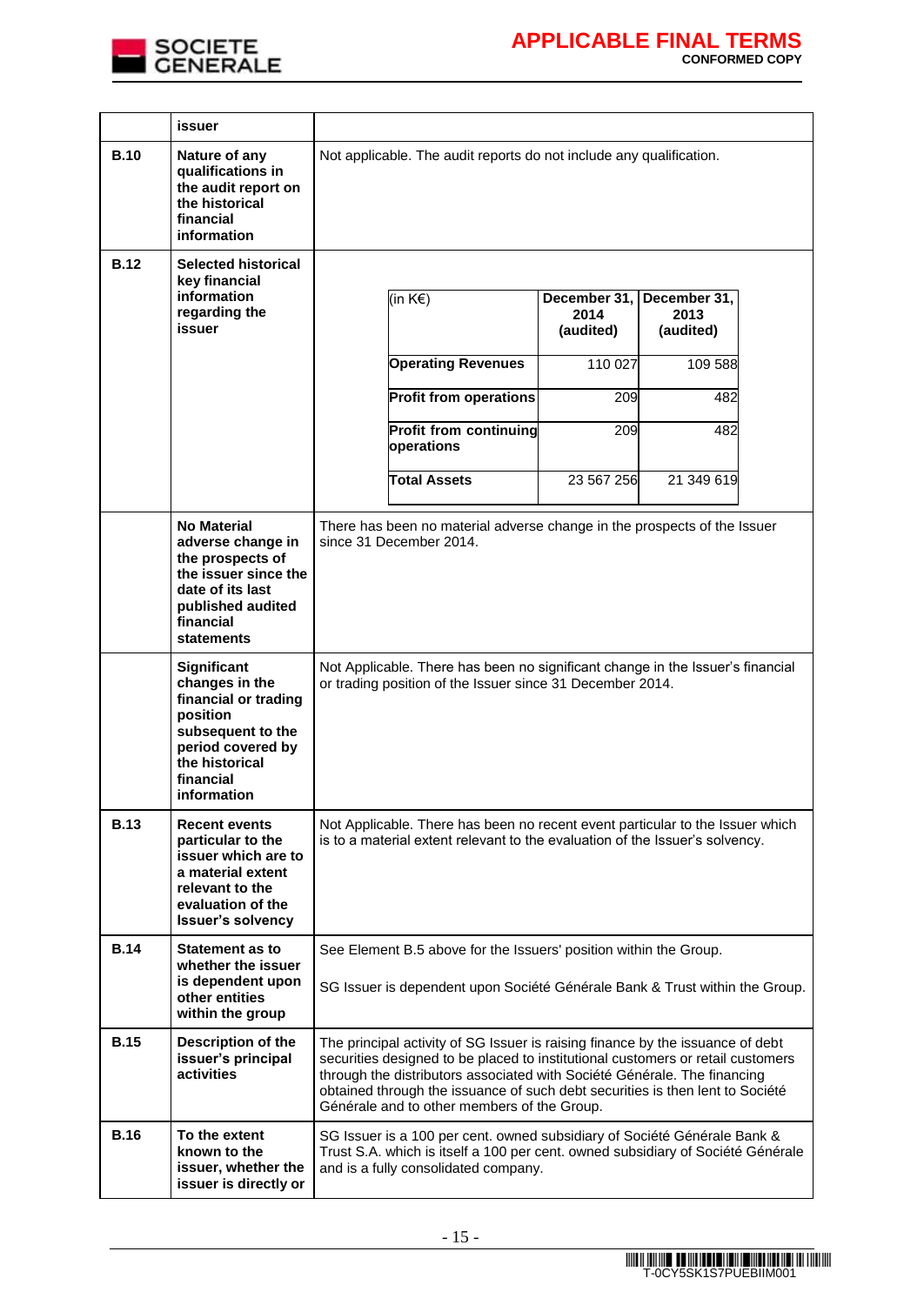

|             | indirectly owned or<br>controlled and by<br>whom, and nature<br>of such control                                                                 |                                                                                                                                                                                                                                                                                                                                                                                                                                                                                                                                                                                                                                                                                                                                                                                                                                                                                                                                                                                                                                                                                                                                                                                                                                                                                                                                                                                                                                                                                                                                                                                                                                                                                                                                                                                                                                                                                                                                                                                                                                                                                                                                                                                                                                                                                                                                                                                                                                                                                                                                                                                                                                                                                                                                                                                                                                                                                                                                                                                                                                                                                                                                                                                           |
|-------------|-------------------------------------------------------------------------------------------------------------------------------------------------|-------------------------------------------------------------------------------------------------------------------------------------------------------------------------------------------------------------------------------------------------------------------------------------------------------------------------------------------------------------------------------------------------------------------------------------------------------------------------------------------------------------------------------------------------------------------------------------------------------------------------------------------------------------------------------------------------------------------------------------------------------------------------------------------------------------------------------------------------------------------------------------------------------------------------------------------------------------------------------------------------------------------------------------------------------------------------------------------------------------------------------------------------------------------------------------------------------------------------------------------------------------------------------------------------------------------------------------------------------------------------------------------------------------------------------------------------------------------------------------------------------------------------------------------------------------------------------------------------------------------------------------------------------------------------------------------------------------------------------------------------------------------------------------------------------------------------------------------------------------------------------------------------------------------------------------------------------------------------------------------------------------------------------------------------------------------------------------------------------------------------------------------------------------------------------------------------------------------------------------------------------------------------------------------------------------------------------------------------------------------------------------------------------------------------------------------------------------------------------------------------------------------------------------------------------------------------------------------------------------------------------------------------------------------------------------------------------------------------------------------------------------------------------------------------------------------------------------------------------------------------------------------------------------------------------------------------------------------------------------------------------------------------------------------------------------------------------------------------------------------------------------------------------------------------------------------|
| <b>B.18</b> | <b>Nature and scope</b><br>of the guarantee                                                                                                     | The Notes are unconditionally and irrevocably guaranteed by Société<br>Générale (the Guarantor) pursuant to the Guarantee dated 28 October 2014.                                                                                                                                                                                                                                                                                                                                                                                                                                                                                                                                                                                                                                                                                                                                                                                                                                                                                                                                                                                                                                                                                                                                                                                                                                                                                                                                                                                                                                                                                                                                                                                                                                                                                                                                                                                                                                                                                                                                                                                                                                                                                                                                                                                                                                                                                                                                                                                                                                                                                                                                                                                                                                                                                                                                                                                                                                                                                                                                                                                                                                          |
|             |                                                                                                                                                 | The Guarantee constitutes a direct, unconditional, unsecured and general<br>obligation of the Guarantor and ranks and will rank pari passu with all other<br>existing and future direct, unconditional, unsecured and general obligations of<br>the Guarantor, including those in respect of deposits.                                                                                                                                                                                                                                                                                                                                                                                                                                                                                                                                                                                                                                                                                                                                                                                                                                                                                                                                                                                                                                                                                                                                                                                                                                                                                                                                                                                                                                                                                                                                                                                                                                                                                                                                                                                                                                                                                                                                                                                                                                                                                                                                                                                                                                                                                                                                                                                                                                                                                                                                                                                                                                                                                                                                                                                                                                                                                    |
| <b>B.19</b> | <b>Information about</b><br>the guarantor as if<br>it were the issuer<br>of the same type of<br>security that is<br>subject of the<br>guarantee | The information about Société Générale as if it were the Issuer of the same<br>type of Notes that is subject of the Guarantee is set out in accordance with<br>Elements B.19 / B.1, B.19 / B.2, B.19 / B.4b, B.19 / B.5, B.19 / B.9, B.19 /<br>B.10, B.19 / B.12, B.19 / B.13, B.19 / B.14, B.19 / B.15, B.19 / B.16 below,<br>respectively:<br><b>B.19/ B.1: Société Générale</b><br>B.19/ B.2: Domicile: 29, boulevard Haussmann, 75009 Paris, France. Legal<br>form: Public limited liability company (société anonyme). Legislation under<br>which the Issuer operates: French law. Country of incorporation: France.<br>B.19/ B.4b:<br>2014 was another challenging year for the economy, with global activity<br>posting only moderate growth that varied by region. This trend is expected to<br>carry over into 2015, which is shaping up to deliver a weaker-than-expected<br>global economic recovery amid myriad uncertainties both on the geopolitical<br>front and on the commodity and forex markets.<br>The euro zone is struggling to return to more dynamic growth, thus slowing the<br>reduction of public deficits. Interest rates should remain at record lows, but the<br>deflationary risk should be kept under control by the intervention of the ECB<br>which has announced the implementation of a more accommodative monetary<br>policy and the use of its balance sheet to support growth. The depreciation of<br>the euro and falling oil prices should help boost exports and stimulate domestic<br>demand. The US economy should stay on a positive track and the Fed is<br>expected to begin tightening its monetary policy mid-year. Emerging countries<br>have entered a phase of more moderate growth, in particular China. Russia's<br>economy is struggling with the consequences of the Ukrainian crisis coupled<br>with the drop in commodity prices.<br>From a regulatory standpoint, 2014 saw the implementation of the Banking<br>Union. The European Central Bank took the helm of the Single Supervisory<br>Mechanism, overseeing some 130 euro zone banks, with the aim of<br>strengthening the banking system, restoring the confidence of economic<br>operators, harmonising banking supervision rules and reducing the link<br>between banks and their national authorities.<br>In terms of regulatory ratios, the Group can already meet the new<br>requirements.<br><b>B.19/ B.5:</b><br>The Group offers a wide range of advisory services and tailored financial<br>solutions to individual customers, large corporate and institutional investors.<br>The Group relies on three complementary core businesses:<br>• French Retail Banking;<br>• International Retail Banking, Financial Services and Insurance and<br>• Corporate and Investment Banking, Private Banking, Asset and Wealth<br>Management and Securities Services.<br>Société Générale is the parent company of the Société Générale Group.<br><b>B.19/ B.9:</b><br>Not Applicable. The Issuer does not make any figure of profit forecast or<br>estimate.<br><b>B.19/B.10:</b><br>Not applicable. The audit report does not include any qualification.<br>B.19/B.12: |
|             |                                                                                                                                                 |                                                                                                                                                                                                                                                                                                                                                                                                                                                                                                                                                                                                                                                                                                                                                                                                                                                                                                                                                                                                                                                                                                                                                                                                                                                                                                                                                                                                                                                                                                                                                                                                                                                                                                                                                                                                                                                                                                                                                                                                                                                                                                                                                                                                                                                                                                                                                                                                                                                                                                                                                                                                                                                                                                                                                                                                                                                                                                                                                                                                                                                                                                                                                                                           |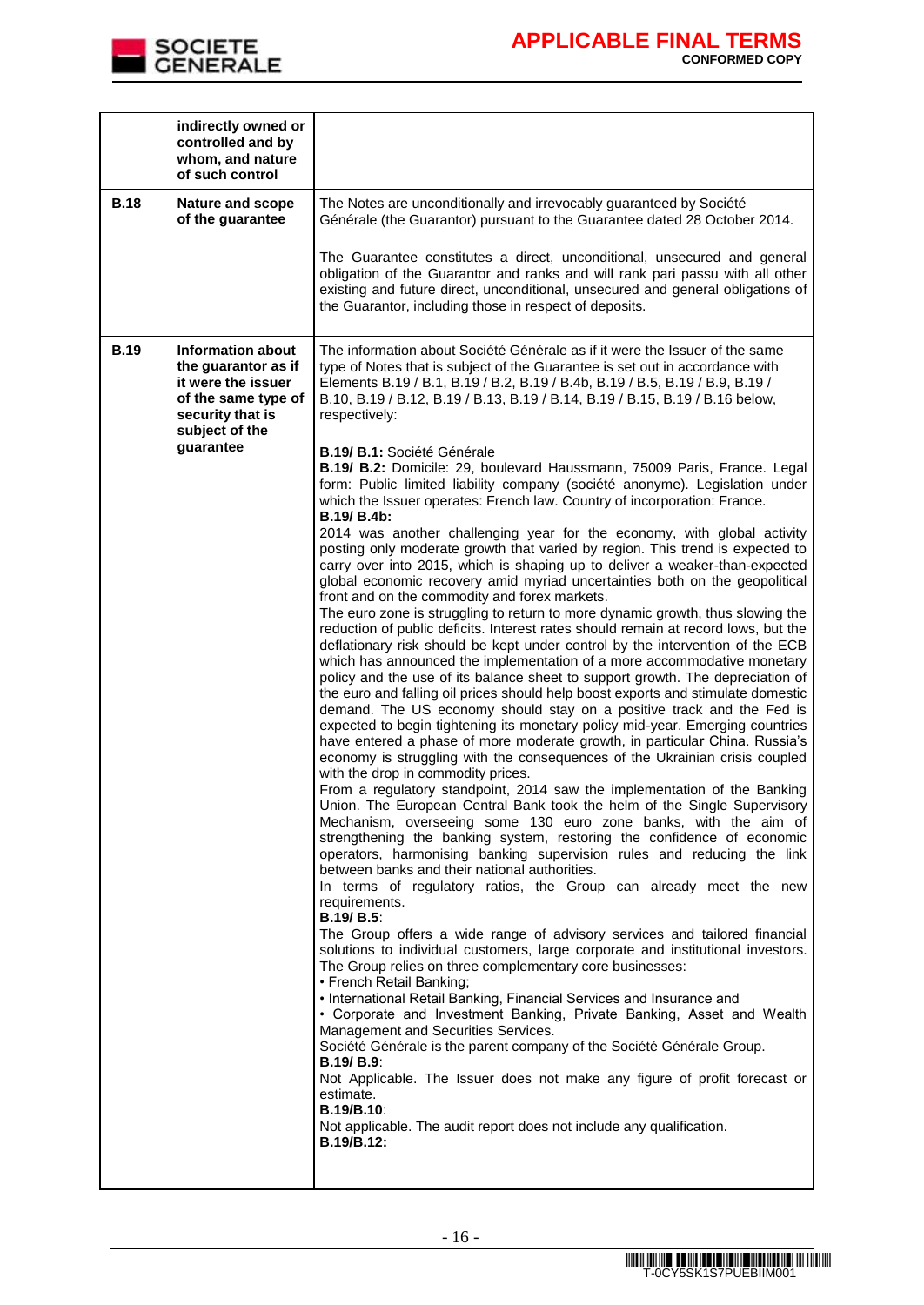

|                                                                   | Quarter<br>$2-$<br>2015<br>(non<br>audited) | Year ended<br>2014<br>(audited,<br>except as<br>mentionned<br>otherwise<br>$(*)$ | Quarter<br>$2-$<br>2014<br>(non<br>audited)<br>$(*)$ | Year<br>ended<br>2013<br>(audited)<br>(1) |
|-------------------------------------------------------------------|---------------------------------------------|----------------------------------------------------------------------------------|------------------------------------------------------|-------------------------------------------|
| <b>Results</b><br>(in<br>EUR M                                    |                                             |                                                                                  |                                                      |                                           |
| Net Banking<br>Income                                             | 13,222                                      | 23,561                                                                           | 11,556                                               | 22,433                                    |
| Operating<br>income                                               | 3,319                                       | 4,557 $(*)$                                                                      | $2,232 (*)$                                          | 2,336                                     |
| <b>Net</b><br>income<br>before<br>non<br>controlling<br>interests | 2,421                                       | $2,978$ (*)                                                                      | $1,404$ (*)                                          | 2,394                                     |
| Net income                                                        | 2,219                                       | $2,679$ (*)                                                                      | 1, 248<br>$(*)$                                      | 2,044                                     |
| <b>French Retail</b><br>Banking                                   | 692                                         | $1,204$ (*)                                                                      | 639 $(*)$                                            | 1,196                                     |
| International<br>Retail<br>Banking<br>&<br>Financial<br>Services  | 451                                         | 370 $(*)$                                                                        | $(9)(*)$                                             | 983                                       |
| Global<br>Banking and<br>Investor<br>Solutions                    | 1,213                                       | $1,909$ (*)                                                                      | 1,031<br>$(*)$                                       | 1,206                                     |
| Corporate<br>Centre                                               | (137)                                       | $(804)$ (*)                                                                      | $(413)$ (*)                                          | (1, 341)                                  |
| Net cost of<br>risk                                               | (1, 337)                                    | (2,967)                                                                          | (1, 419)                                             | (4,050)                                   |
| Cost/income<br>ratio $(2)$                                        | 64.8%                                       | 68% (*)                                                                          | 66.2%<br>$(*)$                                       | 67.0%                                     |
| <b>ROE</b><br>after<br>tax(3)                                     | 9.1%                                        | 5.3%                                                                             | 5.1%                                                 | 4.1%                                      |
| <b>Tier 1 Ratio</b>                                               | 12.7%                                       | 12.6%                                                                            | 12.5%                                                | 11.8%                                     |
| <b>Activity</b><br>(in<br>EUR bn)                                 |                                             |                                                                                  |                                                      |                                           |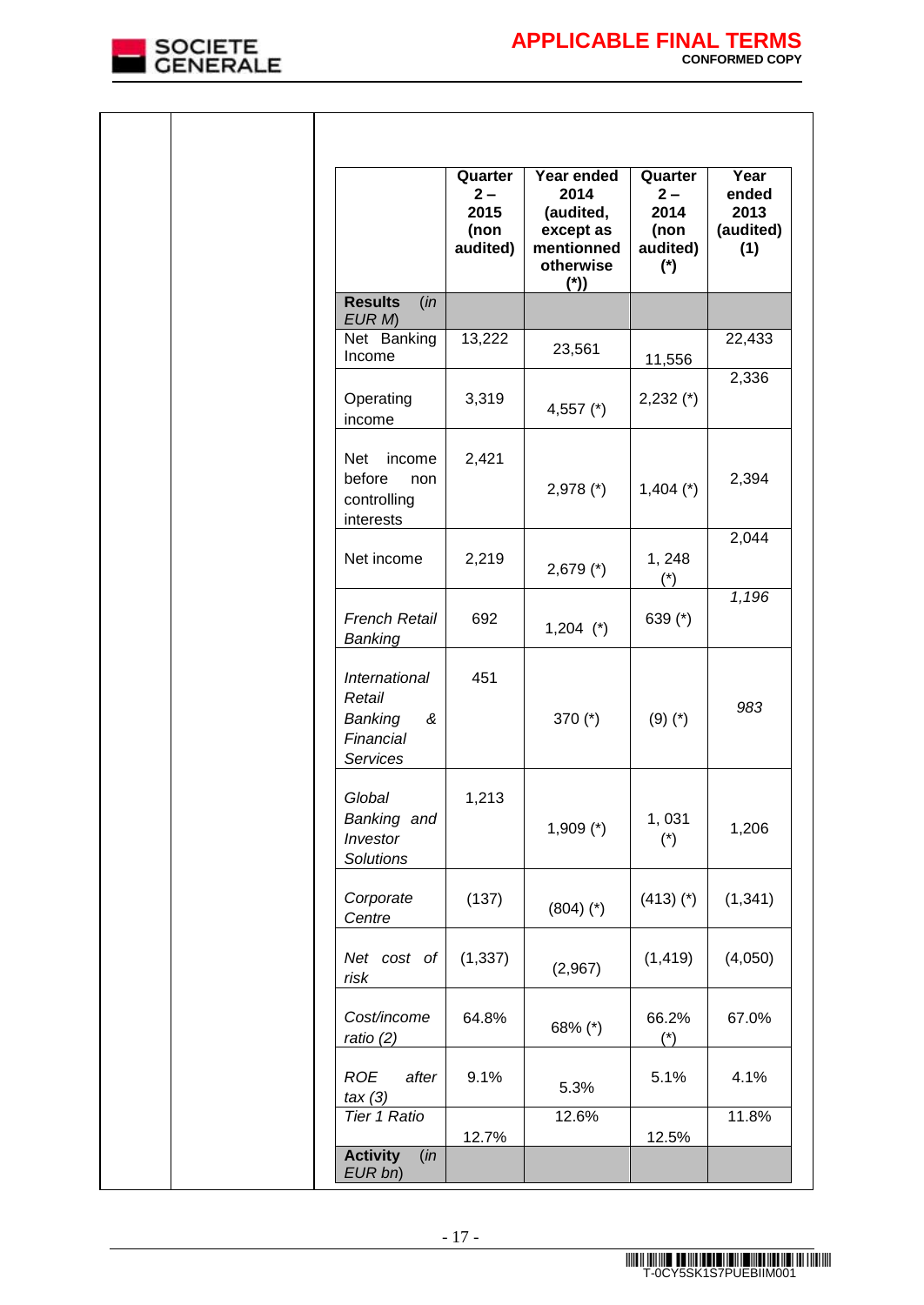

|  |                                                                                                                                                                                                                                                                                                                              |         |                                                                                                                                                                                                                                                                                                                      |           | 1,214.2 |
|--|------------------------------------------------------------------------------------------------------------------------------------------------------------------------------------------------------------------------------------------------------------------------------------------------------------------------------|---------|----------------------------------------------------------------------------------------------------------------------------------------------------------------------------------------------------------------------------------------------------------------------------------------------------------------------|-----------|---------|
|  | Total assets<br>and liabilities                                                                                                                                                                                                                                                                                              | 1,359.5 | 1,308.2                                                                                                                                                                                                                                                                                                              | 1, 322.6  |         |
|  | Customer<br>loans                                                                                                                                                                                                                                                                                                            | 370.2   | 344.4                                                                                                                                                                                                                                                                                                                | 336.2     | 332.7   |
|  | Customer<br>deposits                                                                                                                                                                                                                                                                                                         | 377.2   | 349.7                                                                                                                                                                                                                                                                                                                | 341.8     | 334.2   |
|  | <b>Equity</b><br>(in<br>billions<br><b>of</b><br>euros)                                                                                                                                                                                                                                                                      |         |                                                                                                                                                                                                                                                                                                                      |           |         |
|  | Group<br>shareholders'<br>equity                                                                                                                                                                                                                                                                                             | 56.1    | 55.2                                                                                                                                                                                                                                                                                                                 | 53.3      | 50.9    |
|  | Total<br>consolidated<br>equity                                                                                                                                                                                                                                                                                              | 59.6    | 58.8                                                                                                                                                                                                                                                                                                                 | 55.9      | 54.0    |
|  | Cash<br>flow<br><b>statements</b><br>(in billions of<br>euros)                                                                                                                                                                                                                                                               |         |                                                                                                                                                                                                                                                                                                                      |           |         |
|  | inflow<br>Net<br>(outflow)<br>in<br>cash<br>and<br>cash<br>equivalents                                                                                                                                                                                                                                                       | 22,255  | (10, 183)                                                                                                                                                                                                                                                                                                            | (13, 148) | (981)   |
|  | implementation of IFRS 10 & 11.                                                                                                                                                                                                                                                                                              |         | (1) Items relating to the results for 2013 have been restated due to the                                                                                                                                                                                                                                             |           |         |
|  | and 50% IFRIC 21.                                                                                                                                                                                                                                                                                                            |         | (2) Excluding the revaluation of own financial liabilities and DVA, PEL/CEL                                                                                                                                                                                                                                          |           |         |
|  | absolute terms in H1 14: 5.1%, in Q2 14: 9.3%.                                                                                                                                                                                                                                                                               |         | (3) Group ROE calculated excluding non-economic items, collective<br>provision for litigation issues, PEL/CEL and adjusted for the effect of IFRIC<br>21. The adjustment relating to IFRIC 21 corrects, for each quarter, 25% of the<br>taxes borne in their entirety in H1 in respect of the financial year. ROE in |           |         |
|  |                                                                                                                                                                                                                                                                                                                              |         | (*) Note that the data for the 2014 financial year have been restated, due to<br>the implementation on January 1 <sup>st</sup> , 2015 of the IFRIC 21 standard resulting in<br>the publication of adjusted data for the previous financial year.                                                                     |           |         |
|  | There has been no material adverse change in the prospects of the Issuer<br>since 31 December 2014.<br>Not Applicable. There has been no significant change in the Issuer's financial<br>or trading position of the Issuer since 30 June 2015.<br><b>B.19/B.13:</b>                                                          |         |                                                                                                                                                                                                                                                                                                                      |           |         |
|  | Not Applicable. There has been no recent events particular to the Issuer which<br>is to a material extent relevant to the evaluation of the Issuer's solvency.<br><b>B.19/ B.14:</b>                                                                                                                                         |         |                                                                                                                                                                                                                                                                                                                      |           |         |
|  | See Element B.5 above for the Issuer's position within the Group.<br>Société Générale is the ultimate holding company of the Group. However,<br>Société Générale operates its own business; it does not act as a simple<br>holding company vis-à-vis its subsidiaries.<br><b>B.19/ B.15:</b><br>See Element B.19/ B.5 above. |         |                                                                                                                                                                                                                                                                                                                      |           |         |
|  | B.19/ B.16:<br>Not Applicable. To its knowledge, Société Générale is not owned or controlled,<br>directly or indirectly (under French law) by another entity.                                                                                                                                                                |         |                                                                                                                                                                                                                                                                                                                      |           |         |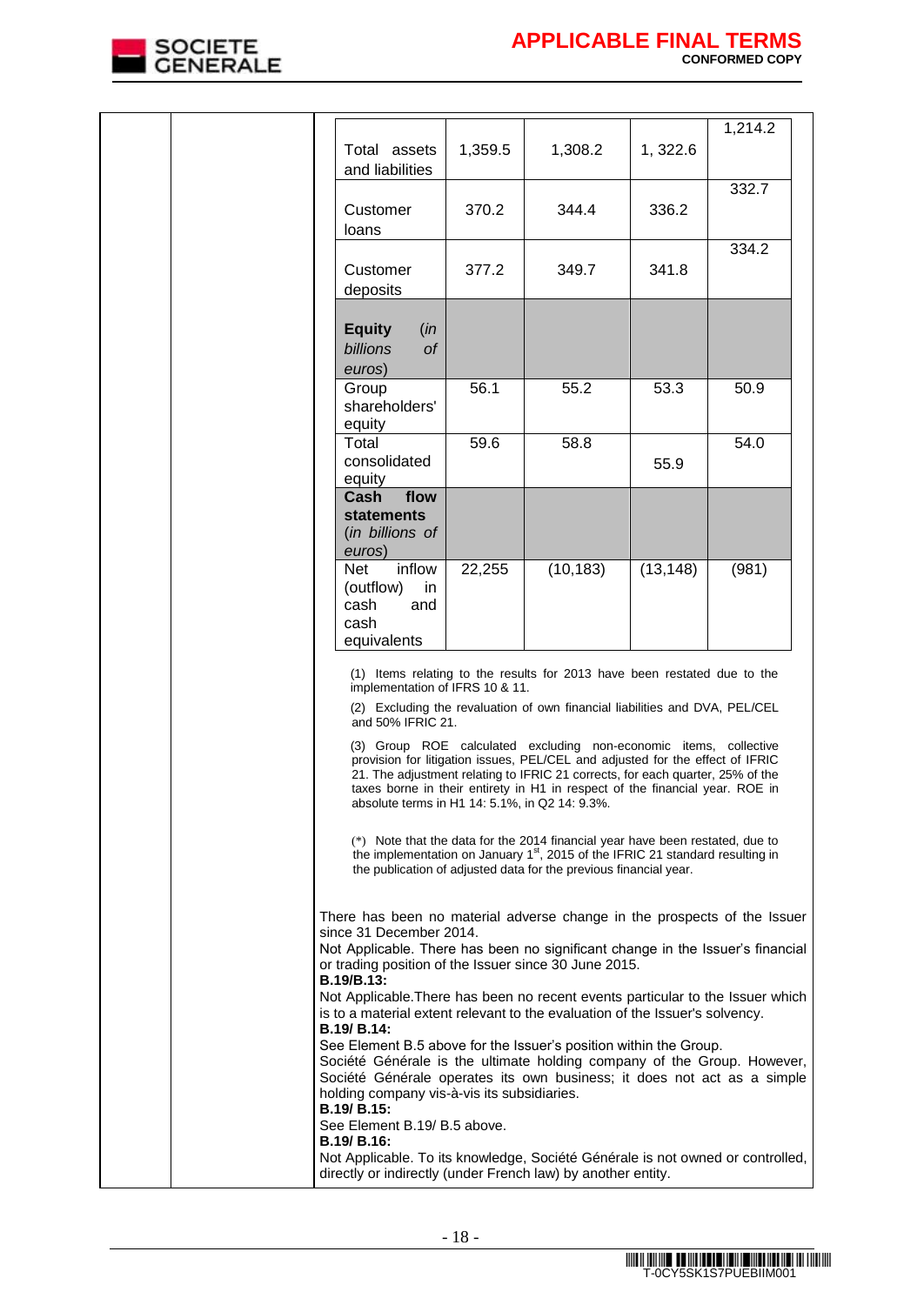

|     | <b>Section C - Securities</b>                                                                                                                                    |                                                                                                                                                                                                                                                                                                         |
|-----|------------------------------------------------------------------------------------------------------------------------------------------------------------------|---------------------------------------------------------------------------------------------------------------------------------------------------------------------------------------------------------------------------------------------------------------------------------------------------------|
| C.1 | Type and the class<br>of the securities<br>being offered<br>and/or admitted to<br>trading, including<br>any security<br>identification<br>number                 | The Notes are derivative instruments indexed on share.<br>ISIN code: SE0007412739<br>Common Code: 127760268                                                                                                                                                                                             |
| C.2 | <b>Currency of the</b><br>securities issue                                                                                                                       | <b>SEK</b>                                                                                                                                                                                                                                                                                              |
| C.5 | Description of any<br>restrictions on the<br>free transferability<br>of the securities                                                                           | There is no restriction on the free transferability of the Notes, subject to selling<br>and transfer restrictions which may apply in certain jurisdictions.                                                                                                                                             |
| C.8 | <b>Rights attached to</b><br>the securities,<br>including ranking<br>and limitations to<br>those rights and<br>procedures for the<br>exercise of those<br>rights | Rights attached to the securities:                                                                                                                                                                                                                                                                      |
|     |                                                                                                                                                                  | Unless the Notes are previously redeemed, the Notes will entitle each holder<br>of the Notes (a Noteholder) to receive a redemption amount which may be<br>lower than, equal to or higher than the amount initially invested (see Element<br>$C.18$ ).                                                  |
|     |                                                                                                                                                                  | A Noteholder will be entitled to claim the immediate and due payment of any<br>sum in case:                                                                                                                                                                                                             |
|     |                                                                                                                                                                  | - the Issuer fails to pay or to perform its other obligations under the Notes<br>- the Guarantor fails to perform its obligations under the Guarantee or in the<br>event that the guarantee of Société Générale stops being valid;<br>- of insolvency or bankruptcy proceeding(s) affecting the Issuer. |
|     |                                                                                                                                                                  | The Noteholders' consent shall have to be obtained to amend the contractual<br>terms of the Notes pursuant to the provisions of an agency agreement, made<br>available to a Noteholder upon request to the Issuer.                                                                                      |
|     |                                                                                                                                                                  | - The Issuer accepts the exclusive competence of the courts of England in<br>benefit of the Noteholders in relation to any dispute against the Issuer but<br>accepts that such Noteholders may bring their action before any other<br>competent court.                                                  |
|     |                                                                                                                                                                  | Ranking:                                                                                                                                                                                                                                                                                                |
|     |                                                                                                                                                                  | The Notes will be direct, unconditional, unsecured and unsubordinated<br>obligations of the Issuer and will rank equally with all other outstanding direct,<br>unconditional, unsecured and unsubordinated obligations of the Issuer,<br>present and future.                                            |
|     |                                                                                                                                                                  | Limitations to rights attached to the securities:<br>- in the case of adjustments affecting the underlying instrument(s), the Issuer<br>may amend the terms and conditions or in the case of the occurrence of                                                                                          |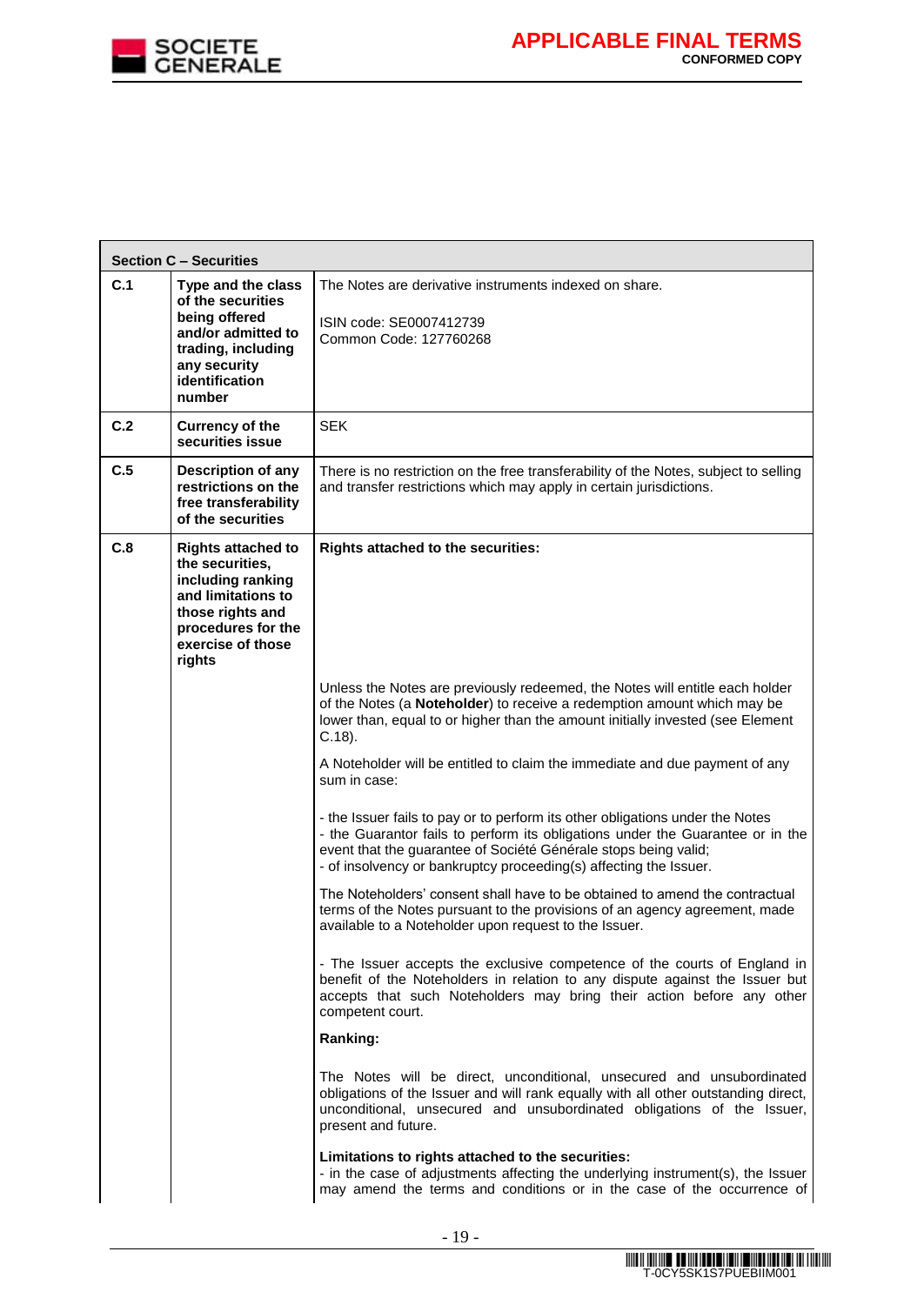|      |                                                                                                                                                                                                                                                                            | extraordinary events affecting the underlying instrument(s), the Issuer may<br>substitute the underlying instrument(s) by new underlying instrument(s),<br>monetise all or part of the due amounts until the maturity date of the Notes,<br>postpone the maturity date of the Notes, redeem early the Notes on the basis<br>of the market value of these Notes, or deduct from any due amount the<br>increase cost of hedging, and in each case without the consent of the<br>Noteholders:<br>- the Issuer may redeem early the Notes on the basis of the market value of<br>these Notes for tax or regulatory reasons and if the proportion between the<br>outstanding Notes and the number of Notes initially issued is lower than 10%;<br>- the rights to payment of principal and interest will be prescribed within a<br>period of ten years (in the case of principal) and five years (in the case of<br>interest) from the date on which the payment of these amounts has become<br>due for the first time and has remained unpaid.<br>- In the case of a payment default by the Issuer, Noteholders shall not be<br>entitled to take any steps or proceedings to procure the winding-up,<br>administration or liquidation (or any other analogous proceeding) of the Issuer.<br>Nevertheless, Noteholders will continue to be able to claim against the<br>Guarantor in respect of any unpaid amount<br><b>Taxation</b><br>All payments in respect of Notes, Receipts and Coupons or under the<br>Guarantee shall be made free and clear of, and without withholding or<br>deduction for or on account of, any present or future taxes, duties,<br>assessments or governmental charges of whatever nature imposed, levied,<br>collected, withheld or assessed by or on behalf of any Tax Jurisdiction unless<br>such withholding or deduction is required by law.<br>In the event that any amounts are required to be deducted or withheld for, or<br>on behalf of, any Tax Jurisdiction, the relevant Issuer or, as the case may be,<br>the Guarantor shall (except in certain circumstances), to the fullest extent<br>permitted by law, pay such additional amount as may be necessary, in order<br>that each Noteholder, Receiptholder or Couponholder, after deduction or<br>withholding of such taxes, duties, assessments or governmental charges, will<br>receive the full amount then due and payable.<br><b>Governing law</b> |
|------|----------------------------------------------------------------------------------------------------------------------------------------------------------------------------------------------------------------------------------------------------------------------------|-------------------------------------------------------------------------------------------------------------------------------------------------------------------------------------------------------------------------------------------------------------------------------------------------------------------------------------------------------------------------------------------------------------------------------------------------------------------------------------------------------------------------------------------------------------------------------------------------------------------------------------------------------------------------------------------------------------------------------------------------------------------------------------------------------------------------------------------------------------------------------------------------------------------------------------------------------------------------------------------------------------------------------------------------------------------------------------------------------------------------------------------------------------------------------------------------------------------------------------------------------------------------------------------------------------------------------------------------------------------------------------------------------------------------------------------------------------------------------------------------------------------------------------------------------------------------------------------------------------------------------------------------------------------------------------------------------------------------------------------------------------------------------------------------------------------------------------------------------------------------------------------------------------------------------------------------------------------------------------------------------------------------------------------------------------------------------------------------------------------------------------------------------------------------------------------------------------------------------------------------------------------------------------------------------------------------------------------------------------------------------------------------------------------------------------------------|
|      |                                                                                                                                                                                                                                                                            | The Notes and any non-contractual obligations arising out of or in connection<br>with the Notes will be governed by, and shall be construed in accordance with<br>Swedish law.                                                                                                                                                                                                                                                                                                                                                                                                                                                                                                                                                                                                                                                                                                                                                                                                                                                                                                                                                                                                                                                                                                                                                                                                                                                                                                                                                                                                                                                                                                                                                                                                                                                                                                                                                                                                                                                                                                                                                                                                                                                                                                                                                                                                                                                                  |
| C.11 | Whether the<br>securities offered<br>are or will be the<br>object of an<br>application for<br>admission to<br>trading, with a view<br>to their distribution<br>in a regulated<br>market or other<br>equivalent markets<br>with indication of<br>the markets in<br>question | Application will be made for the Notes to be admitted to trading on the Nasdaq<br>OMX Stockholm AB, Sweden.                                                                                                                                                                                                                                                                                                                                                                                                                                                                                                                                                                                                                                                                                                                                                                                                                                                                                                                                                                                                                                                                                                                                                                                                                                                                                                                                                                                                                                                                                                                                                                                                                                                                                                                                                                                                                                                                                                                                                                                                                                                                                                                                                                                                                                                                                                                                     |
| C.15 | How the value of<br>the investment is<br>affected by the<br>value of the<br>underlying<br>instrument(s)                                                                                                                                                                    | The value of the Notes, the payment of a coupon amount on a relevant interest<br>payment date to a Noteholder, the payment of an automatic early redemption<br>amount on a relevant automatic early redemption date and the payment of a<br>redemption amount to a Noteholder on the maturity date will depend on the<br>performance of the underlying asset(s), on the relevant valuation date(s).<br>The value of the Notes is linked to the positive or negative performance of one<br>or several underlying instrument(s) within the basket. The amounts to be paid<br>are determined on the basis of the condition which is satisfied (or not) if the                                                                                                                                                                                                                                                                                                                                                                                                                                                                                                                                                                                                                                                                                                                                                                                                                                                                                                                                                                                                                                                                                                                                                                                                                                                                                                                                                                                                                                                                                                                                                                                                                                                                                                                                                                                      |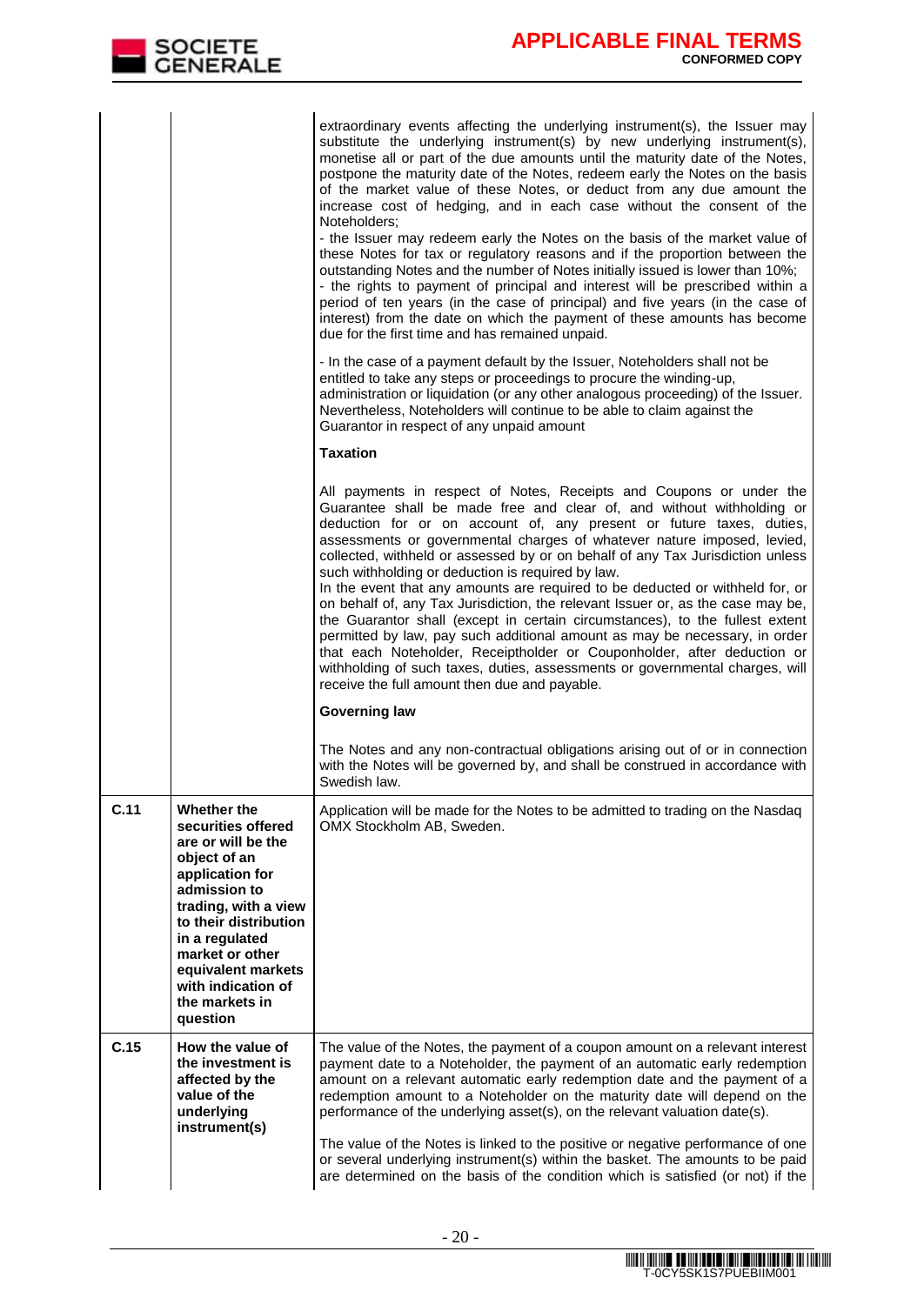

|      |                                                                   | performance of one or several underlying instrument(s) within the basket is<br>higher than or equal to a predefined barrier performance. |                                                                                                                                                                                                                                                                                                                                                                                      |  |  |  |
|------|-------------------------------------------------------------------|------------------------------------------------------------------------------------------------------------------------------------------|--------------------------------------------------------------------------------------------------------------------------------------------------------------------------------------------------------------------------------------------------------------------------------------------------------------------------------------------------------------------------------------|--|--|--|
| C.16 | The maturity date<br>and the final<br>reference date              | The maturity date of the Notes will be 19/10/2020, and the final reference date<br>will be the last valuation date.                      |                                                                                                                                                                                                                                                                                                                                                                                      |  |  |  |
|      |                                                                   | The maturity date may be modified pursuant to the provisions of Element C.8<br>above and Element C.18 below.                             |                                                                                                                                                                                                                                                                                                                                                                                      |  |  |  |
| C.17 | <b>Settlement</b><br>procedure of the<br>derivative<br>securities | Cash delivery                                                                                                                            |                                                                                                                                                                                                                                                                                                                                                                                      |  |  |  |
| C.18 | How the return on<br>derivative<br>securities takes<br>place      | place as follows:                                                                                                                        | Unless previously redeemed, the return on the derivative securities will take                                                                                                                                                                                                                                                                                                        |  |  |  |
|      |                                                                   | Specified Denomination: SEK 10 000                                                                                                       |                                                                                                                                                                                                                                                                                                                                                                                      |  |  |  |
|      |                                                                   | <b>Structured Interest Amount(s):</b>                                                                                                    | Unless previously redeemed, on each<br>Interest Payment Date(i) (i from 1 to<br>5), the Issuer shall pay to the<br>Noteholders, for each Note, an<br>amount determined by the Calculation<br>Agent as follows:                                                                                                                                                                       |  |  |  |
|      |                                                                   |                                                                                                                                          | Scenario 1:<br>If on Valuation Date(i),<br>WorstPerformance(i) is lower than<br>$-10\%$ , then:                                                                                                                                                                                                                                                                                      |  |  |  |
|      |                                                                   |                                                                                                                                          | Structured Interest Amount(i) =<br>Specified Denomination x 6%                                                                                                                                                                                                                                                                                                                       |  |  |  |
|      |                                                                   |                                                                                                                                          | Scenario 2:<br>If on Valuation Date(i),<br>WorstPerformance(i) is higher than or<br>equal to -10%, then:                                                                                                                                                                                                                                                                             |  |  |  |
|      |                                                                   |                                                                                                                                          | Structured Interest Amount(i) = 0<br>(zero)                                                                                                                                                                                                                                                                                                                                          |  |  |  |
|      |                                                                   | <b>Specified Period(s)/Interest</b>                                                                                                      | Interest Payment                                                                                                                                                                                                                                                                                                                                                                     |  |  |  |
|      |                                                                   | <b>Payment Date(s):</b><br>(DD/MM/YYYY)                                                                                                  | Date(i)                                                                                                                                                                                                                                                                                                                                                                              |  |  |  |
|      |                                                                   |                                                                                                                                          | 19/10/2016<br>1                                                                                                                                                                                                                                                                                                                                                                      |  |  |  |
|      |                                                                   |                                                                                                                                          | 2 <br>19/10/2017<br>$\overline{3}$<br>19/10/2018                                                                                                                                                                                                                                                                                                                                     |  |  |  |
|      |                                                                   |                                                                                                                                          | 4<br>19/10/2019                                                                                                                                                                                                                                                                                                                                                                      |  |  |  |
|      |                                                                   |                                                                                                                                          | 5<br>19/10/2020                                                                                                                                                                                                                                                                                                                                                                      |  |  |  |
|      |                                                                   | <b>Automatic Early Redemption</b><br>Amount(s):                                                                                          | Unless previously redeemed, if an<br>Automatic Early Redemption Event<br>has occurred, then the Issuer shall<br>redeem early the Notes on Automatic<br>Early Redemption Date(i) (i from 1 to<br>4) in accordance with the following<br>provisions in respect of each Note:<br>Automatic<br>Early<br>Redemption<br>Amount(i) = Specified Denomination $x$<br>[100% + CouponLevel x i] |  |  |  |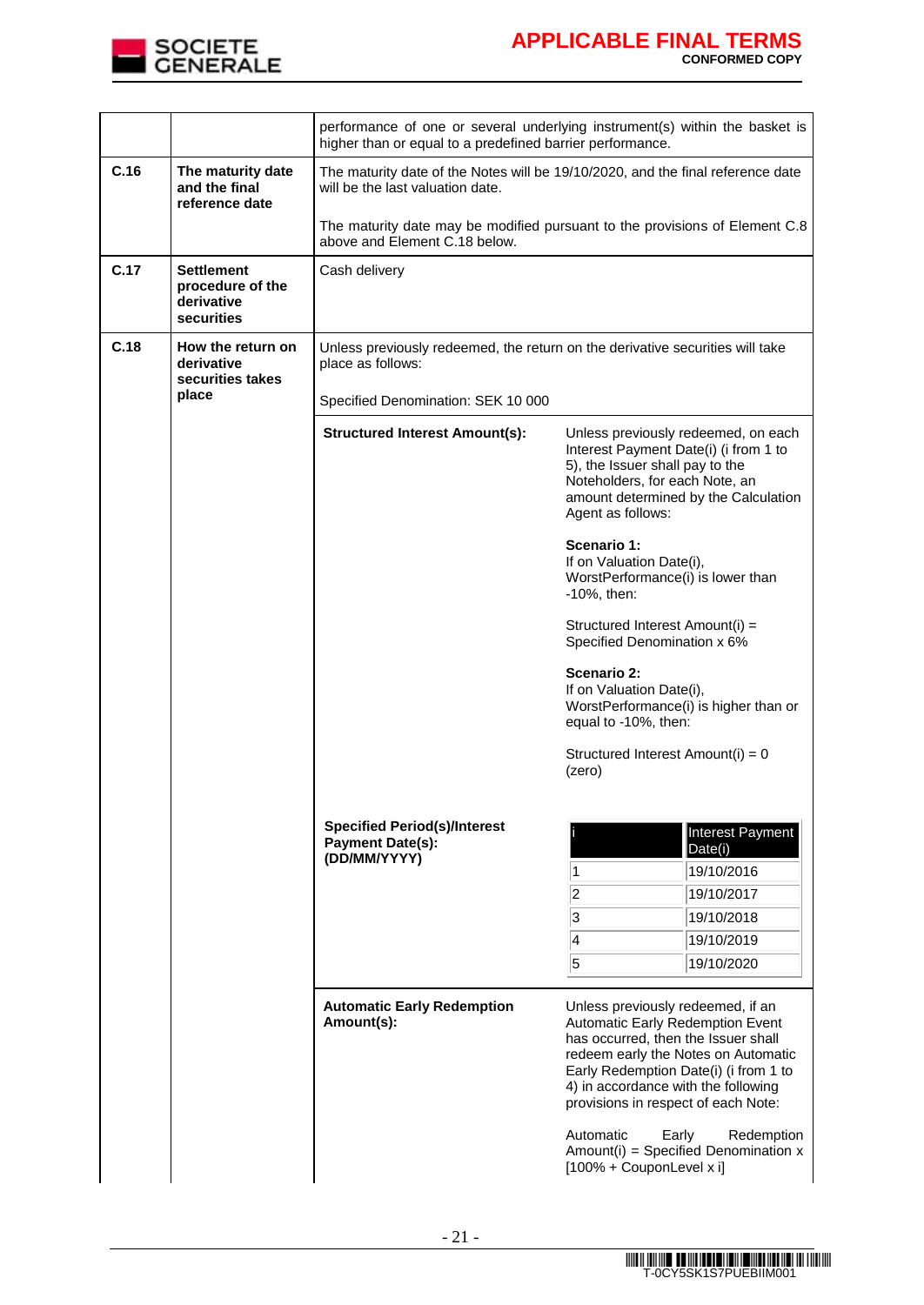

| 1<br>$\overline{c}$<br>3<br>$\overline{\mathcal{A}}$<br>Note:<br><b>Scenario 1:</b><br>If on Valuation Date(5),<br>equal to -10%, then:<br>Denomination x [100% +<br>CouponLevel x 5]<br>Scenario 2:<br>If on Valuation Date(5),<br>Denomination x 100% | 19/10/2016<br>19/10/2017<br>19/10/2018<br>19/10/2019<br>Unless previously redeemed, the<br>Issuer shall redeem the Notes on the<br>Maturity Date, in accordance with the<br>following provisions in respect of each<br>WorstPerformance(5) is higher than or<br>Final Redemption Amount = Specified<br>WorstPerformance(5) is lower than<br>-10% and WorstPerformance(5) is<br>higher than or equal to -40%, then:<br>Final Redemption Amount = Specified |
|---------------------------------------------------------------------------------------------------------------------------------------------------------------------------------------------------------------------------------------------------------|-----------------------------------------------------------------------------------------------------------------------------------------------------------------------------------------------------------------------------------------------------------------------------------------------------------------------------------------------------------------------------------------------------------------------------------------------------------|
|                                                                                                                                                                                                                                                         |                                                                                                                                                                                                                                                                                                                                                                                                                                                           |
|                                                                                                                                                                                                                                                         |                                                                                                                                                                                                                                                                                                                                                                                                                                                           |
|                                                                                                                                                                                                                                                         |                                                                                                                                                                                                                                                                                                                                                                                                                                                           |
|                                                                                                                                                                                                                                                         |                                                                                                                                                                                                                                                                                                                                                                                                                                                           |
|                                                                                                                                                                                                                                                         |                                                                                                                                                                                                                                                                                                                                                                                                                                                           |
|                                                                                                                                                                                                                                                         |                                                                                                                                                                                                                                                                                                                                                                                                                                                           |
|                                                                                                                                                                                                                                                         |                                                                                                                                                                                                                                                                                                                                                                                                                                                           |
|                                                                                                                                                                                                                                                         |                                                                                                                                                                                                                                                                                                                                                                                                                                                           |
|                                                                                                                                                                                                                                                         |                                                                                                                                                                                                                                                                                                                                                                                                                                                           |
| Scenario 3:<br>If on Valuation Date(5),                                                                                                                                                                                                                 | WorstPerformance(5) is lower than                                                                                                                                                                                                                                                                                                                                                                                                                         |
| Denomination x [100% +<br>WorstPerformance(5)]                                                                                                                                                                                                          | Final Redemption Amount = Specified                                                                                                                                                                                                                                                                                                                                                                                                                       |
|                                                                                                                                                                                                                                                         |                                                                                                                                                                                                                                                                                                                                                                                                                                                           |
| 01/10/2015                                                                                                                                                                                                                                              |                                                                                                                                                                                                                                                                                                                                                                                                                                                           |
|                                                                                                                                                                                                                                                         | Valuation Date(i)                                                                                                                                                                                                                                                                                                                                                                                                                                         |
| 1                                                                                                                                                                                                                                                       | 01/10/2016                                                                                                                                                                                                                                                                                                                                                                                                                                                |
| $\overline{c}$                                                                                                                                                                                                                                          | 01/10/2017                                                                                                                                                                                                                                                                                                                                                                                                                                                |
| 3                                                                                                                                                                                                                                                       | 01/10/2018                                                                                                                                                                                                                                                                                                                                                                                                                                                |
| $\overline{\mathbf{4}}$                                                                                                                                                                                                                                 | 01/10/2019                                                                                                                                                                                                                                                                                                                                                                                                                                                |
| 5                                                                                                                                                                                                                                                       | 01/10/2020                                                                                                                                                                                                                                                                                                                                                                                                                                                |
|                                                                                                                                                                                                                                                         | -40%, then:<br>Applicable, subject to the provisions<br>the<br>Additional<br>οf<br>Conditions relating to Formulae                                                                                                                                                                                                                                                                                                                                        |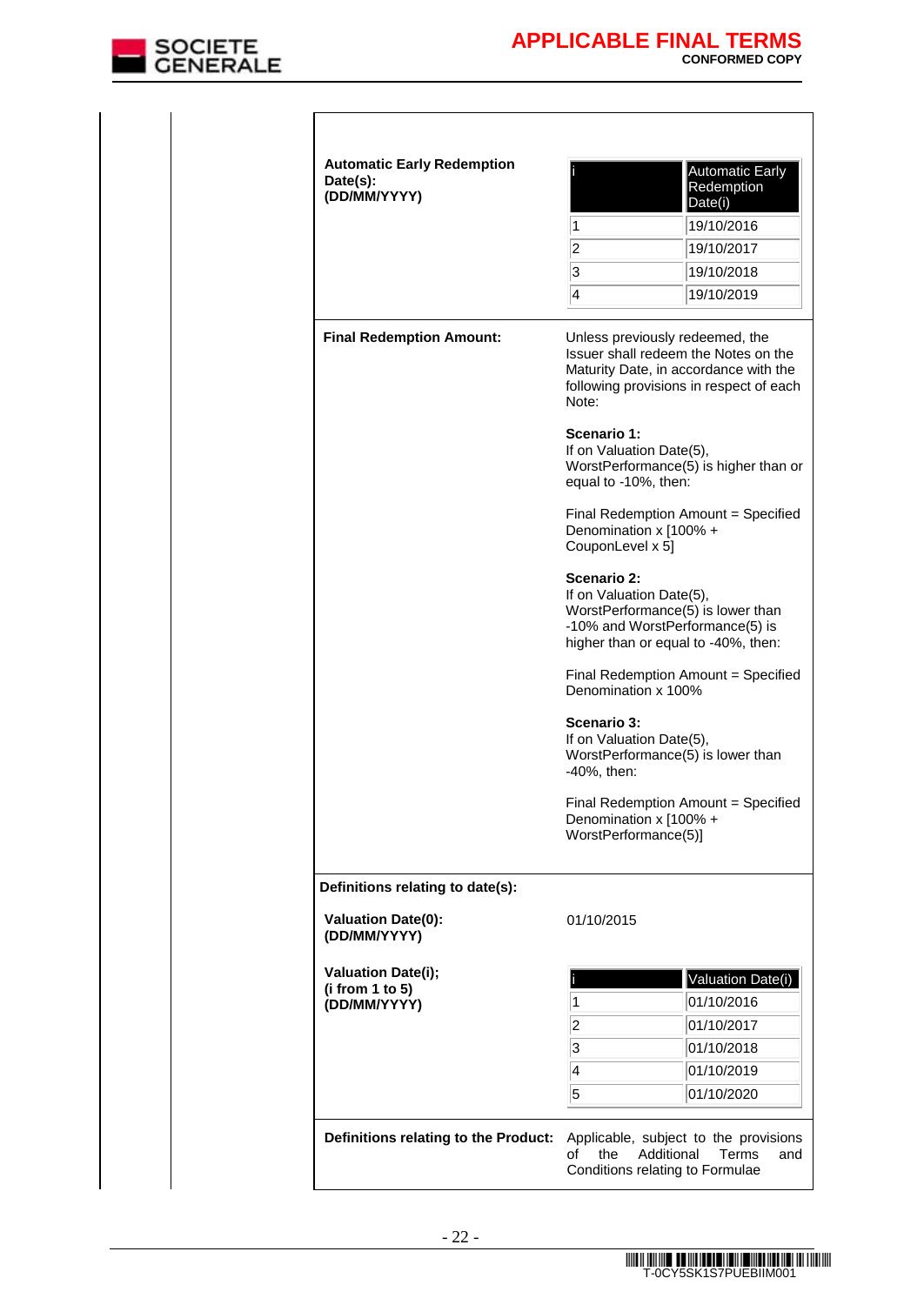

|      |                                                               | WorstPerformance(i)<br>(i from 1 to 5)                 |                                             | means the Minimum, for k from 1 to 4,<br>of Performance(i, k), as defined in<br>Condition 4.6 of the Additional Terms<br>and Conditions relating to Formulae. |                                                                                                                                |                                                                                                                                                                                                                                                 |
|------|---------------------------------------------------------------|--------------------------------------------------------|---------------------------------------------|---------------------------------------------------------------------------------------------------------------------------------------------------------------|--------------------------------------------------------------------------------------------------------------------------------|-------------------------------------------------------------------------------------------------------------------------------------------------------------------------------------------------------------------------------------------------|
|      |                                                               | Performance(i,k)<br>(i from 1 to 5)<br>(k from 1 to 4) |                                             |                                                                                                                                                               | relating to Formulae.                                                                                                          | means (S(i, k) / S(0, k)) - 100%, as<br>defined in Condition 4.1 of the<br><b>Additional Terms and Conditions</b>                                                                                                                               |
|      |                                                               | S(i,k)<br>(i from 0 to 5)<br>(k from 1 to 4)           |                                             |                                                                                                                                                               |                                                                                                                                | means in respect of any Valuation<br>Date(i) the Closing Price of the<br>Underlying(k), as defined in Condition<br>4.0 of the Additional Terms and<br>Conditions relating to Formulae                                                           |
|      |                                                               | CouponLevel                                            |                                             |                                                                                                                                                               | Indicatively 11.0% with a minimum of<br>8.0%. Final CouponLevel will be<br>confirmed at the latest on Valuation<br>$Date(0)$ . |                                                                                                                                                                                                                                                 |
|      |                                                               |                                                        |                                             |                                                                                                                                                               | equal to -10%                                                                                                                  | Automatic Early Redemption Event is deemed to have occurred, as<br>determined by the Calculation Agent,<br>if on a Valuation Date(i) (i from 1 to 4),<br>WorstPerformance(i) is higher than or                                                  |
| C.19 | The final reference                                           | See Element C.18 above.                                |                                             |                                                                                                                                                               |                                                                                                                                |                                                                                                                                                                                                                                                 |
|      | price of the<br>underlying                                    |                                                        |                                             |                                                                                                                                                               |                                                                                                                                | Final reference price: the value of the underlying instrument(s) on the relevant<br>valuation date(s) for the redemption, subject to the occurrence of certain<br>extraordinary events and adjustments affecting such underlying instrument(s). |
| C.20 | Type of the<br>underlying and                                 |                                                        | The type of underlying is: share.           |                                                                                                                                                               |                                                                                                                                |                                                                                                                                                                                                                                                 |
|      | where the<br>information on the<br>underlying can be<br>found |                                                        | or upon simple request to Société Générale. |                                                                                                                                                               |                                                                                                                                | Information about the underlying is available on the following website(s), if any,                                                                                                                                                              |
|      |                                                               | k                                                      | Company                                     | Bloomberg<br><b>Ticker</b>                                                                                                                                    | Exchange                                                                                                                       | Website                                                                                                                                                                                                                                         |
|      |                                                               | 1                                                      | AstraZeneca AZN SS<br><b>PLC</b>            |                                                                                                                                                               | Stockholm<br><b>Stock</b><br>Exchange                                                                                          | www.astrazeneca.com                                                                                                                                                                                                                             |
|      |                                                               | 2                                                      | Electrolux<br>AB                            | <b>ELUXB SS</b>                                                                                                                                               | Stockholm<br><b>Stock</b><br>Exchange                                                                                          | www.electrolux.com                                                                                                                                                                                                                              |
|      |                                                               | 3                                                      | Nordea<br><b>Bank AB</b>                    | <b>NDA SS</b>                                                                                                                                                 | Stockholm<br><b>Stock</b><br>Exchange                                                                                          | www.nordea.com                                                                                                                                                                                                                                  |
|      |                                                               | 4                                                      | <b>SSAB AB</b>                              | <b>SSABA SS</b>                                                                                                                                               | Stockholm<br><b>Stock</b><br>Exchange                                                                                          | www.ssab.se                                                                                                                                                                                                                                     |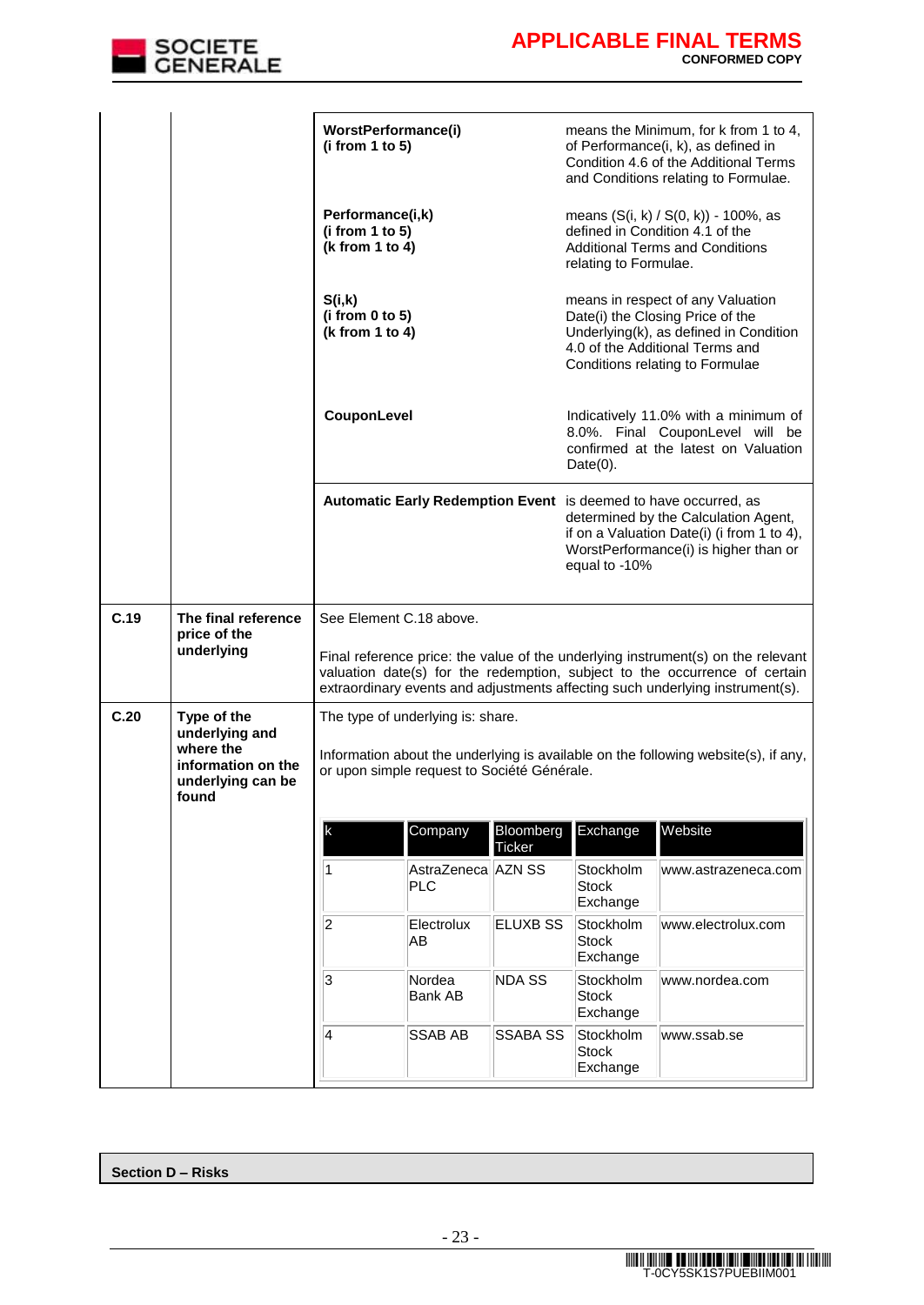

| D.2 | Key information on<br>the key risks that           | The Group is exposed to the risks inherent in its core businesses.                                                                                                                                                                                                                                                                                                                                                                                                                                                                                        |
|-----|----------------------------------------------------|-----------------------------------------------------------------------------------------------------------------------------------------------------------------------------------------------------------------------------------------------------------------------------------------------------------------------------------------------------------------------------------------------------------------------------------------------------------------------------------------------------------------------------------------------------------|
|     | are specific to the<br>issuer and the<br>guarantor | The Group's risk management focuses on the following main categories of<br>risks, any of which could materially adversely affect the Group's business,<br>results of operations and financial condition:                                                                                                                                                                                                                                                                                                                                                  |
|     |                                                    | Credit and counterparty risk (including country risk): risk of losses arising<br>from the inability of the Group's customers, issuers or other counterparties to<br>meet their financial commitments. Credit risk includes counterparty risk linked<br>to market transactions (replacement risk) and as well as securitisation<br>activities.                                                                                                                                                                                                             |
|     |                                                    | Market risk: risk of a loss of value on financial instruments arising from<br>changes in market parameters, volatility of these parameters and correlations<br>between them.                                                                                                                                                                                                                                                                                                                                                                              |
|     |                                                    | Operational risks: risk of losses or sanctions due to inadequacies or failures<br>in internal procedures or systems, human error or external events;                                                                                                                                                                                                                                                                                                                                                                                                      |
|     |                                                    | Structural interest and exchange rate risk: risk of loss or of write-downs in<br>the Group's assets arising from variations in interest or exchange rates.                                                                                                                                                                                                                                                                                                                                                                                                |
|     |                                                    | Liquidity risk: risk of the Group not being able to meet its cash or collateral<br>requirements as they arise and at a reasonable cost.                                                                                                                                                                                                                                                                                                                                                                                                                   |
|     |                                                    | The Guarantee constitutes a general and unsecured contractual obligation of<br>the Guarantor and no other person, any payments on the Notes are also<br>dependent on the creditworthiness of the Guarantor.                                                                                                                                                                                                                                                                                                                                               |
|     |                                                    | Prospective investors in Notes benefiting from the Guarantee should note that<br>in case of payment default of an Issuer the entitlement of the Noteholder will<br>be limited to the sums obtained by making a claim under the Guarantee, and<br>the relevant provisions of the Guarantee and they shall have no right to<br>institute any proceeding, judicial or otherwise, or otherwise assert a claim<br>against the Issuer and, in relation to Secured Notes only, from the sums<br>obtained following enforcement of the relevant Pledge Agreement. |
|     |                                                    | The Guarantee is a payment guarantee only and not a guarantee of the<br>performance by the relevant Issuer or any of its other obligations under the<br>Notes benefiting from the Guarantee.                                                                                                                                                                                                                                                                                                                                                              |
|     |                                                    | The Guarantee may cover only part of the relevant Issuer's payment<br>obligations under the relevant Series of Notes. In such a case. Noteholders<br>may retain the risk that payments under the Guarantee are less than the<br>amounts due by the Issuer under the Notes.                                                                                                                                                                                                                                                                                |
|     |                                                    | Société Générale will act as issuer under the Programme, as the Guarantor of<br>the Notes issued by the Issuer and also as provider of hedging instruments to<br>the Issuer. As a result, investors will be exposed not only to the credit risk of<br>the Guarantor but also operational risks arising from the lack of independence<br>of the Guarantor, in assuming its duties and obligations as the Guarantor and<br>provider of the hedging instruments.                                                                                             |
|     |                                                    | The potential conflicts of interests and operational risks arising from such lack<br>of independence are in part intended to be mitigated by the fact that different<br>divisions within the Guarantor will be responsible for implementing the<br>Guarantee and providing the hedging instruments and that each division is run<br>as a separate operational unit, segregated by Chinese walls (information<br>barriers) and run by different management teams.                                                                                          |
|     |                                                    | The Issuer and the Guarantor and any of their subsidiaries and/or their<br>affiliates, in connection with their other business activities, may possess or<br>acquire material information about the underlying assets. Such activities and<br>information may cause consequences adverse to Noteholders.                                                                                                                                                                                                                                                  |
|     |                                                    | The Issuer and the Guarantor and any of their subsidiaries and/or their                                                                                                                                                                                                                                                                                                                                                                                                                                                                                   |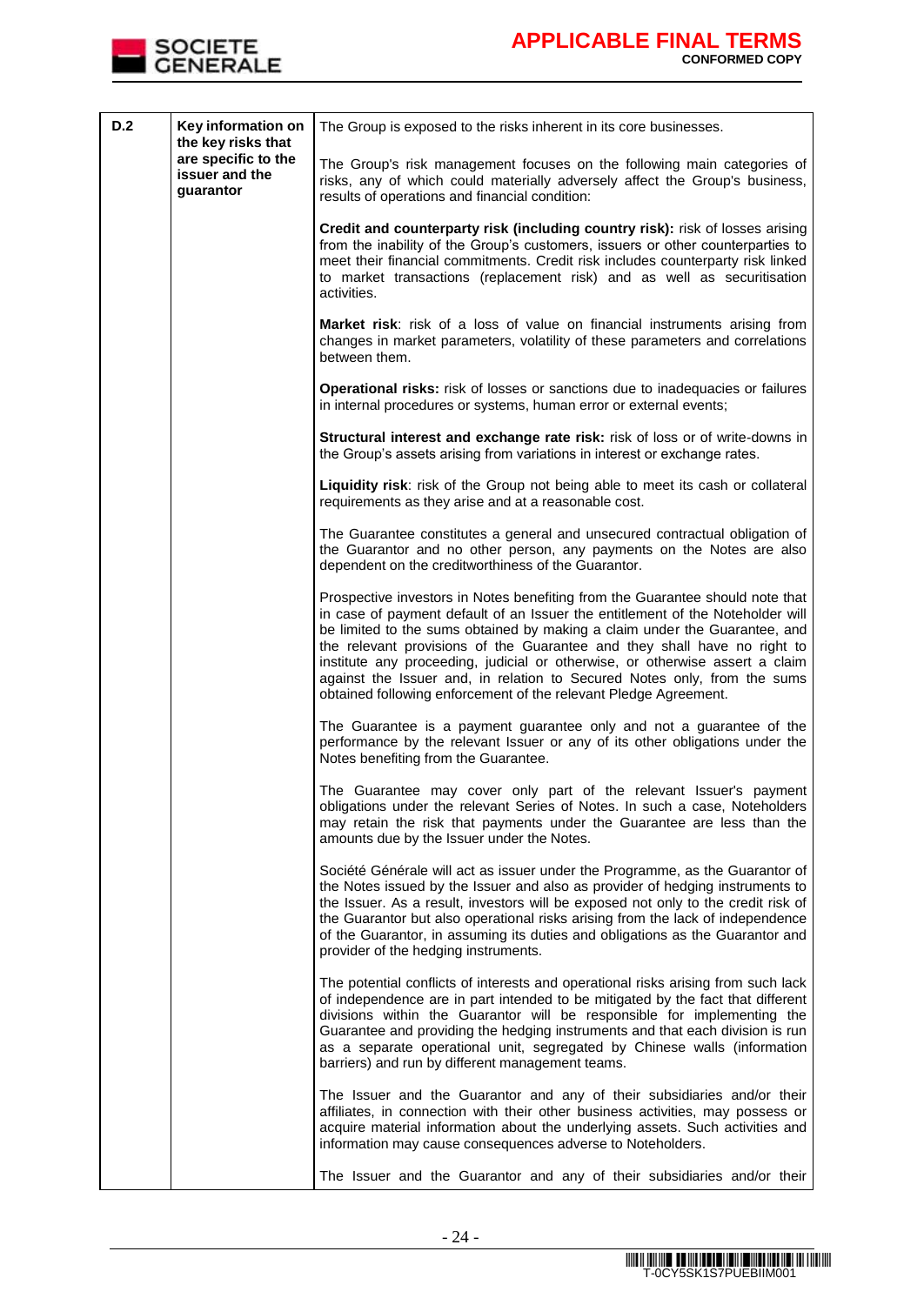

٦

|     |                                                                                                          | affiliates may act in other capacities with regard to the Notes, such as market<br>maker, calculation agent or agent. Therefore, a potential conflict of interests<br>may arise.<br>In connection with the offering of the Notes, the Issuer and the Guarantor<br>and/or their affiliates may enter into one or more hedging transaction(s) with<br>respect to a reference asset(s) or related derivatives, which may affect the                                                                                                                                                                                                                                                                                                                                                                                                                       |
|-----|----------------------------------------------------------------------------------------------------------|--------------------------------------------------------------------------------------------------------------------------------------------------------------------------------------------------------------------------------------------------------------------------------------------------------------------------------------------------------------------------------------------------------------------------------------------------------------------------------------------------------------------------------------------------------------------------------------------------------------------------------------------------------------------------------------------------------------------------------------------------------------------------------------------------------------------------------------------------------|
|     |                                                                                                          | market price, liquidity or value of the Notes.                                                                                                                                                                                                                                                                                                                                                                                                                                                                                                                                                                                                                                                                                                                                                                                                         |
| D.6 | Key information on<br>the key risks that<br>are specific to the<br>securities and risk<br>warning to the | The Notes may provide for an automatic early redemption linked to a specific<br>event. Therefore, this may prevent the Noteholders from benefitting from the<br>performance of the underlying instrument(s) over the whole period initially<br>envisaged.                                                                                                                                                                                                                                                                                                                                                                                                                                                                                                                                                                                              |
|     | effect that<br>investors may lose<br>the value of their<br>entire investment<br>or part of it            | The terms and conditions of the Notes may include provisions under which<br>upon the occurrence of certain market disruptions delays in the settlement of<br>the Notes may be incurred or certain modifications be made. Moreover, in<br>case of occurrence of events affecting the underlying instrument(s), the terms<br>and conditions of the Notes allow the Issuer to substitute the underlying<br>instrument(s) by new underlying instrument(s), cease the exposure to the<br>underlying asset(s) and apply a reference rate to the proceeds so obtained<br>until the maturity date of the Notes, postpone the maturity date of the Notes,<br>early redeem the Notes on the basis of the market value of these Notes, or<br>deduct from any due amount the increase cost of hedging, and in each case<br>without the consent of the Noteholders. |
|     |                                                                                                          | Payments (whether in respect of principal and/or interest and whether at<br>maturity or otherwise) on the Notes are calculated by reference to certain<br>underlying(s), the return of the Notes is based on changes in the value of the<br>underlying(s), which may fluctuate. Potential investors should be aware that<br>these Notes may be volatile and that they may receive no interest and may<br>lose all or a substantial portion of their principal.                                                                                                                                                                                                                                                                                                                                                                                         |
|     |                                                                                                          | During the lifetime of the Notes, the market value of these Notes may be lower<br>than the invested capital. Furthermore, an insolvency of the Issuer and/or the<br>Guarantor may cause a total loss of the invested capital.                                                                                                                                                                                                                                                                                                                                                                                                                                                                                                                                                                                                                          |
|     |                                                                                                          | The attention of the investors is drawn to the fact that they could sustain<br>an entire or a partial loss of their investment.                                                                                                                                                                                                                                                                                                                                                                                                                                                                                                                                                                                                                                                                                                                        |

|       | Section E - Offer                                                                                                                                                  |                                                                                                                                                                                                                                                                                            |  |  |  |  |
|-------|--------------------------------------------------------------------------------------------------------------------------------------------------------------------|--------------------------------------------------------------------------------------------------------------------------------------------------------------------------------------------------------------------------------------------------------------------------------------------|--|--|--|--|
| E.2.b | Reasons for the<br>offer and use of<br>proceeds                                                                                                                    | The net proceeds from each issue of Notes will be applied for the general<br>financing purposes of the Société Générale Group, which include making a<br>profit.                                                                                                                           |  |  |  |  |
| E.3   | Description of the<br><b>Public Offer Jurisdiction(s): Sweden</b><br>terms and<br>conditions of the<br><b>Offer Period:</b> from 24/08/2015 to 25/09/2015<br>offer |                                                                                                                                                                                                                                                                                            |  |  |  |  |
|       |                                                                                                                                                                    | <b>Offer Price:</b> The Notes will be offered at the Issue Price increased by fees, if<br>any, as mentioned below.                                                                                                                                                                         |  |  |  |  |
|       |                                                                                                                                                                    | <b>Conditions to which the offer is subject:</b> Offers of the Notes are conditional<br>on their issue and, on any additional conditions set out in the standard terms of<br>business of the financial intermediaries, notified to investors by such relevant<br>financial intermediaries. |  |  |  |  |
|       |                                                                                                                                                                    | The Issuer reserves the right to close the Offer Period prior to its stated expiry<br>for any reason.                                                                                                                                                                                      |  |  |  |  |
|       |                                                                                                                                                                    | The Issuer reserves the right to withdraw the offer and cancel the issuance of                                                                                                                                                                                                             |  |  |  |  |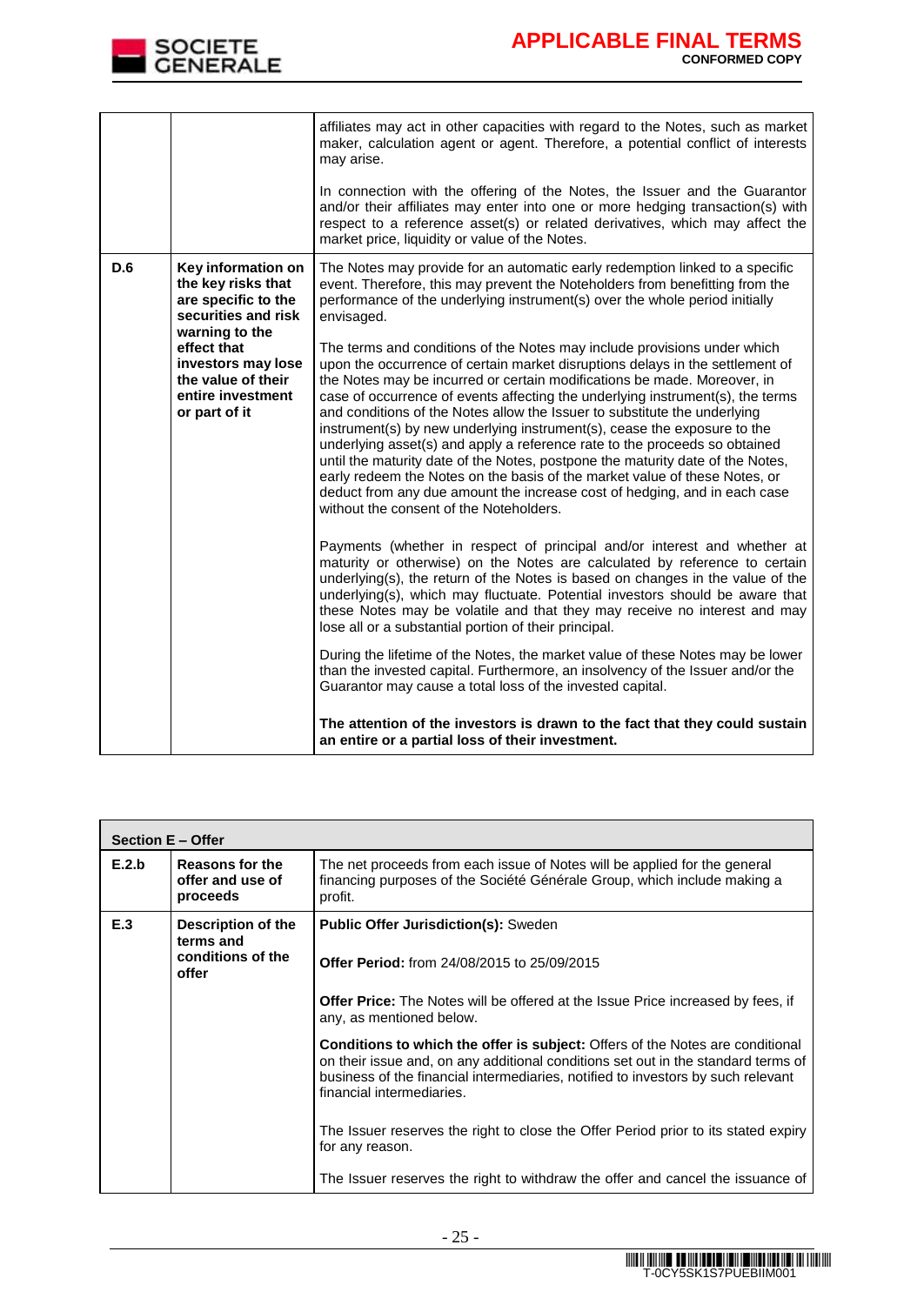

| E.4 | Description of any<br>interest that is                                                     | the Notes for any reason at any time on or prior to the Issue Date. For the<br>avoidance of doubt, if any application has been made by a potential investor<br>and the Issuer exercises such right, no potential investor shall be entitled to<br>subscribe or otherwise acquire the Notes.<br>In each case, a notice to the investors on the early termination or the<br>withdrawal, as applicable, will be published on the website of the Issuer<br>(http://prospectus.socgen.com).<br>Save for any fees payable to the dealer, so far as the Issuer is aware, no<br>person involved in the issue of the Notes has an interest material to the offer. |
|-----|--------------------------------------------------------------------------------------------|----------------------------------------------------------------------------------------------------------------------------------------------------------------------------------------------------------------------------------------------------------------------------------------------------------------------------------------------------------------------------------------------------------------------------------------------------------------------------------------------------------------------------------------------------------------------------------------------------------------------------------------------------------|
|     | material to the<br>issue/offer<br>including<br>conflicting<br><b>interests</b>             |                                                                                                                                                                                                                                                                                                                                                                                                                                                                                                                                                                                                                                                          |
| E.7 | <b>Estimated</b><br>expenses charged<br>to the investor by<br>the Issuer or the<br>offeror | The expenses charged to the investor will be up to 2% of Issue Price per Note,<br>paid by the purchaser to Skandiabanken AB or an agent appointed by<br>Skandiabanken AB.                                                                                                                                                                                                                                                                                                                                                                                                                                                                                |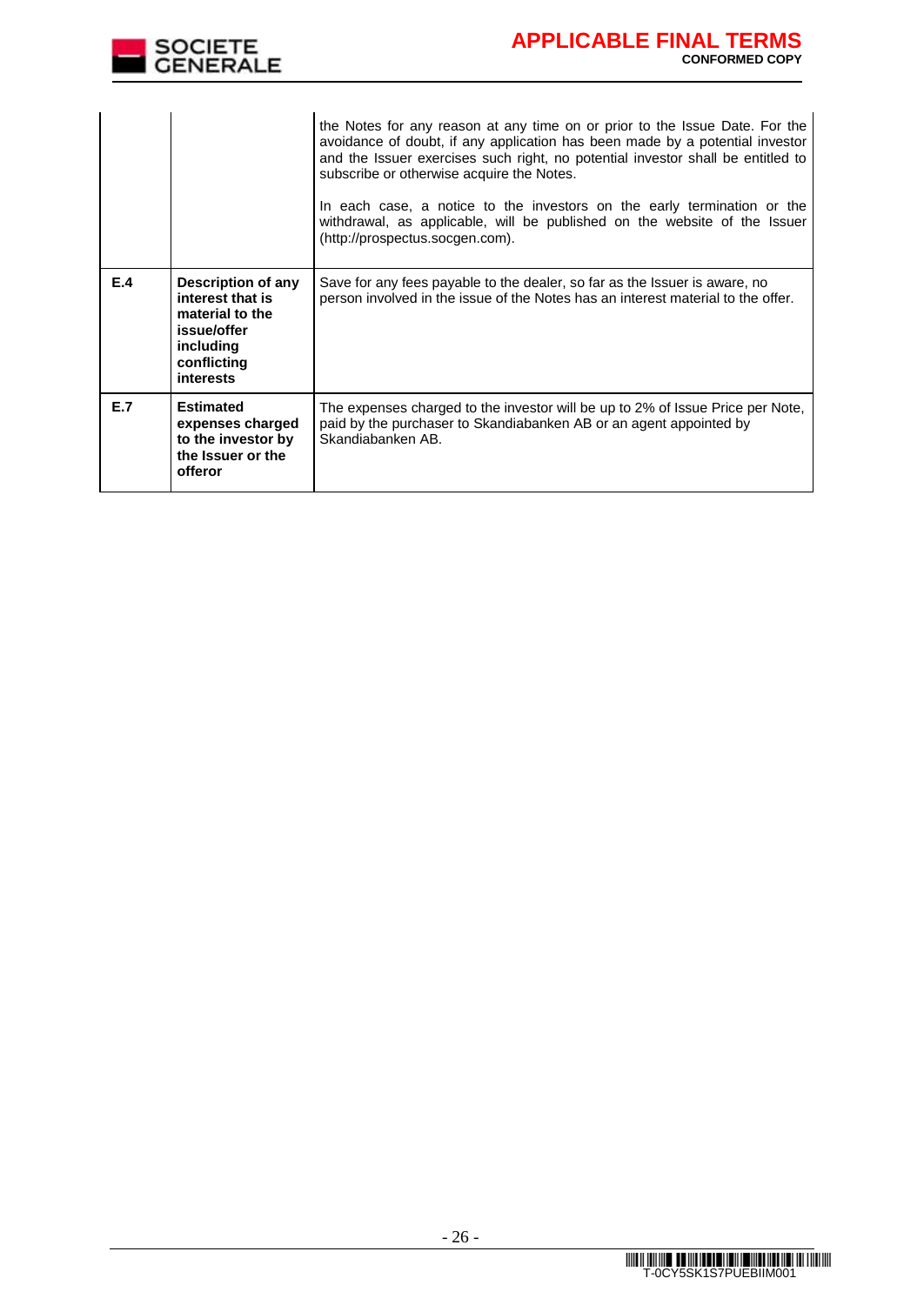

٦

## **EMISSIONSSPECIFIK SAMMANFATTNING**

|     | Avsnitt A - Introduktion och varningar                         |                                                                                                                                                                                                                                                                                                                                                                                                                                                                                                                                                                                                                                                                                                                                        |  |  |  |  |
|-----|----------------------------------------------------------------|----------------------------------------------------------------------------------------------------------------------------------------------------------------------------------------------------------------------------------------------------------------------------------------------------------------------------------------------------------------------------------------------------------------------------------------------------------------------------------------------------------------------------------------------------------------------------------------------------------------------------------------------------------------------------------------------------------------------------------------|--|--|--|--|
| A.1 | Varning                                                        | måste<br>Denna<br>sammanfattning<br>läsas<br>introduktion<br>till<br>som<br>en<br>Grundprospektet.                                                                                                                                                                                                                                                                                                                                                                                                                                                                                                                                                                                                                                     |  |  |  |  |
|     |                                                                | Varje beslut att investera i Obligationerna ska baseras på ett<br>övervägande av Grundprospektet.                                                                                                                                                                                                                                                                                                                                                                                                                                                                                                                                                                                                                                      |  |  |  |  |
|     |                                                                | Om ett krav med bäring på informationen i Grundprospektet framställs i<br>domstol, kan den kärande investeraren, enligt nationell lagstiftning i<br>Medlemsstaterna, vara tvungen att bära kostnaden för att översätta<br>Grundprospektet innan den juridiska processen påbörjas.<br>Civilrättsligt ansvar uppkommer endast för de personer som har tagit                                                                                                                                                                                                                                                                                                                                                                              |  |  |  |  |
|     |                                                                | fram denna sammanfattning, inklusive varje översättning härav, men<br>endast om sammanfattningen är vilseledande, felaktig eller oförenlig när<br>den läses tillsammans med övriga delar av Grundprospektet eller om<br>den inte tillhandahåller, när den läses tillsammans med övriga delar av<br>Grundprospektet, nyckelinformation för att hjälpa investerare när de<br>överväger huruvida de ska investera i Obligationerna.                                                                                                                                                                                                                                                                                                       |  |  |  |  |
| A.2 | <b>Samtycke</b><br>till<br>användning<br>av<br>Grundprospektet | Emittenten samtycker till användningen av detta Grundprospekt i<br>samband med en återförsäljning eller placering av Obligationer under<br>där<br>omständigheter<br>ett<br>prospekt<br>ska<br>offentliggöras<br>enligt<br>Prospektdirektivet (ett Icke-undantaget Erbjudande), med förbehåll för<br>följande villkor:                                                                                                                                                                                                                                                                                                                                                                                                                  |  |  |  |  |
|     |                                                                | - samtycket är endast giltigt under erbjudandeperioden från 24/08/2015<br>till 25/09/2015 (Erbjudandeperioden);                                                                                                                                                                                                                                                                                                                                                                                                                                                                                                                                                                                                                        |  |  |  |  |
|     |                                                                | - samtycket lämnat av Emittenten för användningen av Grundprospektet<br>för att lämna ett Icke-undantaget Erbjudande är ett individuellt samtycke<br>(ett Individuellt Samtycke) för Skandiabanken AB, Lindhagensgatan<br>86, 106 55 Stockholm (Initial Auktoriserad Erbjudare) och om<br>Emittenten utser ytterligare finansiella mellanhänder efter 20/08/2015<br>offentliggör<br>på<br>och<br>uppgifter<br>om<br>dessa<br>sin<br>webbplats<br>http://.prospectus.socgen.com, varje finansiell mellanhand vars uppgifter<br>offentliggörs på detta sätt (var och en, en Ytterligare Auktoriserad<br>Erbjudare);                                                                                                                      |  |  |  |  |
|     |                                                                | - samtycket som Emittenten gett till användandet av Grundprospektet för<br>att göra ett Icke-Undantaget Erbjudande är ett generellt samtycke (ett<br>Generellt Samtycke) avseende varje finansiell mellanhand som<br>offentliggör på sin webbplats att den kommer att lämna ett Icke-<br>undantaget Erbjudande avseende Obligationerna på basis av det<br>Generella Samtycket lämnat av Emittenten och genom sådant<br>offentliggörande, varje sådan finansiell mellanhand (var och en, en<br>Generellt Auktoriserad Erbjudare) åtar sig att efterleva följande<br>förpliktelser:<br>(a) den agerar i enlighet med alla tillämpliga lagar, regler, föreskrifter<br>och vägledningar (inklusive från varje tillsynsorgan med behörighet |  |  |  |  |
|     |                                                                | över det Icke-undantagna Erbjudandet av Obligationerna i<br>Jurisdiktionen<br>för<br>Erbjudandet<br>till<br>Allmänheten,<br>särskilt<br>lagstiftningen som implementerar Direktivet om Marknader för<br>Finansiella Instrument (Direktiv 2004/39/EG) så som ändrat från tid<br>till annan (nedan Reglerna) och säkerställer att (i) varje<br>investeringsrådgivning avseende Obligationerna av varje person är                                                                                                                                                                                                                                                                                                                         |  |  |  |  |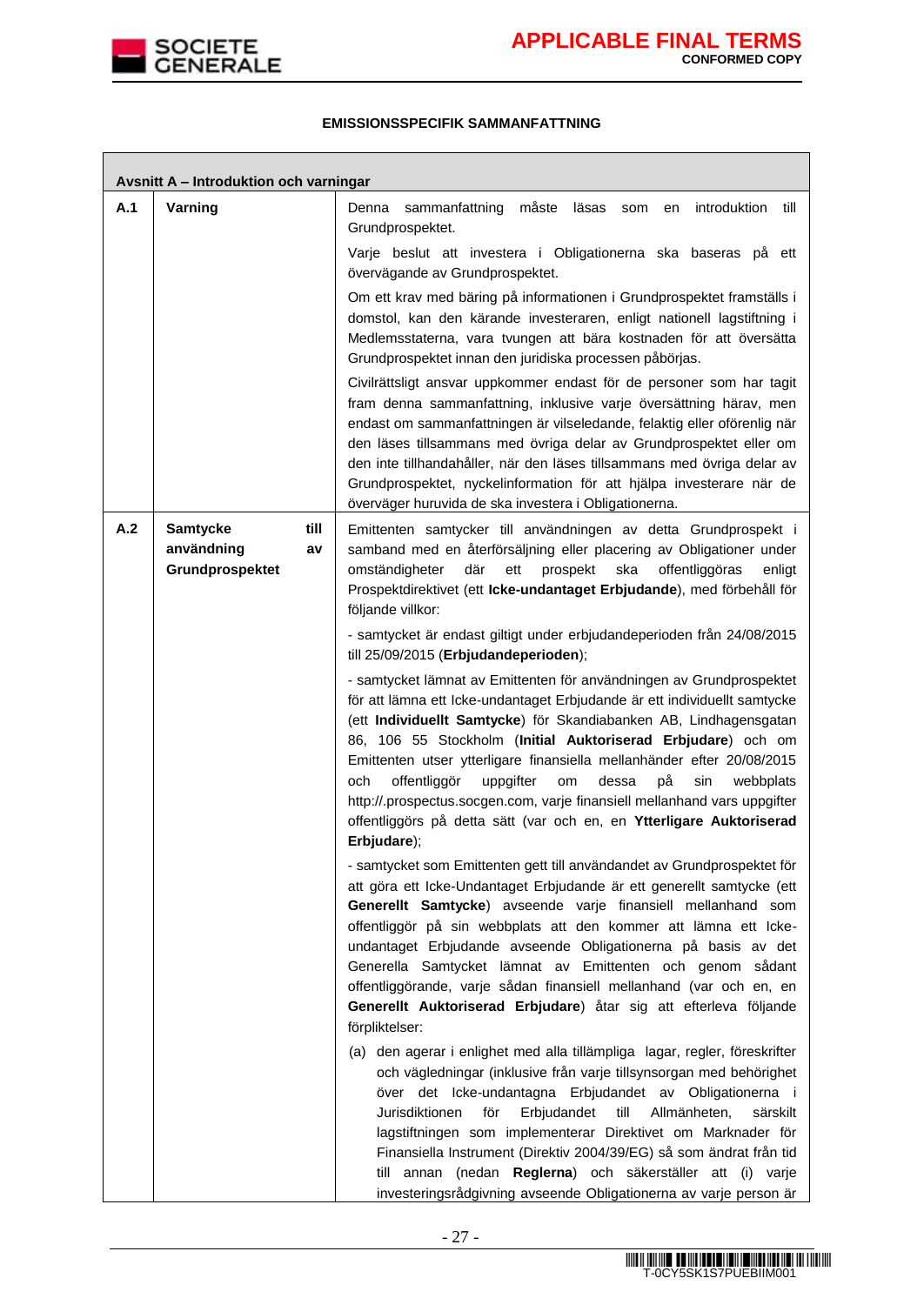| lämplig, (ii) informationen till potentiella investerare, inklusive<br>informationen avseende varje utgift (och varje courtage eller fördel<br>av varje slag) mottagen eller betald av denne Generellt<br>Auktoriserade Erbjudare under erbjudandet av Obligationerna är<br>fullt och tydligt presenterat;                                                                                                                                                                                                                                                                                                                                                                                                                                       |
|--------------------------------------------------------------------------------------------------------------------------------------------------------------------------------------------------------------------------------------------------------------------------------------------------------------------------------------------------------------------------------------------------------------------------------------------------------------------------------------------------------------------------------------------------------------------------------------------------------------------------------------------------------------------------------------------------------------------------------------------------|
| (b) den efterlever restriktionerna som anges i avsnittet med rubriken<br>"Subscription, Sale and Transfer Restrictions" i Grundprospektet<br>avseende Jurisdiktionen för Erbjudande till Allmänheten som om<br>denne agerade som Återförsäljare i Jurisdiktionen för Erbjudandet<br>till Allmänheten;                                                                                                                                                                                                                                                                                                                                                                                                                                            |
| (c) den efterlever Reglerna avseende regler mot penningtvätt, mot<br>behåller<br>mutor<br>och<br>kundkännedom;<br>den<br>om<br>investeraridentitetsuppgifter under i vart fall den minimiperiod som<br>krävs under tillämpliga Regler, och ska, om så begärs, göra sådana<br>uppgifter tillgängliga för den relevanta Emittenten och/eller den<br>relevanta Återförsäljaren eller direkt till behöriga myndigheter med<br>jurisdiktion över den relevanta Emittenten och/eller relevanta<br>Återförsäljaren för att möjliggöra för den relevanta Emittenten<br>och/eller relevanta Återförsäljaren att efterleva regler mot<br>penningtvätt, mot mutor och om kundkännedom tillämpliga på den<br>relevanta Emittenten och/eller Återförsäljaren; |
| (d) den föranleder inte, direkt eller indirekt, Emittenten eller de<br>relevanta Återförsäljarna att överträda någon Regel eller något krav<br>att erhålla eller göra något ingivande, auktorisation eller samtycke i<br>någon jurisdiktion;                                                                                                                                                                                                                                                                                                                                                                                                                                                                                                     |
| (e) den förbinder sig att hålla den relevanta Emittenten, Garanten (om<br>tillämpligt) och den relevanta Återförsäljaren, Société Générale och<br>varje av dess närstående företag skadeslösa för varje skada,<br>förlust, utgift, krav, begäran eller förlust och arvoden (inklusive<br>skäliga arvoden för advokatbyråer) som åsamkats någon av dess<br>enheter på grund av eller i samband med, icke-efterlevnad av<br>denna Generellt Auktoriserade Erbjudare av någon av dessa<br>förpliktelser ovan;                                                                                                                                                                                                                                       |
| den bekräftar att dess åtagande att respektera förpliktelserna ovan<br>(f)<br>är underkastat engelsk rätt och godtar att varje tvist förknippad<br>därmed kan föras vid engelsk domstol.                                                                                                                                                                                                                                                                                                                                                                                                                                                                                                                                                         |
| Varje Generellt Auktoriserad Erbjudare som önskar använda<br>Grundprospektet för ett Icke-undantaget Erbjudande i enlighet med<br>detta Generella Samtycke och de därmed förknippade villkoren,<br>måste, under tiden för den relevanta Erbjudandeperioden,<br>offentliggöra på sin webbplats att den använder Grundprospektet<br>för sådant Icke-undantaget Erbjudande i enlighet med detta<br>Generella Samtycke och de därmed förknippade villkoren.                                                                                                                                                                                                                                                                                          |
| - Samtycket omfattar endast användningen av detta Grundprospekt för<br>att lämna Icke-undantagna Erbjudanden i Sverige.                                                                                                                                                                                                                                                                                                                                                                                                                                                                                                                                                                                                                          |
| Informationen avseende villkoren för det Icke-undantagna<br>Erbjudandet ska tillhandahållas investerare av varje Initial<br>Auktoriserad Erbjudare och varje Generell Auktoriserad Erbjudare<br>där erbjudandet kommer att lämnas.                                                                                                                                                                                                                                                                                                                                                                                                                                                                                                               |

SOCIETE<br>GENERALE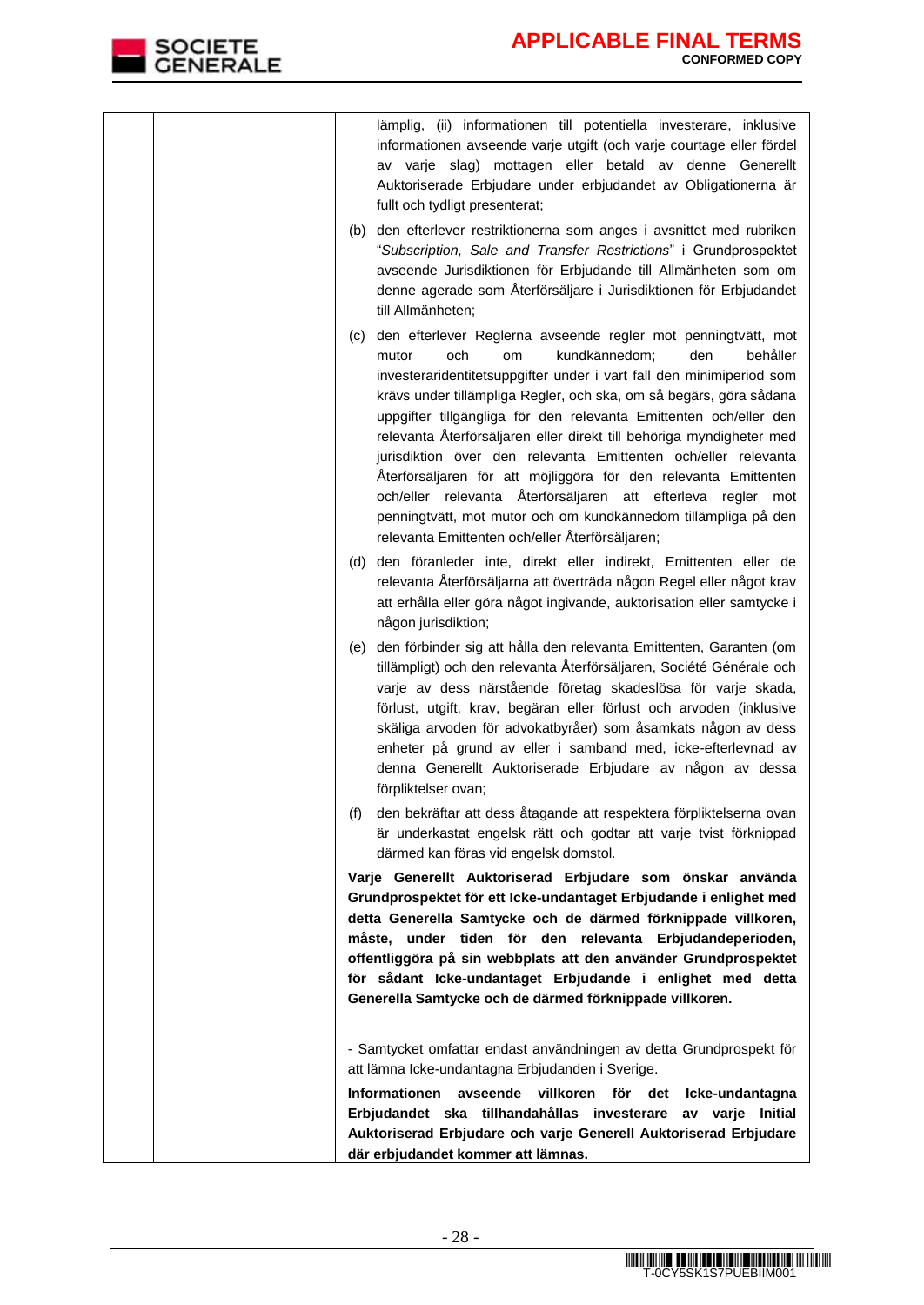

|             | <b>Avsnitt B - Emittent och Garant</b>                                                                                     |                                                                                                                                                                                                                                                                                                                                                                                                                                                                                                                                                                                                                                                                                                                         |                                                   |                                                                            |  |
|-------------|----------------------------------------------------------------------------------------------------------------------------|-------------------------------------------------------------------------------------------------------------------------------------------------------------------------------------------------------------------------------------------------------------------------------------------------------------------------------------------------------------------------------------------------------------------------------------------------------------------------------------------------------------------------------------------------------------------------------------------------------------------------------------------------------------------------------------------------------------------------|---------------------------------------------------|----------------------------------------------------------------------------|--|
| B.1         | Juridiskt<br>och<br>kommersiellt<br>namn<br>för emittenten                                                                 | SG Issuer (eller Emittenten)                                                                                                                                                                                                                                                                                                                                                                                                                                                                                                                                                                                                                                                                                            |                                                   |                                                                            |  |
| B.2         | Säte, juridisk form,<br>lagstiftning och land<br>för bildande                                                              | Säte: 33, boulevard du Prince Henri, L-1724 Luxemburg, Luxemburg.<br>Juridisk form: Publikt aktiebolag (société anonyme).<br>Lagstiftning under vilken Emittenten agerar: luxemburgsk rätt.<br>Land för bildande: Luxemburg.                                                                                                                                                                                                                                                                                                                                                                                                                                                                                            |                                                   |                                                                            |  |
| B.4b        | Kända trender som<br>påverkar<br>emittenten<br>och den bransch inom<br>vilken den agerar                                   | Emittenten förväntar sig att fortsätta sina aktiviteter i enlighet med dess<br>verksamhetsföremål under år 2015.                                                                                                                                                                                                                                                                                                                                                                                                                                                                                                                                                                                                        |                                                   |                                                                            |  |
| B.5         | <b>Beskrivning</b><br>a٧<br>emittentens<br>koncern<br>och<br>emittentens<br>position<br>inom<br>koncernen                  | Koncernen erbjuder en bred uppsättning av rådgivningstjänster och<br>skräddarsydda finansiella lösningar för individuella kunder, stora företag<br>institutionella<br>investerare.<br>Koncernen förlitar<br>och<br>sig<br>рå<br>tre<br>kärnverksamheter som kompletterar varandra:<br>Fransk bankverksamhet för privatkunder,<br>$\bullet$<br>Internationell bankverksamhet för privatkunder, finansiella<br>$\bullet$<br>tjänster och försäkring samt<br>Företags- och investmentbankverksamhet, Private Banking,<br>$\bullet$<br>förmögenhetsförvaltning<br>tillgångs-<br>och<br>och<br>Värdepapperstjänster.<br>Emittenten är ett dotterföretag inom Société Générale-Koncernen och<br>har inte några dotterföretag. |                                                   |                                                                            |  |
| <b>B.9</b>  | <b>Siffra</b><br>avseende<br>resultatprognos<br>eller<br>-uppskattning<br>för<br>emittenten                                | tillämplig.<br>Emittenten<br>lämnar<br>någon<br>siffra<br>inte<br>avseende<br>Ei.<br>resultatprognos eller -uppskattning.                                                                                                                                                                                                                                                                                                                                                                                                                                                                                                                                                                                               |                                                   |                                                                            |  |
| <b>B.10</b> | Karaktären<br>av<br>j.<br>anmärkningar<br>revisionsberättelsen<br>den<br>historiska<br>för<br>finansiella<br>informationen | Ej tillämplig. Revisionsberättelsen innehåller inte någon anmärkning.                                                                                                                                                                                                                                                                                                                                                                                                                                                                                                                                                                                                                                                   |                                                   |                                                                            |  |
| <b>B.12</b> | <b>Utvald</b><br>historisk                                                                                                 |                                                                                                                                                                                                                                                                                                                                                                                                                                                                                                                                                                                                                                                                                                                         |                                                   |                                                                            |  |
|             | finansiell<br>nyckelinformation för<br><b>Emittenten</b>                                                                   | (i tusental, €)                                                                                                                                                                                                                                                                                                                                                                                                                                                                                                                                                                                                                                                                                                         | 31 december 2014<br>(reviderat)                   | 31 december 2013<br>(reviderat)                                            |  |
|             |                                                                                                                            | Rörelseintäkter                                                                                                                                                                                                                                                                                                                                                                                                                                                                                                                                                                                                                                                                                                         | 110 027                                           | 109 588                                                                    |  |
|             |                                                                                                                            | från<br>Vinst<br>verksamheter                                                                                                                                                                                                                                                                                                                                                                                                                                                                                                                                                                                                                                                                                           | 209                                               | 482                                                                        |  |
|             |                                                                                                                            | Vinst<br>från<br>kvarvarande<br>verksamheter                                                                                                                                                                                                                                                                                                                                                                                                                                                                                                                                                                                                                                                                            | 209                                               | 482                                                                        |  |
|             |                                                                                                                            | <b>Totala</b><br>tillgångar                                                                                                                                                                                                                                                                                                                                                                                                                                                                                                                                                                                                                                                                                             | 23 567 256                                        | 21 349 619                                                                 |  |
|             | <b>Betydande</b><br>negativ<br>förändring i utsikterna<br>för emittenten sedan                                             |                                                                                                                                                                                                                                                                                                                                                                                                                                                                                                                                                                                                                                                                                                                         | utsikterna för Emittenten sedan 31 december 2014. | Ej tillämplig. Det har inte inträffat någon betydande negativ förändring i |  |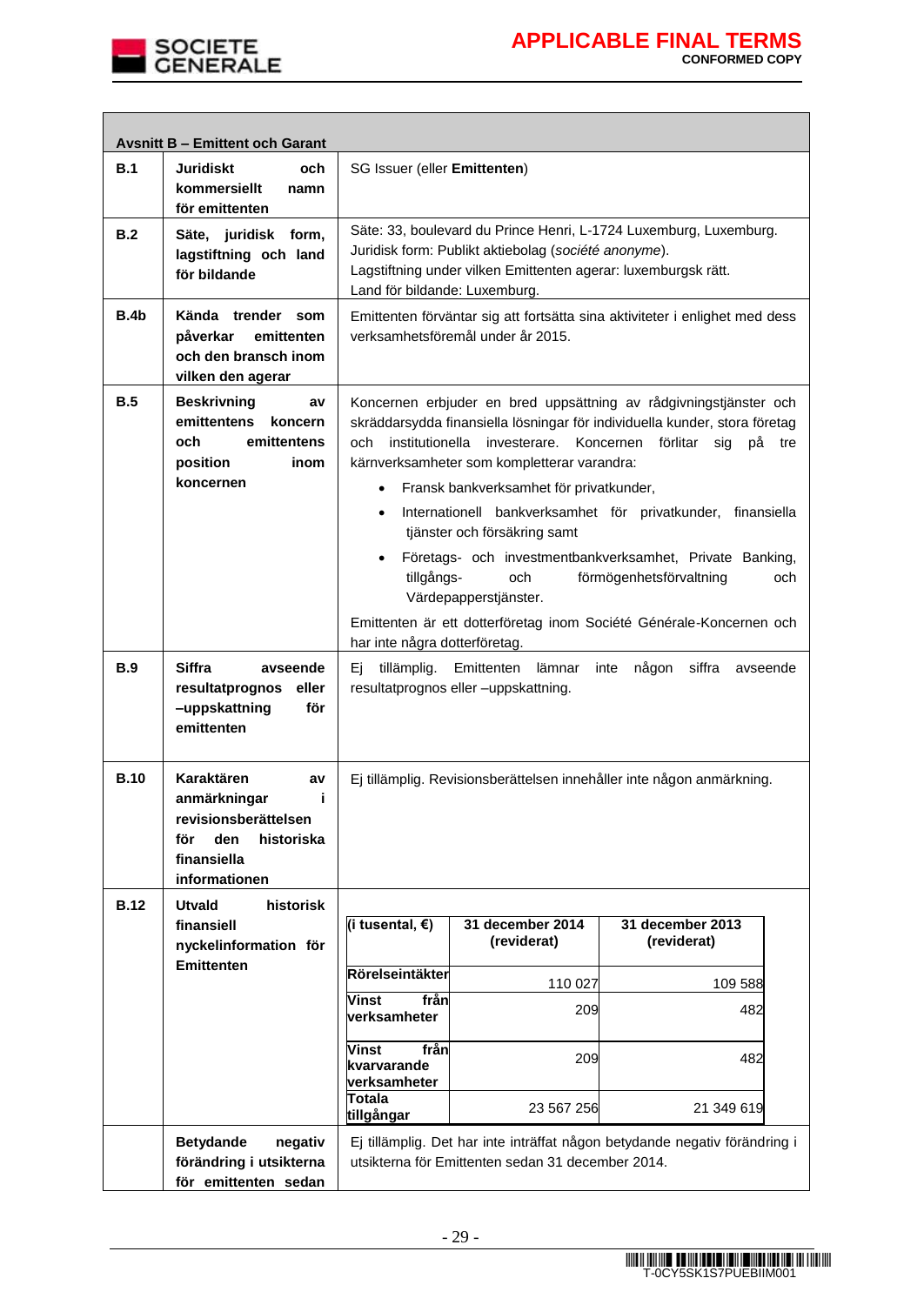

|             | dagen för dess senast<br>offentliggjorda<br>reviderade<br>räkenskaper                                                                                                                          |                                                                                                                                                                                                                                                                                                                                                                                                                                                                     |
|-------------|------------------------------------------------------------------------------------------------------------------------------------------------------------------------------------------------|---------------------------------------------------------------------------------------------------------------------------------------------------------------------------------------------------------------------------------------------------------------------------------------------------------------------------------------------------------------------------------------------------------------------------------------------------------------------|
|             | Väsentliga<br>förändringar<br>L<br>emittentens<br>finansiella<br>eller<br>handelsposition efter<br>perioden som täcks<br>den<br>historiska<br>av<br>finansiella<br>informationen               | Ej tillämplig. Det har inte inträffat någon väsentlig ändring i Emittentens<br>finansiella position eller handelsposition efter 31 december 2014.                                                                                                                                                                                                                                                                                                                   |
| <b>B.13</b> | inträffade<br><b>Nyligen</b><br>händelser beträffande<br>emittenten som är i<br>väsentlig<br>hänseende<br>relevanta<br>för<br>utvärderingen<br>av<br>emittentens solvens                       | Ej tillämpligt. Det har inte varit några nyligen inträffande händelser<br>beträffande Emittenten som är i väsentligt hänseende relevanta för<br>utvärderingen av Emittentens solvens.                                                                                                                                                                                                                                                                               |
| <b>B.14</b> | <b>Uttalande</b><br>huruvida<br>emittenten<br>är<br>beroende av<br>andra<br>företag<br>inom<br>koncernen                                                                                       | Se Punkt B.5 ovan för Emittentens position inom Koncernen.<br>SG Issuer är beroende av Société Générale Bank & Trust inom<br>Koncernen.                                                                                                                                                                                                                                                                                                                             |
| <b>B.15</b> | <b>Beskrivning</b><br>av<br>emittentens<br>huvudsakliga<br>verksamhet                                                                                                                          | Den huvudsakliga verksamheten för SG Issuer är att ta upp finansiering<br>genom emission av skuldvärdepapper avsedda att placeras hos<br>institutionella kunder eller privatkunder genom distributörer som<br>samarbetar med Société Générale. Finansieringen som erhålls genom<br>emissioner av sådana skuldvärdepapper lånas sedan vidare till Société<br>Générale och till andra medlemmar i Koncernen.                                                          |
| <b>B.16</b> | I den mån det är känt<br>för<br>emittenten,<br>huruvida<br>emittenten<br>kontrolleras,<br>direkt<br>eller indirekt, och av<br>vem samt beskrivning<br>karaktären<br>av<br>av<br>sådan kontroll | SG Issuer är ett 100 procent ägt dotterföretag till Société Générale Bank<br>& Trust S.A. som i sin tur är ett 100 procent ägt dotterföretag till Société<br>Générale och är ett fullt konsoliderat bolag.                                                                                                                                                                                                                                                          |
| <b>B.18</b> | <b>Garantins</b><br>art<br>och<br>omfattning                                                                                                                                                   | Obligationerna är ovillkorligen och oåterkalleligen garanterade av<br>Société Générale (Garanten) enligt Garantin daterad 28 oktober 2014.<br>Garantin utgör en direkt, ovillkorad, icke-säkerställd och allmän<br>förpliktelse för Garanten och rangordnas och kommer att rangordnas<br>lika med alla övriga existerande och framtida direkta, ovillkorade, icke-<br>säkerställda och allmänna förpliktelser för Garanten, inklusive de som<br>avser insättningar. |
| <b>B.19</b> | Information<br>om<br>garanten som om den                                                                                                                                                       | Informationen om Société Générale som om den var Emittent av samma<br>typ av Obligationer som omfattas av Garantin anges i enlighet med                                                                                                                                                                                                                                                                                                                             |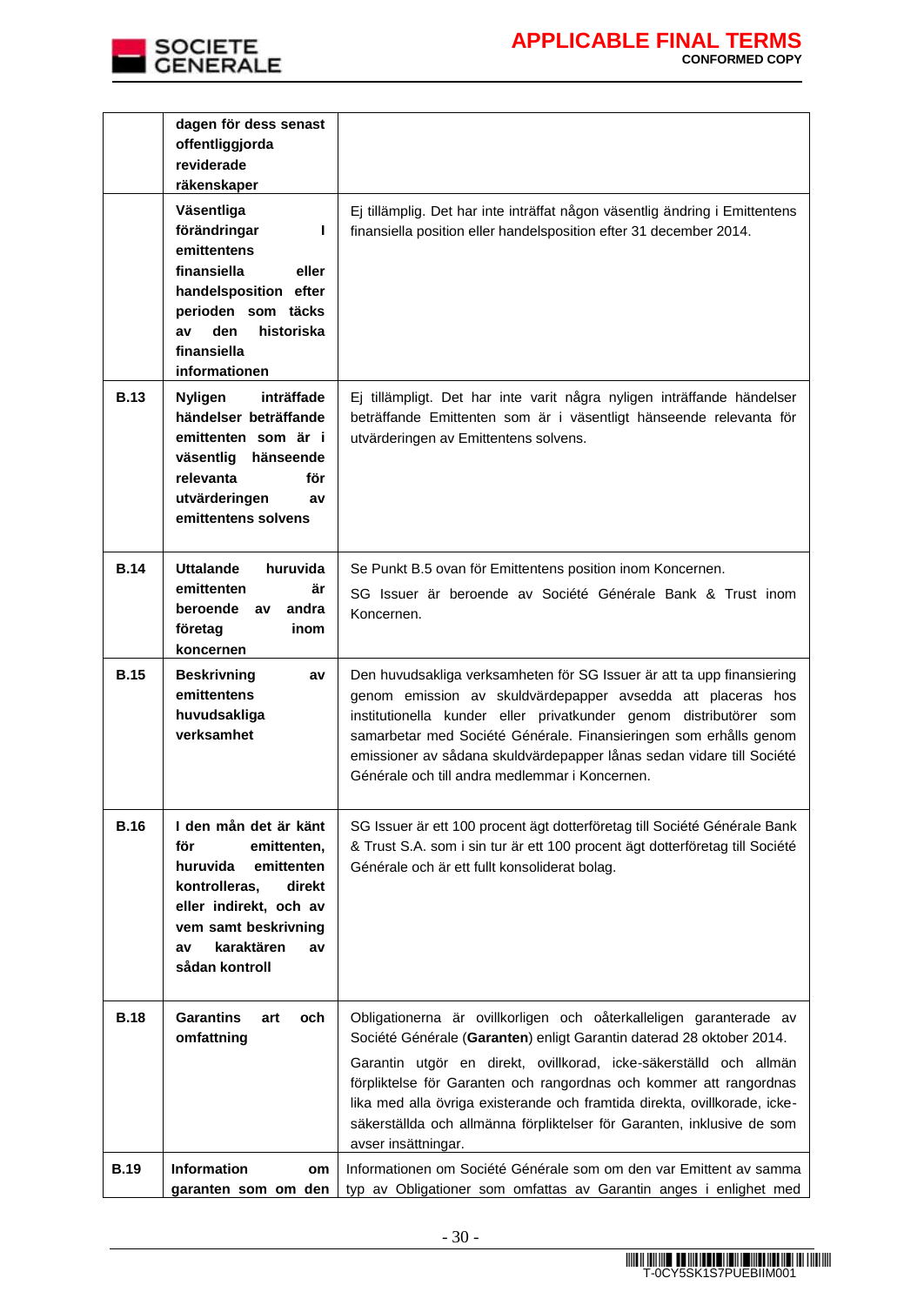

| emittenten<br>var    | av  | respektive Punkt B.19 / B.1, B.19 / B.2, B.19 / B.4b, B.19 / B.5, B.19 /                                                                                                                                                                                                                                                                                                                                                                                                                                                                                                                                                                                                                                                                                                                                                                                                                                                                                              |
|----------------------|-----|-----------------------------------------------------------------------------------------------------------------------------------------------------------------------------------------------------------------------------------------------------------------------------------------------------------------------------------------------------------------------------------------------------------------------------------------------------------------------------------------------------------------------------------------------------------------------------------------------------------------------------------------------------------------------------------------------------------------------------------------------------------------------------------------------------------------------------------------------------------------------------------------------------------------------------------------------------------------------|
| typ<br>samma         | av  | B.9, B.19 / B.10, B.19 / B.12, B.19 / B.13, B.19 / B.14, B.19 / B.15 och                                                                                                                                                                                                                                                                                                                                                                                                                                                                                                                                                                                                                                                                                                                                                                                                                                                                                              |
| värdepapper          | som | B.19 / B.16 nedan:                                                                                                                                                                                                                                                                                                                                                                                                                                                                                                                                                                                                                                                                                                                                                                                                                                                                                                                                                    |
| omfattas av garantin |     | <b>B.19/ B.1: Société Générale</b><br>B.19/ B.2:                                                                                                                                                                                                                                                                                                                                                                                                                                                                                                                                                                                                                                                                                                                                                                                                                                                                                                                      |
|                      |     | Säte: 29, boulevard Haussmann, 75009 Paris, Frankrike.                                                                                                                                                                                                                                                                                                                                                                                                                                                                                                                                                                                                                                                                                                                                                                                                                                                                                                                |
|                      |     | Juridisk form: Publikt aktiebolag (société anonyme).                                                                                                                                                                                                                                                                                                                                                                                                                                                                                                                                                                                                                                                                                                                                                                                                                                                                                                                  |
|                      |     | Lagstiftning under vilken Emittenten agerar: fransk rätt.                                                                                                                                                                                                                                                                                                                                                                                                                                                                                                                                                                                                                                                                                                                                                                                                                                                                                                             |
|                      |     | Land för bildande: Frankrike.<br>B.19/ B.4b:                                                                                                                                                                                                                                                                                                                                                                                                                                                                                                                                                                                                                                                                                                                                                                                                                                                                                                                          |
|                      |     | 2014 var ytterligare ett utmanande år för ekonomin, med global aktivitet<br>som endast medförde en måttlig ökning som varierade från region till<br>region. Denna trend förväntas fortsätta under 2015, som kommer leda<br>till en ekonomisk återhämtning som är svagare än förväntat med<br>osäkerheter<br>både<br>inom<br>det geopolitiska området och<br>рă<br>råvarumarknaden samt på marknaden för utländsk valuta. Eurozonen<br>kämpar med att återgå till en mer dynamisk tillväxt och dämpa<br>minskningen i offentliga underskott. Räntorna bör ligga kvar på<br>rekordlåga nivåer, men deflationsrisken bör hållas under kontroll genom<br>ett ingripande av ECB som har meddelat att de kommer genomföra en<br>mer ackommoderande penningpolitik och användning<br>av<br>sin<br>balansräkning för att stödja tillväxten. Eurons minskade värde och de<br>fallande oljepriserna bör hjälpa till att öka exporten och stimulera den<br>inhemska efterfrågan. |
|                      |     | Den amerikanska ekonomin bör stanna på ett positivt spår och Fed<br>förväntas strama åt sin penningpolitiska policy vid halvårsskiftet.<br>Tillväxtländerna har gått in i en fas av en mer måttlig tillväxt, i synnerhet<br>Kina. Rysslands ekonomi brottas med konsekvenserna av krisen i<br>Ukraina<br>tillsammans<br>med<br>nedgången<br>j.<br>råvarupriserna.<br>regulatoriskt perspektiv såg 2014 genomförandet av<br>ett<br>Ur<br>bankunionen. Europeiska Centralbanken tog<br>rodret för<br>den<br>gemensamma tillsynsmekanismen och övervakar cirka 130 banker inom<br>euroområdet, med syfte att stärka banksystemet, återställa förtroendet<br>hos de ekonomiska aktörerna, harmonisera tillsynsreglerna för banker<br>och minska relationen mellan banker och deras nationella myndigheter.<br>När det gäller regulatoriska förhållanden kan Koncernen redan uppfylla<br>de nya kraven.<br>B.19/ B.5:                                                      |
|                      |     | Koncernen erbjuder en bred uppsättning av rådgivningstjänster och<br>skräddarsydda finansiella lösningar för individuella kunder, stora företag<br>institutionella<br>investerare.<br>Koncernen<br>förlitar<br>och<br>sig<br>рå<br>tre<br>kärnverksamheter som kompletterar varandra:<br>· Fransk bankverksamhet för privatkunder,                                                                                                                                                                                                                                                                                                                                                                                                                                                                                                                                                                                                                                    |
|                      |     | · Internationell bankverksamhet för privatkunder, finansiella tjänster och<br>försäkring, samt                                                                                                                                                                                                                                                                                                                                                                                                                                                                                                                                                                                                                                                                                                                                                                                                                                                                        |
|                      |     | • Företags- och investmentbankverksamhet, Private Banking, tillgångs-<br>och förmögenhetsförvaltning och Värdepapperstjänster.                                                                                                                                                                                                                                                                                                                                                                                                                                                                                                                                                                                                                                                                                                                                                                                                                                        |
|                      |     | Société Générale är moderbolag i Société Générale-Koncernen.                                                                                                                                                                                                                                                                                                                                                                                                                                                                                                                                                                                                                                                                                                                                                                                                                                                                                                          |
|                      |     |                                                                                                                                                                                                                                                                                                                                                                                                                                                                                                                                                                                                                                                                                                                                                                                                                                                                                                                                                                       |
|                      |     | B.19/ B.9:                                                                                                                                                                                                                                                                                                                                                                                                                                                                                                                                                                                                                                                                                                                                                                                                                                                                                                                                                            |
|                      |     | tillämplig. Emittenten lämnar inte någon siffra avseende<br>Εi                                                                                                                                                                                                                                                                                                                                                                                                                                                                                                                                                                                                                                                                                                                                                                                                                                                                                                        |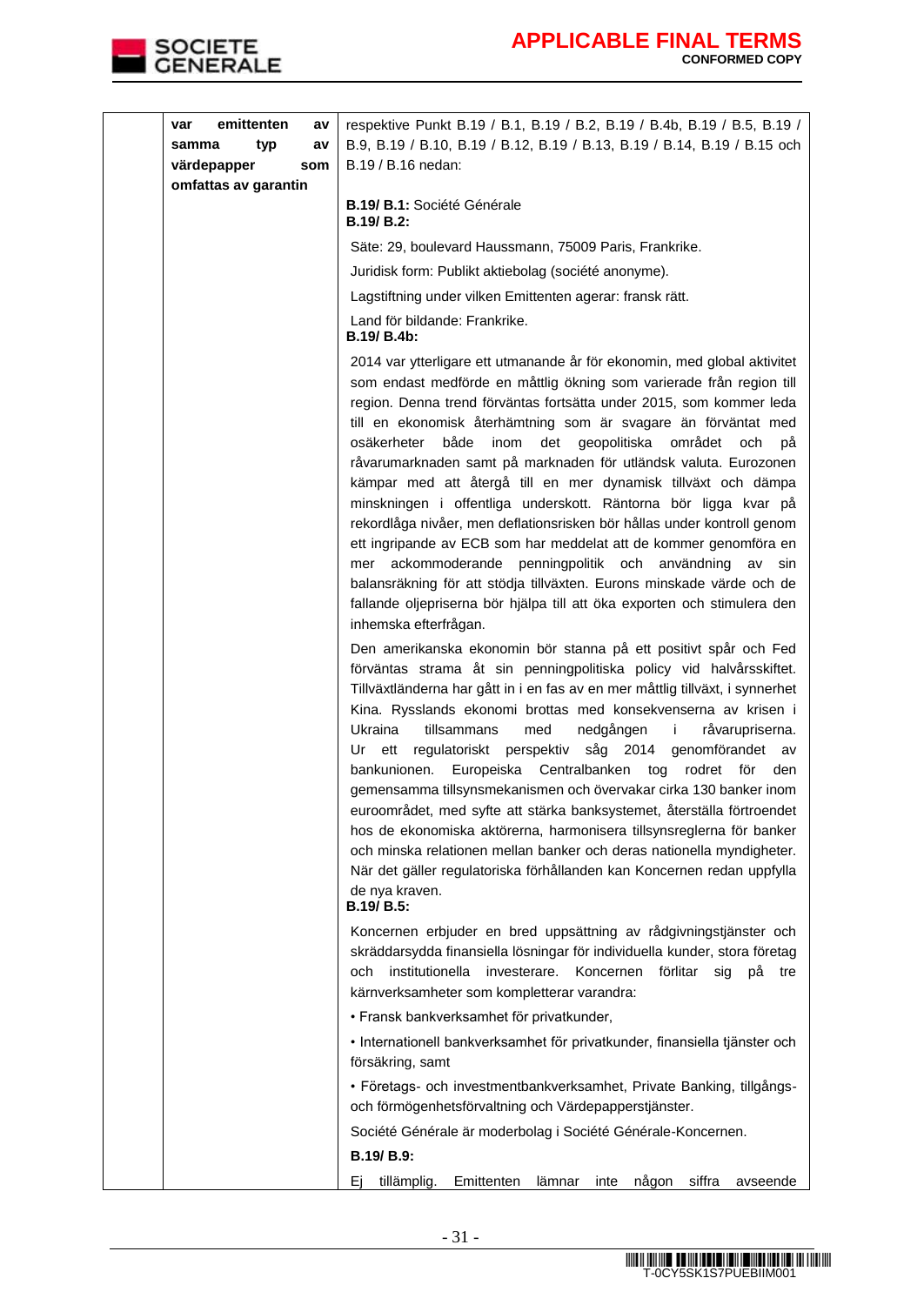

|  | resultatprognos eller -uppskattning.<br>B.19/B.10:                                  |                                              |                                                                           |                                              |                                                 |
|--|-------------------------------------------------------------------------------------|----------------------------------------------|---------------------------------------------------------------------------|----------------------------------------------|-------------------------------------------------|
|  | Ej tillämplig. Revisionsberättelsen innehåller inte någon anmärkning.<br>B.19/B.12: |                                              |                                                                           |                                              |                                                 |
|  |                                                                                     | Andra<br>kvartalet<br>2015 (ej<br>reviderat) | År som<br>slutade<br>2014<br>(reviderat,<br>om inte<br>annat<br>anges(*)) | Andra<br>kvartalet<br>2014 (ej<br>reviderat) | År som<br>slutade<br>2013<br>(reviderat)<br>(1) |
|  | Rörelseintäkter<br>miljoner EUR)                                                    |                                              |                                                                           |                                              |                                                 |
|  | Nettobankintäkter                                                                   | 13 2 22                                      | 23 561                                                                    | 11 556                                       | 22 4 3 3                                        |
|  | Rörelseintäkter                                                                     | 3319                                         | 4 557 $(*)$                                                               | $2232 (*)$                                   | 2 3 3 6                                         |
|  | Nettoinkomst<br>före<br>okontrollerande<br>intressen                                | 2 4 2 1                                      | 2 978 $(*)$                                                               | 1 404 $(*)$                                  | 2 3 9 4                                         |
|  | Nettoinkomst                                                                        | 2 2 1 9                                      | $2679$ (*)                                                                | 1 248 $(*)$                                  | 2 0 4 4                                         |
|  | Fransk<br>bankverksamhet<br>för<br>privatkunder                                     | 692                                          | 1 204 $(*)$                                                               | 639 (*)                                      | 1 1 9 6                                         |
|  | Internationella<br>bank-<br>och finansiella tjänster<br>för privatkunder            | 451                                          | 370 $(*)$                                                                 | $(9)(*)$                                     | 983                                             |
|  | Globala<br>bank-<br>och<br>investerarlösningar                                      | 1 2 1 3                                      | 1 909 $(*)$                                                               | 1 0 31 $(*)$                                 | 1206                                            |
|  | Företagscenter                                                                      | (137)                                        | $(804)$ $(*)$                                                             | $(413)$ (*)                                  | (1341)                                          |
|  | Nettokostnad för risk                                                               | (1337)                                       | (2967)                                                                    | (1419)                                       | (4050)                                          |
|  | Kostnad/inkomst<br>ratio<br>(2)                                                     | 64,8%                                        | $68\%$ (*)                                                                | 66,2% (*)                                    | 67,0%                                           |
|  | ROE efter skatt (3)                                                                 | 9,1%                                         | 5,3%                                                                      | 5,1%                                         | 4,1%                                            |
|  | Tier 1 Ratio                                                                        | 12,7%                                        | 12,6%                                                                     | 12,5%                                        | 11,8%                                           |
|  | Balansräkningsposter<br>(i miljarder EUR)                                           |                                              |                                                                           |                                              |                                                 |
|  | Totala tillgångar<br>och<br>förpliktelser                                           | 1 359,5                                      | 1 308,2                                                                   | 1 322,6                                      | 1 2 1 4 , 2                                     |
|  | Kundlån                                                                             | 370,2                                        | 344,4                                                                     | 336,2                                        | 332,7                                           |
|  | Kundinsättningar                                                                    | 377,2                                        | 349,7                                                                     | 341,8                                        | 334,2                                           |
|  | kapital<br><b>Eget</b><br>miljarder EUR)                                            |                                              |                                                                           |                                              |                                                 |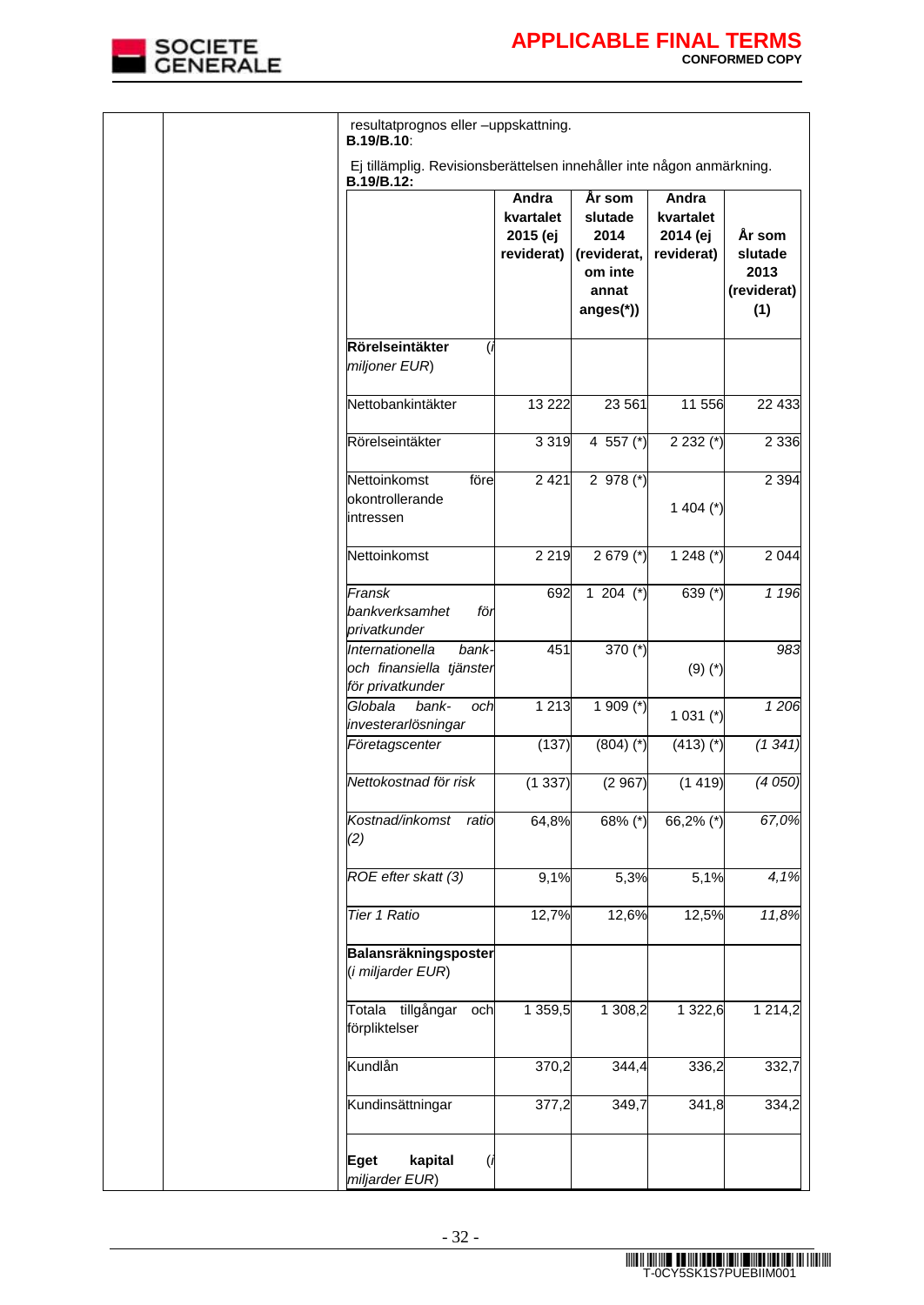

|  | kapital<br>Eget<br>(Koncernens<br>aktieägare)                                                                                                                                                                                                                                                                                                                                                                                                                                                                                                                                                                                                                                                                                                                                                                                                                                                                                                                                                                                                                                                                                                     | 56,1   | 55,2    | 53,3    | 50,9  |
|--|---------------------------------------------------------------------------------------------------------------------------------------------------------------------------------------------------------------------------------------------------------------------------------------------------------------------------------------------------------------------------------------------------------------------------------------------------------------------------------------------------------------------------------------------------------------------------------------------------------------------------------------------------------------------------------------------------------------------------------------------------------------------------------------------------------------------------------------------------------------------------------------------------------------------------------------------------------------------------------------------------------------------------------------------------------------------------------------------------------------------------------------------------|--------|---------|---------|-------|
|  | Totalt konsoliderat eget<br>kapital                                                                                                                                                                                                                                                                                                                                                                                                                                                                                                                                                                                                                                                                                                                                                                                                                                                                                                                                                                                                                                                                                                               | 59,6   | 58,8    | 55,9    | 54,0  |
|  | Kassaflödesposter<br>miljarder EUR)                                                                                                                                                                                                                                                                                                                                                                                                                                                                                                                                                                                                                                                                                                                                                                                                                                                                                                                                                                                                                                                                                                               |        |         |         |       |
|  | Nettoinflöde (utflöde)<br>likvida<br>medel<br>och<br>motsvarande                                                                                                                                                                                                                                                                                                                                                                                                                                                                                                                                                                                                                                                                                                                                                                                                                                                                                                                                                                                                                                                                                  | 22 255 | (10183) | (13148) | (981) |
|  | (1) Uppgifter för 2013 har ändrats till följd av implementeringen av IFRS<br>10 och 11.<br>(2) Exklusive omvärderingen av egna finansiella åtaganden och<br>skuldvärdesjustering, PEL/CEL och 50% IFRIC 21.<br>(3) Koncernens ROE är beräknat exklusive icke-ekonomiska faktorer, en<br>sammanslagning av reserver för tvister, PEL/CEL och är justerat i<br>förhållande till effekten av IFRIC 21. Justeringen som relaterar till IFRIC<br>21 korrigerar, för varje kvartal, 25% av skatterna i sin helhet i halvår 1<br>avseende det finansiella året. ROE i absoluta termer i halvår 1 14: 5,1%, i<br>kvartal 2 14: 9,3%.<br>(*) Notera att informationen för det finansiella året 2014 har omformulerats<br>på grund av implementeringen av IFRIC 21-standarden den 1 januari<br>2015 vilket resulterar i publiceringen av justerad information för det<br>föregående finansiella året.<br>Det har inte inträffat någon betydande negativ förändring i utsikterna för<br>Emittenten sedan 31 december 2014.<br>Det har inte inträffat någon väsentlig ändring i Emittentens finansiella<br>position eller handelsposition sedan 30 juni 2015. |        |         |         |       |
|  | B.19/B.13:                                                                                                                                                                                                                                                                                                                                                                                                                                                                                                                                                                                                                                                                                                                                                                                                                                                                                                                                                                                                                                                                                                                                        |        |         |         |       |
|  | Ej tillämpligt. Det har inte varit några nyligen inträffande händelser<br>beträffande Emittenten som är i väsentligt hänseende relevanta för<br>utvärderingen av Emittentens solvens.<br><b>B.19/ B.14:</b>                                                                                                                                                                                                                                                                                                                                                                                                                                                                                                                                                                                                                                                                                                                                                                                                                                                                                                                                       |        |         |         |       |
|  | Se Punkt B.5 ovan för Emittentens position inom Koncernen. Société<br>Générale är det yttersta holdingbolaget för Koncernen. Men Société<br>Générale bedriver egen verksamhet och agerar inte enbart som ett<br>holdingbolag i förhållande till sina dotterbolag.<br>B.19/ B.15:                                                                                                                                                                                                                                                                                                                                                                                                                                                                                                                                                                                                                                                                                                                                                                                                                                                                  |        |         |         |       |
|  | Se Punkt B.19/ B.5 ovan.<br>B.19/ B.16:                                                                                                                                                                                                                                                                                                                                                                                                                                                                                                                                                                                                                                                                                                                                                                                                                                                                                                                                                                                                                                                                                                           |        |         |         |       |
|  | Ej tillämpligt. Såvitt företaget vet ägs eller kontrolleras Société Générale<br>inte, direkt eller indirekt (enligt fransk rätt), av något annat företag.                                                                                                                                                                                                                                                                                                                                                                                                                                                                                                                                                                                                                                                                                                                                                                                                                                                                                                                                                                                         |        |         |         |       |

| Avsnitt C - Värdepapper |                                                               |                                                            |  |  |  |
|-------------------------|---------------------------------------------------------------|------------------------------------------------------------|--|--|--|
| C.1                     | och klass<br>Typ<br>värdepapp-<br>av                          | Obligationerna är derivatinstrument indexerade mot aktier. |  |  |  |
|                         | som<br>eren<br>erbjuds<br>och/eller upptas<br>handel,<br>till | ISIN-kod: SE0007412739<br>Common-kod: 127760268            |  |  |  |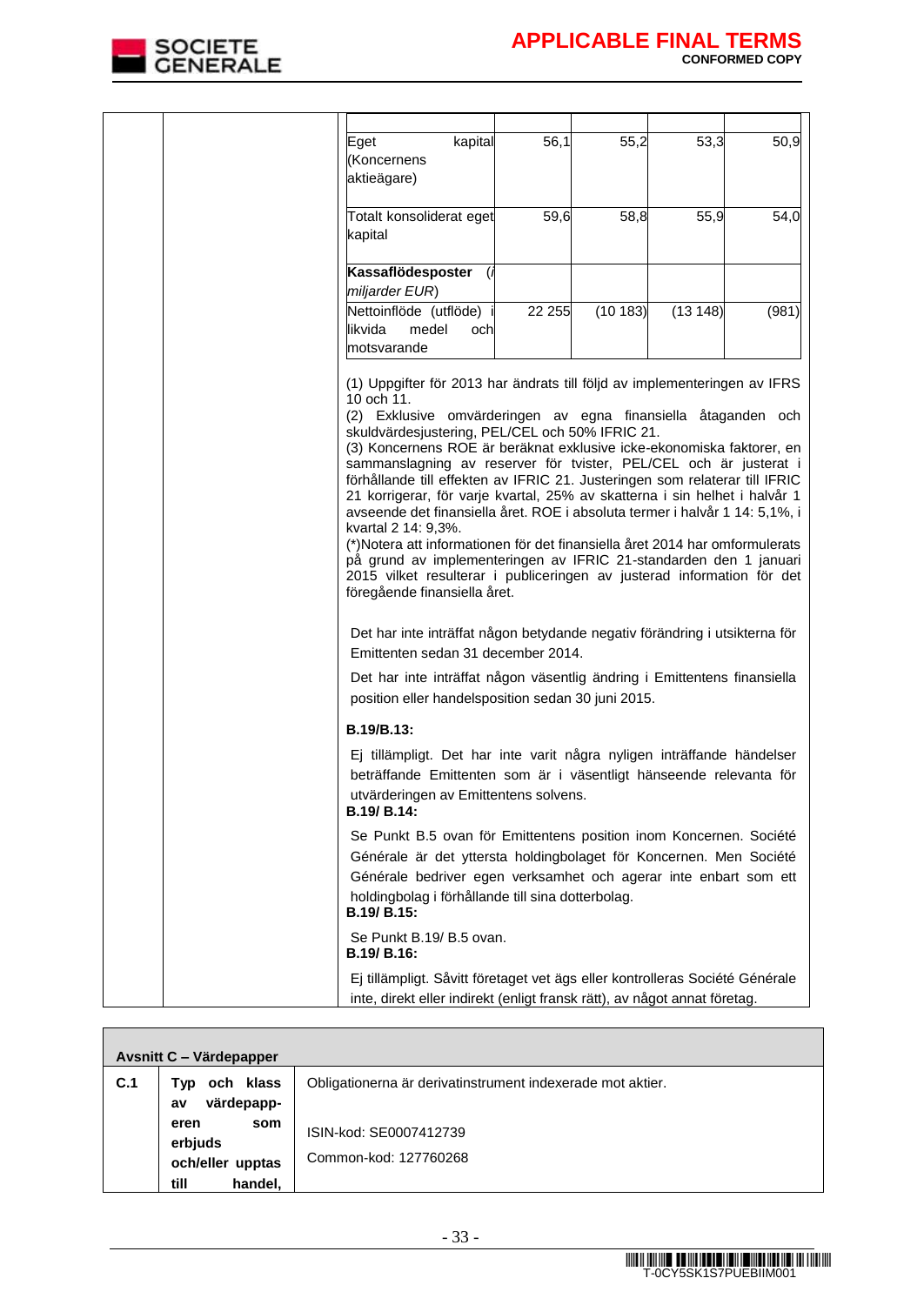

|     | inklusive<br>varje<br>identifikations-                                                                                                                                           |                                                                                                                                                                                                                                                                                                                                                                                                                                                                                                                                                                                                                                                                                                                                            |
|-----|----------------------------------------------------------------------------------------------------------------------------------------------------------------------------------|--------------------------------------------------------------------------------------------------------------------------------------------------------------------------------------------------------------------------------------------------------------------------------------------------------------------------------------------------------------------------------------------------------------------------------------------------------------------------------------------------------------------------------------------------------------------------------------------------------------------------------------------------------------------------------------------------------------------------------------------|
|     | för<br>nummer                                                                                                                                                                    |                                                                                                                                                                                                                                                                                                                                                                                                                                                                                                                                                                                                                                                                                                                                            |
|     | värdepapperen                                                                                                                                                                    |                                                                                                                                                                                                                                                                                                                                                                                                                                                                                                                                                                                                                                                                                                                                            |
| C.2 | <b>Valuta</b><br>för<br>värdepappers-<br>emissionen                                                                                                                              | <b>SEK</b>                                                                                                                                                                                                                                                                                                                                                                                                                                                                                                                                                                                                                                                                                                                                 |
| C.5 | <b>Beskrivning</b><br>av<br>varje<br>begränsning av<br>den<br>fria<br>överlåtbar-heten<br>värdepapp-<br>för<br>eren                                                              | Det finns inte någon begränsning av den fria överlåtbarheten av Obligationerna,<br>med förbehåll för försäljnings- och överlåtelserestriktioner som kan vara<br>tillämpliga i vissa jurisdiktioner.                                                                                                                                                                                                                                                                                                                                                                                                                                                                                                                                        |
| C.8 | Rättigheter                                                                                                                                                                      | Rättigheter förknippade med värdepapperen:                                                                                                                                                                                                                                                                                                                                                                                                                                                                                                                                                                                                                                                                                                 |
|     | förknippade<br>med värdepapp-<br>inklusive<br>eren,<br>rangordning<br>och<br>begräns-<br>ningar av dessa<br>rättigheter och<br>förfaranden för<br>att utöva dessa<br>rättigheter | Såvida inte Obligationerna löses in dessförinnan kommer Obligationerna att<br>berättiga varje innehavare av Obligationerna (en Obligationsinnehavare) att<br>erhålla ett inlösenbelopp som kan vara lägre än, lika med eller högre än beloppet<br>som ursprungligen investerades (se Punkt C.18).                                                                                                                                                                                                                                                                                                                                                                                                                                          |
|     |                                                                                                                                                                                  | En Obligationsinnehavare kommer att vara berättigad att kräva den omedelbara<br>och förfallna betalningen av varje belopp om:                                                                                                                                                                                                                                                                                                                                                                                                                                                                                                                                                                                                              |
|     |                                                                                                                                                                                  | - Emittenten underlåter att betala eller iaktta sina andra förpliktelser under<br>Obligationerna eller i händelse av att garantin från Société Générale upphör att<br>vara giltig;                                                                                                                                                                                                                                                                                                                                                                                                                                                                                                                                                         |
|     |                                                                                                                                                                                  | - Garanten underlåter att iaktta sina förpliktelser under Garantin;                                                                                                                                                                                                                                                                                                                                                                                                                                                                                                                                                                                                                                                                        |
|     |                                                                                                                                                                                  | - det inträffar insolvens eller konkursförfarande(n) som påverkar Emittenten.                                                                                                                                                                                                                                                                                                                                                                                                                                                                                                                                                                                                                                                              |
|     |                                                                                                                                                                                  | Obligationsinnehavarnas samtycke måste inhämtas för att ändra de kontraktuella<br>villkoren för Obligationerna enligt villkoren i ett agentavtal, som görs tillgängligt<br>för Obligationsinnehavare på begäran hos Emittenten.                                                                                                                                                                                                                                                                                                                                                                                                                                                                                                            |
|     |                                                                                                                                                                                  | - Emittenten accepterar den exklusiva behörigheten för engelska domstolar till<br>förmån för Obligationsinnehavarna avseende varje tvist med Emittenten men<br>accepterar att sådana Obligationsinnehavare kan framställa sina krav vid varje<br>annan behörig domstol.                                                                                                                                                                                                                                                                                                                                                                                                                                                                    |
|     |                                                                                                                                                                                  | Rangordning:                                                                                                                                                                                                                                                                                                                                                                                                                                                                                                                                                                                                                                                                                                                               |
|     |                                                                                                                                                                                  | Obligationerna kommer att utgöra direkta, ovillkorade, icke säkerställda och icke<br>efterställda förpliktelser för Emittenten och kommer att rangordnas lika med alla<br>övriga direkta, ovillkorade, icke säkerställda och icke efterställda förpliktelser för<br>Emittenten, nuvarande och framtida.                                                                                                                                                                                                                                                                                                                                                                                                                                    |
|     |                                                                                                                                                                                  | Begränsningar av rättigheter förknippade med värdepapperen:                                                                                                                                                                                                                                                                                                                                                                                                                                                                                                                                                                                                                                                                                |
|     |                                                                                                                                                                                  | - I händelse av justeringar som påverkar de(n) underliggande tillgången(arna)<br>kan Emittenten ändra villkoren eller om det inträffar extraordinära händelser som<br>påverkar de(t) underliggande instrumentet(en), kan Emittenten ersätta de(t)<br>underliggande instrumentet(en) med ny(a) underliggande instrumentet(en),<br>likvidera alla eller något belopp som ska förfalla till förfallodagen för<br>Obligationerna, senarelägga förfallodagen<br>för<br>Obligationerna,<br>lösa<br>in<br>Obligationerna i förtid på basis av marknadsvärdet av dessa Obligationer eller<br>dra av från varje belopp som förfaller till betalning den ökade kostnaden för<br>hedgning, i samtliga fall utan samtycke från Obligationsinnehavarna; |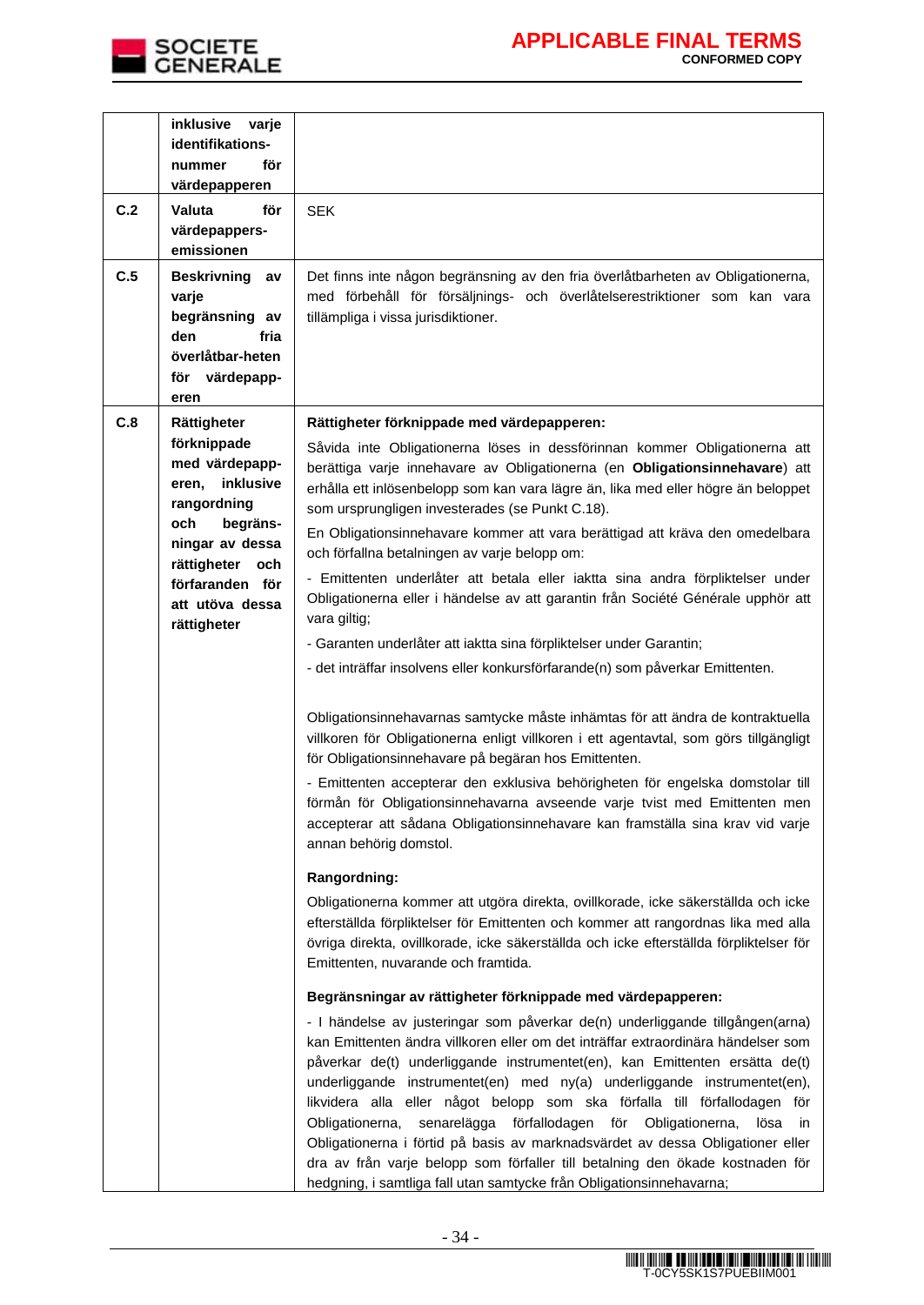

|      |                                   | - Emittenten kan lösa in Obligationerna i förtid på basis av marknadsvärdet för<br>dessa Obligationer på grund av skatte- eller regulatoriska skäl och om andelen<br>mellan de utestående Obligationerna och antalet Obligationer som initialt<br>emitterades är lägre än 10 %;<br>- rätten att erhålla betalning av kapitalbelopp och ränta kommer att preskriberas<br>inom en period om tio år (beträffande kapital) och fem år (beträffande ränta) från<br>den dag då betalningen av dessa belopp första gången förföll till betalning och<br>har kvarstått obetalda.<br>- om Emittenten underlåter att betala ska Obligationsinnehavare inte vara<br>berättigade att vidta någon åtgärd eller förfarande för att genomdriva upplösning,<br>administration eller likvidation (eller något annat liknande förfarande) av<br>Emittenten. Oaktat detta kommer Obligationsinnehavarna att kunna kräva<br>Garanten på varje obetalt belopp. |
|------|-----------------------------------|-------------------------------------------------------------------------------------------------------------------------------------------------------------------------------------------------------------------------------------------------------------------------------------------------------------------------------------------------------------------------------------------------------------------------------------------------------------------------------------------------------------------------------------------------------------------------------------------------------------------------------------------------------------------------------------------------------------------------------------------------------------------------------------------------------------------------------------------------------------------------------------------------------------------------------------------|
|      |                                   |                                                                                                                                                                                                                                                                                                                                                                                                                                                                                                                                                                                                                                                                                                                                                                                                                                                                                                                                           |
|      |                                   | <b>Beskattning</b><br>Samtliga betalningar avseende Obligationerna, Kvittona och Kupongerna eller<br>under Garantin ska utan innehållande eller avdrag för eller avseende varje<br>nuvarande eller framtida skatter, pålagor, taxeringar eller statliga debiteringar av<br>vad slag det vara må som appliceras, tas ut, uppbärs, innehålls eller taxeras av<br>eller för varje Beskattningsjurisdiktion, såvida inte sådant innehållande eller<br>avdrag krävs enligt lag.                                                                                                                                                                                                                                                                                                                                                                                                                                                                |
|      |                                   | Om något belopp måste dras av eller innehållas av eller för någon<br>Beskattningsjurisdiktion, ska den relevanta Emittenten eller, som fallet kan vara,<br>Garanten, (förutom under vissa omständigheter) till den största utsträckningen<br>tillåten enligt lag, betala sådana tillkommande belopp som kan erfordras för att<br>varje Obligationsinnehavare, Kvittoinnehavare, eller Kuponginnehavare, efter<br>avdrag eller innehållande av sådana skatter, pålagor, taxeringar eller statliga<br>debiteringar, ska erhålla det fulla beloppet som förfallit till betalning.                                                                                                                                                                                                                                                                                                                                                            |
|      |                                   | Tillämplig rätt                                                                                                                                                                                                                                                                                                                                                                                                                                                                                                                                                                                                                                                                                                                                                                                                                                                                                                                           |
|      |                                   | Obligationerna och varje icke-kontraktuell förpliktelse som uppstår ur eller i<br>samband med Obligationerna kommer att vara underkastade och ska tolkas i<br>enlighet med svensk rätt.                                                                                                                                                                                                                                                                                                                                                                                                                                                                                                                                                                                                                                                                                                                                                   |
| C.11 | Huruvida<br>värdepapperen         | Ansökan kommer att göras om att Obligationerna ska tas upp till handel på<br>Nasdaq OMX Stockholm AB, Sverige.                                                                                                                                                                                                                                                                                                                                                                                                                                                                                                                                                                                                                                                                                                                                                                                                                            |
|      | erbjuds<br>som                    |                                                                                                                                                                                                                                                                                                                                                                                                                                                                                                                                                                                                                                                                                                                                                                                                                                                                                                                                           |
|      | kommer att bli                    |                                                                                                                                                                                                                                                                                                                                                                                                                                                                                                                                                                                                                                                                                                                                                                                                                                                                                                                                           |
|      | föremål för en                    |                                                                                                                                                                                                                                                                                                                                                                                                                                                                                                                                                                                                                                                                                                                                                                                                                                                                                                                                           |
|      | ansökan<br>om                     |                                                                                                                                                                                                                                                                                                                                                                                                                                                                                                                                                                                                                                                                                                                                                                                                                                                                                                                                           |
|      | till<br>upptagande                |                                                                                                                                                                                                                                                                                                                                                                                                                                                                                                                                                                                                                                                                                                                                                                                                                                                                                                                                           |
|      | handel<br>med<br>avsikten<br>att  |                                                                                                                                                                                                                                                                                                                                                                                                                                                                                                                                                                                                                                                                                                                                                                                                                                                                                                                                           |
|      | dessa<br>ska                      |                                                                                                                                                                                                                                                                                                                                                                                                                                                                                                                                                                                                                                                                                                                                                                                                                                                                                                                                           |
|      | distribueras på                   |                                                                                                                                                                                                                                                                                                                                                                                                                                                                                                                                                                                                                                                                                                                                                                                                                                                                                                                                           |
|      | reglerad<br>en                    |                                                                                                                                                                                                                                                                                                                                                                                                                                                                                                                                                                                                                                                                                                                                                                                                                                                                                                                                           |
|      | marknad<br>eller                  |                                                                                                                                                                                                                                                                                                                                                                                                                                                                                                                                                                                                                                                                                                                                                                                                                                                                                                                                           |
|      | andra                             |                                                                                                                                                                                                                                                                                                                                                                                                                                                                                                                                                                                                                                                                                                                                                                                                                                                                                                                                           |
|      | motsvarande                       |                                                                                                                                                                                                                                                                                                                                                                                                                                                                                                                                                                                                                                                                                                                                                                                                                                                                                                                                           |
|      | marknader med<br>indikation<br>av |                                                                                                                                                                                                                                                                                                                                                                                                                                                                                                                                                                                                                                                                                                                                                                                                                                                                                                                                           |
|      | marknaderna<br>- i                |                                                                                                                                                                                                                                                                                                                                                                                                                                                                                                                                                                                                                                                                                                                                                                                                                                                                                                                                           |
|      | fråga                             |                                                                                                                                                                                                                                                                                                                                                                                                                                                                                                                                                                                                                                                                                                                                                                                                                                                                                                                                           |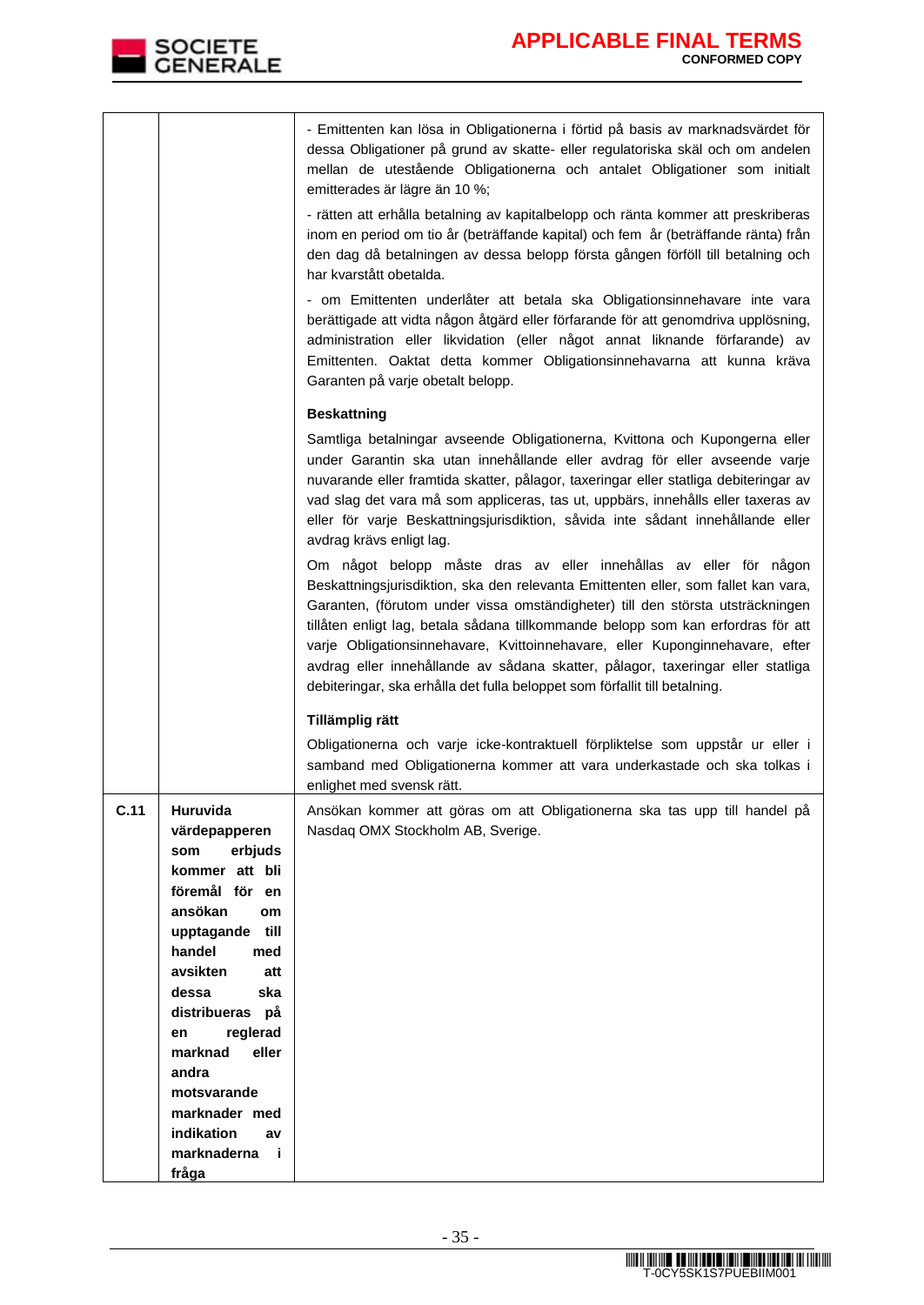

| C.15 | Hur värdet på<br>investeringen<br>påverkas<br>av<br>värdet på de(n)<br>underliggande<br>instrumentet(en) | Värdet på Obligationerna, betalningen av ett kupongbelopp på en relevant<br>Obligationsinnehavare,<br>räntebetalningsdag<br>till<br>en<br>betalningen<br>av<br>ett<br>inlösenbelopp vid automatisk förtida inlösen på en relevant dag för automatisk<br>förtida inlösen och betalningen av ett inlösenbelopp till en Obligationsinnehavare<br>på förfallodagen kommer att bero på utvecklingen för de(n) underliggande<br>tillgången(arna) på de(n) relevanta värderingsdagen(arna).<br>Värdet på Obligationerna är relaterat till den positiva eller negativa utvecklingen<br>för ett eller flera underliggande instrument i korgen. Beloppet(n) som ska betalas<br>fastställs och baseras på villkoret som är uppfyllt (eller inte) om utvecklingen för<br>ett eller flera underliggande instrument i korgen är högre än eller lika med en<br>förutbestämd utvecklingsbarriär. |                                                                                                                                                                                                                                                                                                                                                                                                                                                                                                                                                                                                                 |  |  |
|------|----------------------------------------------------------------------------------------------------------|----------------------------------------------------------------------------------------------------------------------------------------------------------------------------------------------------------------------------------------------------------------------------------------------------------------------------------------------------------------------------------------------------------------------------------------------------------------------------------------------------------------------------------------------------------------------------------------------------------------------------------------------------------------------------------------------------------------------------------------------------------------------------------------------------------------------------------------------------------------------------------|-----------------------------------------------------------------------------------------------------------------------------------------------------------------------------------------------------------------------------------------------------------------------------------------------------------------------------------------------------------------------------------------------------------------------------------------------------------------------------------------------------------------------------------------------------------------------------------------------------------------|--|--|
| C.16 | Förfallodagen<br>och den slutliga<br>referensdagen                                                       | Förfallodagen för Obligationerna kommer att vara 19/10/2020 och den slutliga<br>referensdagen kommer att vara den sista värderingsdagen.<br>Förfallodagen kan modifieras enligt bestämmelserna i Punkt C.8 ovan och Punkt<br>C.18 nedan.                                                                                                                                                                                                                                                                                                                                                                                                                                                                                                                                                                                                                                         |                                                                                                                                                                                                                                                                                                                                                                                                                                                                                                                                                                                                                 |  |  |
| C.17 | Avvecklingsför-<br>farande<br>för<br>derivat-<br>värdepapperen                                           | Kontant leverans                                                                                                                                                                                                                                                                                                                                                                                                                                                                                                                                                                                                                                                                                                                                                                                                                                                                 |                                                                                                                                                                                                                                                                                                                                                                                                                                                                                                                                                                                                                 |  |  |
| C.18 | Hur<br>avkastningen på<br>derivat-<br>värdepapperen                                                      | som följer:<br>Angiven Valör: SEK 10 000                                                                                                                                                                                                                                                                                                                                                                                                                                                                                                                                                                                                                                                                                                                                                                                                                                         | Såvida inte dessförinnan inlösta, sker avkastningen på derivatvärdepapperen                                                                                                                                                                                                                                                                                                                                                                                                                                                                                                                                     |  |  |
|      | sker                                                                                                     | Strukturerat(de) Räntebelopp:<br>Bestämd(a)<br>Period(er)/Räntebetalningsdag(ar):                                                                                                                                                                                                                                                                                                                                                                                                                                                                                                                                                                                                                                                                                                                                                                                                | Såvida inte dessförinnan<br>inlösta, ska<br>Emittenten,<br>рå<br>varje<br>Räntebetalningsdag(i) (i från 1 till 5),<br>betala till Obligationsinnehavarna, för<br>varje Obligation, ett belopp fastställt av<br>Beräkningsagenten som följer:<br>Scenario 1:<br>Värderingsdag(i),<br>Om.<br>рå<br>SämstaUtveckling (i) är lägre än -10%,<br>då:<br>Strukturerat Räntebelopp(i) = Angiven<br>Valör x 6%<br>Scenario 2:<br>Om<br>Värderingsdag(i),<br>рă<br>SämstaUtveckling(i) är högre än eller lika<br>med -10%, då:<br>Strukturerat Räntebelopp(i) = 0 (noll)<br>Räntebetalnings-<br>dag(i)<br>19/10/2016<br>1 |  |  |
|      |                                                                                                          | (DD/MM/ÅÅÅÅ)                                                                                                                                                                                                                                                                                                                                                                                                                                                                                                                                                                                                                                                                                                                                                                                                                                                                     | 2<br>19/10/2017<br>3<br>19/10/2018                                                                                                                                                                                                                                                                                                                                                                                                                                                                                                                                                                              |  |  |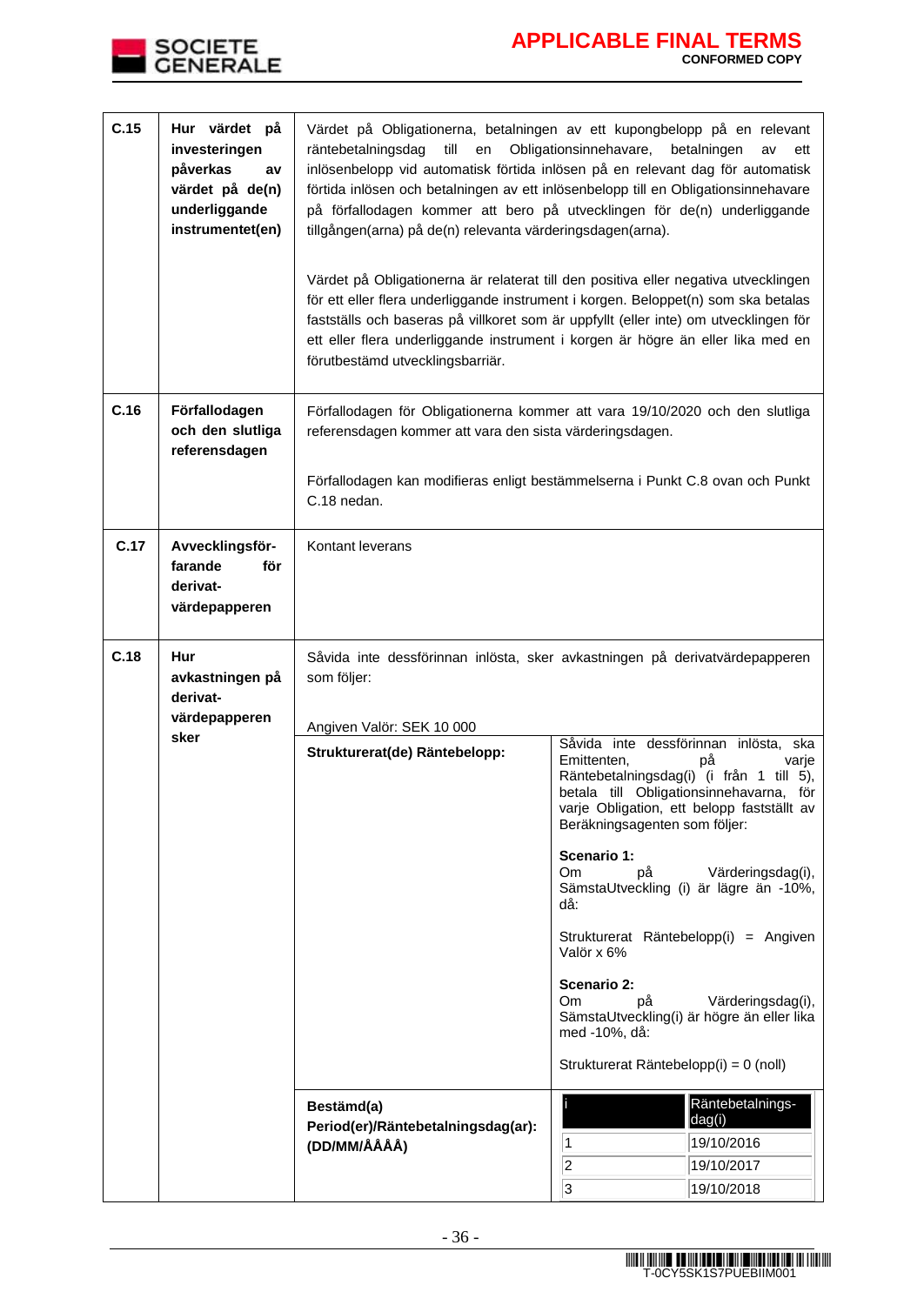

|  |                                                               | 4                                                                         | 19/10/2019                                                                                                                                                                                                                                                                                                                                              |
|--|---------------------------------------------------------------|---------------------------------------------------------------------------|---------------------------------------------------------------------------------------------------------------------------------------------------------------------------------------------------------------------------------------------------------------------------------------------------------------------------------------------------------|
|  |                                                               | $\overline{5}$                                                            | 19/10/2020                                                                                                                                                                                                                                                                                                                                              |
|  | vid<br><b>Automatisk</b><br>Inlösenbelopp<br>Förtida Inlösen: | enlighet<br>4) i<br>bestämmelserna<br>Obligation:                         | Såvida inte dessförinnan inlösta, om en<br>Händelse för Automatisk Förtida Inlösen<br>har inträffat, då ska Emittenten lösa in i<br>förtid Obligationerna på Dagen för<br>Automatisk Förtida Inlösen(i) (i från 1 till<br>med<br>de<br>följande<br>avseende<br>varje<br>Inlösenbelopp vid Automatisk Förtida<br>Inlösen(i) = Angiven Valör x $[100\% +$ |
|  |                                                               | KupongNivå x i]                                                           |                                                                                                                                                                                                                                                                                                                                                         |
|  | Dag(ar) för Automatisk Förtida<br>Inlösen: (DD/MM/ÅÅÅÅ)       | $\overline{1}$<br>$ 2\rangle$<br>$\overline{\mathbf{3}}$<br>4             | Dag för Automatisk<br>Förtida Inlösen(i)<br>19/10/2016<br>19/10/2017<br>19/10/2018<br>19/10/2019                                                                                                                                                                                                                                                        |
|  | Slutligt Inlösenbelopp:                                       | bestämmelserna för varje Obligation:                                      | Såvida inte inlösta dessförinnan, ska<br>Emittenten lösa in Obligationerna på<br>Förfallodagen i enlighet med de följande                                                                                                                                                                                                                               |
|  |                                                               | Scenario 1:<br>Om.<br>рå<br>lika med -10%, då:<br>[100% + KupongNivå x 5] | Värderingsdag(5),<br>SämstaUtveckling(5) är högre än eller<br>Slutligt Inlösenbelopp = Angiven Valör x                                                                                                                                                                                                                                                  |
|  |                                                               | Scenario 2:<br>Om.<br>рå<br>eller lika med -40%, då:<br>100%              | Värderingsdag(5),<br>SämstaUtveckling(5) är lägre än -10%<br>och SämstaUtveckling(5) är högre än<br>Slutligt Inlösenbelopp = Angiven Valör $\times$                                                                                                                                                                                                     |
|  |                                                               | Scenario 3:<br>Om.<br>рă<br>då:<br>[100% + SämstaUtveckling(5)]           | Värderingsdag(5),<br>SämstaUtveckling(5) är lägre än -40%,<br>Slutligt Inlösenbelopp = Angiven Valör x                                                                                                                                                                                                                                                  |
|  | Definitioner avseende dag(ar):                                |                                                                           |                                                                                                                                                                                                                                                                                                                                                         |
|  | Värderingsdag(0) (DD/MM/ÅÅÅÅ)                                 | 01/10/2015                                                                |                                                                                                                                                                                                                                                                                                                                                         |
|  | Värderingsdag(i); (i från 1 till 5)<br>(DD/MM/ÅÅÅÅ)           | $\vert$ 1<br> 2 <br>3<br>$\overline{4}$<br>$\overline{5}$                 | Värderingsdag(i)<br>01/10/2016<br>01/10/2017<br>01/10/2018<br>01/10/2019<br>01/10/2020                                                                                                                                                                                                                                                                  |
|  | <b>Definitioner avseende Produkten:</b>                       |                                                                           | reservation<br>för<br>de                                                                                                                                                                                                                                                                                                                                |
|  |                                                               | Tillämpligt,<br>med<br>Särskilda Villkoren avseende Formler.              |                                                                                                                                                                                                                                                                                                                                                         |
|  | SämstaUtveckling(i)                                           |                                                                           | Betyder det Minsta, för k från 1 till 4 av                                                                                                                                                                                                                                                                                                              |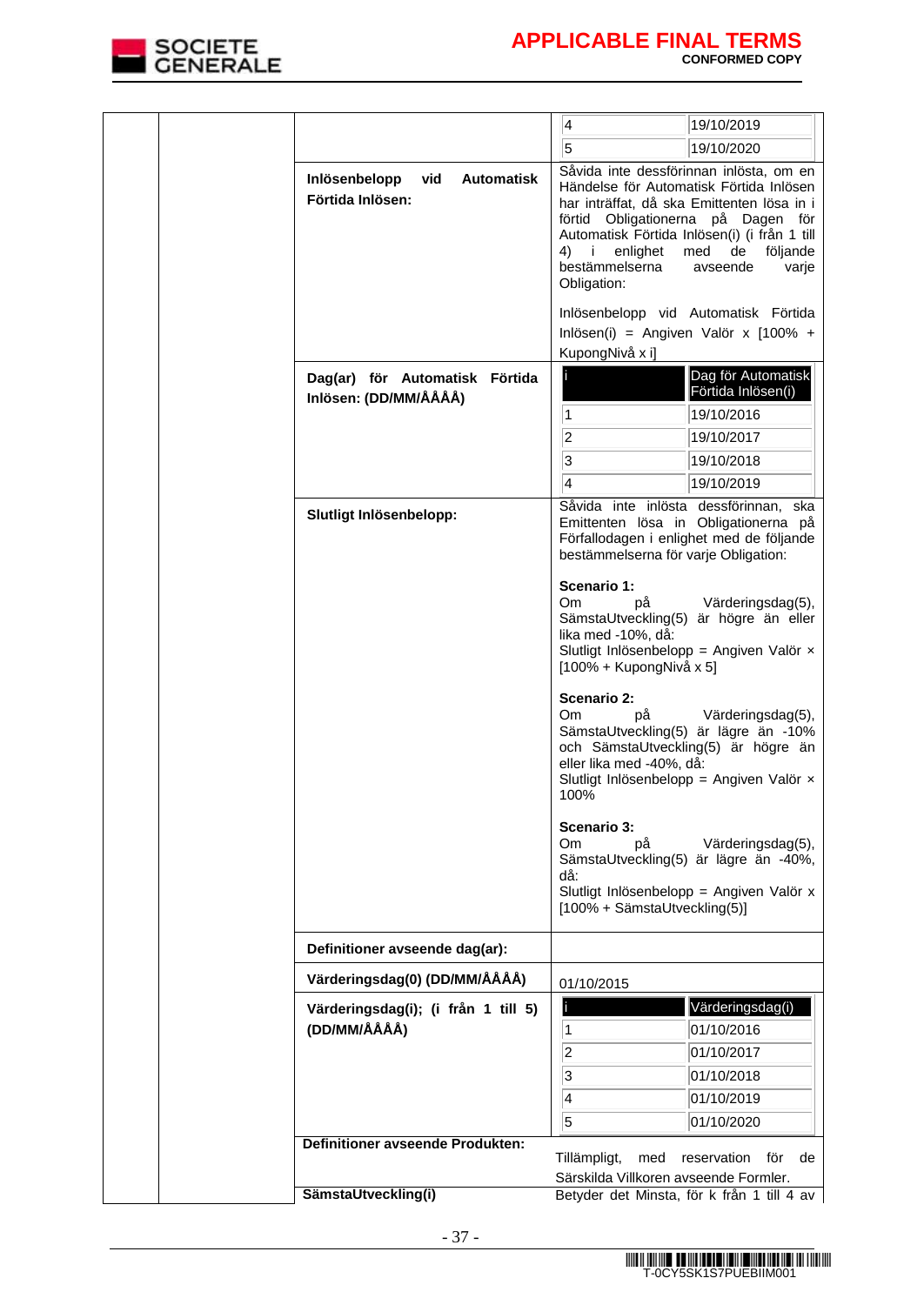

 $\mathbf{r}$ 

|      |                                                                                    | (i från 1 till 5)<br>Utveckling(i,k)<br>(i från 1 till 5)<br>(k från 1 till 4) |                                    | Formler.<br>Villkoren avseende Formler.                   | Utveckling(i, k), enligt definition i Villkor<br>4.6 av de Särskilda Villkoren avseende<br>Betyder (S(i, k) / S(0, k)) - 100%, enligt<br>definition i Villkor 4.1 av de Särskilda                                                                                          |
|------|------------------------------------------------------------------------------------|--------------------------------------------------------------------------------|------------------------------------|-----------------------------------------------------------|----------------------------------------------------------------------------------------------------------------------------------------------------------------------------------------------------------------------------------------------------------------------------|
|      |                                                                                    | S(i,k)<br>(i från 0 till 5)<br>(k från 1 till 4)<br>KupongNivå                 |                                    | Stängningskursen<br>Formler.                              | Betyder avseende varje Värderingsdag(i)<br>för<br>den<br>Underliggande(k), enligt definition i Villkor<br>4.0 av de Särskilda Villkoren avseende<br>Indikativt 11,0% och med ett minimum om<br>8,0%. Slutlig KupongNivå kommer att<br>bekräftas senast på Värderingsdag(0) |
|      |                                                                                    | Händelse för Automatisk Förtida<br><b>Inlösen</b>                              |                                    | Anses<br>ha<br>med -10%                                   | inträffat.<br>enligt<br>Beräkningsagentens fastställande, om på<br>en Värderingsdag(i) (i från 1 till 4),<br>SämstaUtveckling(i) är högre än eller lika                                                                                                                    |
| C.19 | slutliga<br>Den<br>referens-kursen<br>för<br>den<br>underliggande                  | Se Punkt C.18 ovan.<br>underliggande instrument.                               |                                    |                                                           | Slutlig referenskurs: värdet på de(t) underliggande instrumentet(en) på de(n)<br>relevanta värderingsdagen(arna) för inlösen, med förbehåll för inträffandet av<br>visa extraordinära händelser och justeringar som påverkar sådant(a)                                     |
| C.20 | Typ<br>av<br>underliggande<br>och<br>var<br>information om<br>den<br>underliggande | Typen av underliggande är : aktier.                                            |                                    | någon, eller genom en enkel begäran hos Société Générale. | Information om den underliggande finns tillgänglig på följande webbplats(er), om                                                                                                                                                                                           |
|      | kan erhållas                                                                       | Företag                                                                        | <b>Bloomberg</b> Börs<br>benämning |                                                           | Hemsida                                                                                                                                                                                                                                                                    |
|      |                                                                                    | 1 AstraZeneca PLC                                                              | AZN SS                             | Stockholm<br>Exchange                                     | Stock www.astrazeneca.com                                                                                                                                                                                                                                                  |
|      |                                                                                    | 2 Electrolux AB                                                                | ELUXB SS Stockholm                 | Exchange                                                  | Stock www.electrolux.com                                                                                                                                                                                                                                                   |
|      |                                                                                    | 3 Nordea Bank AB                                                               | <b>NDA SS</b>                      | Stockholm<br>Exchange                                     | Stock www.nordea.com                                                                                                                                                                                                                                                       |
|      |                                                                                    | 4 SSAB AB                                                                      | SSABA SS Stockholm                 | Exchange                                                  | Stock www.ssab.se                                                                                                                                                                                                                                                          |

|                                                                                                                                    | <b>Avsnitt D - Risker</b>                                                                                                                                                                                                                                                                       |                                                                                                                                                                                                                                                                                                                                                                                                                                                                                                   |
|------------------------------------------------------------------------------------------------------------------------------------|-------------------------------------------------------------------------------------------------------------------------------------------------------------------------------------------------------------------------------------------------------------------------------------------------|---------------------------------------------------------------------------------------------------------------------------------------------------------------------------------------------------------------------------------------------------------------------------------------------------------------------------------------------------------------------------------------------------------------------------------------------------------------------------------------------------|
| D.2<br><b>Nyckelinformation</b><br>de väsentliga<br>om<br>är<br>risker<br>som<br>för<br>specifika<br>emittenten<br>och<br>garanten | Koncernen är exponerad mot riskerna som är inneboende i dessa<br>kärnverksamheter.<br>Koncernens riskhantering fokuserar på nedanstående huvudkategorier<br>av risk. Vilken som helst av dessa kan ha en negativ effekt på<br>Koncernens verksamhet, rörelseresultat och finansiella situation: |                                                                                                                                                                                                                                                                                                                                                                                                                                                                                                   |
|                                                                                                                                    |                                                                                                                                                                                                                                                                                                 | Kredit- och motpartsrisk (inkluderat landsrisk): risk för förlust på<br>grund av att Koncernens kunder, emittenter eller andra motparter inte<br>uppfylla sina finansiella åtaganden. Kreditrisken innefattar<br>kan<br>motpartsrisk som är länkad till marknadstransaktioner (ersättningsrisk)<br>likväl som värdepapperiseringsverksamhet.<br>Marknadsrisk: risk för att finansiella instrument förlorar värde på grund<br>av förändrade marknadsparametrar, volatilitet i dessa parametrar och |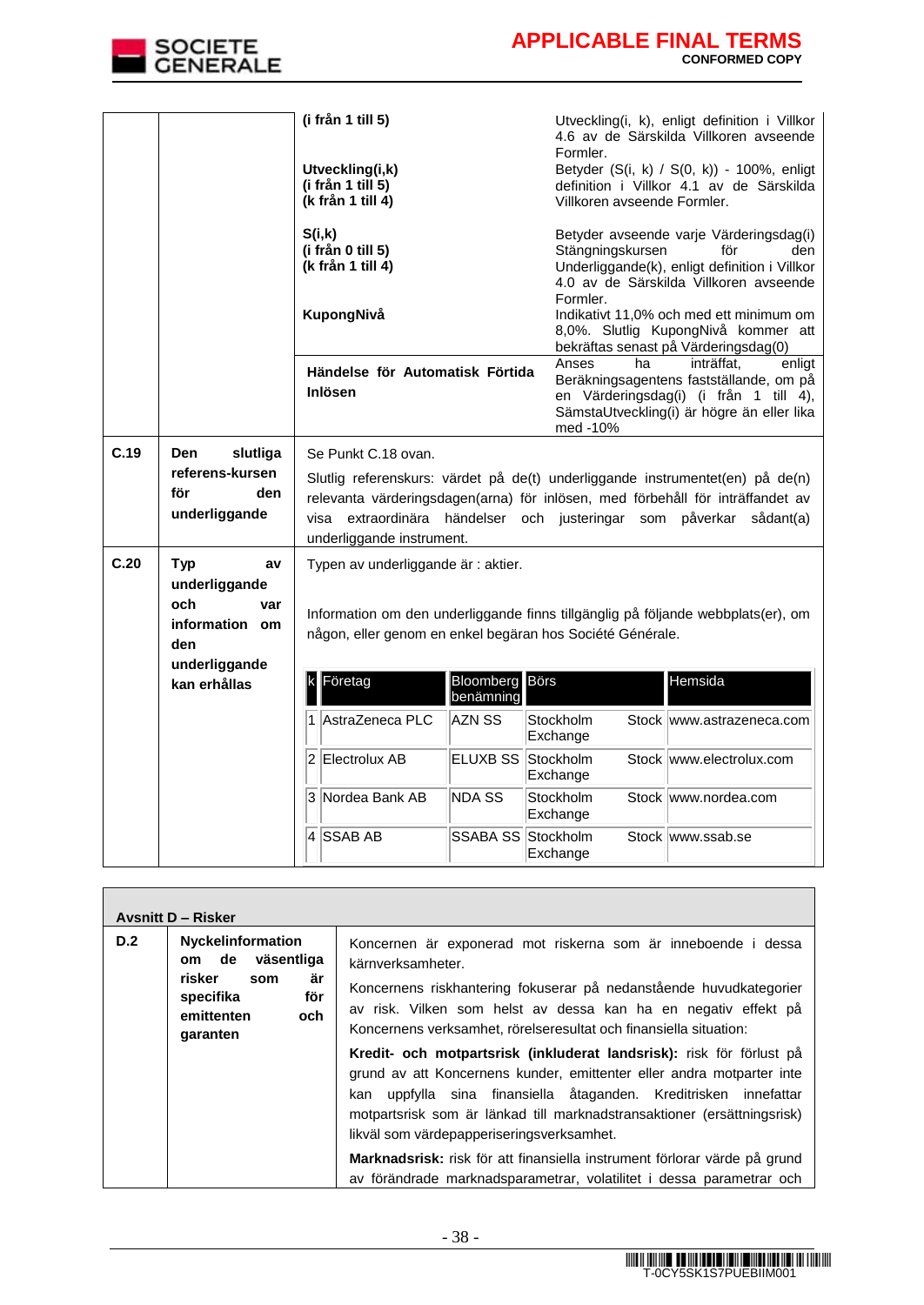|  | korrelationer mellan dessa.                                                                                                                                                                                                                                                                                                                                                                                                                                                                                                                  |
|--|----------------------------------------------------------------------------------------------------------------------------------------------------------------------------------------------------------------------------------------------------------------------------------------------------------------------------------------------------------------------------------------------------------------------------------------------------------------------------------------------------------------------------------------------|
|  | Operativa risker: risk för förlust eller sanktioner på grund av                                                                                                                                                                                                                                                                                                                                                                                                                                                                              |
|  | oegentligheter eller fel i interna rutiner eller system, mänskliga fel eller<br>externa händelser;                                                                                                                                                                                                                                                                                                                                                                                                                                           |
|  | Strukturella ränte- och valutakursrisker: risk för förlust eller<br>nedskrivning av Koncernens tillgångar som beror på förändringar i ränte-<br>eller valutakurser.                                                                                                                                                                                                                                                                                                                                                                          |
|  | Likviditetsrisker: risk för att Koncernen inte kan möta gällande krav för                                                                                                                                                                                                                                                                                                                                                                                                                                                                    |
|  | likvida medel eller säkerheter när dessa uppstår och till en rimlig kostnad.                                                                                                                                                                                                                                                                                                                                                                                                                                                                 |
|  | Garantin utgör en allmän och icke säkerställd kontraktuell förpliktelse för<br>Garanten och inte för någon annan, varje betalning under Obligationerna<br>är också beroende av Garantens kreditvärdighet.                                                                                                                                                                                                                                                                                                                                    |
|  | Presumtiva investerare i Obligationerna som gynnas av Garantin bör<br>notera att Obligationsinnehavarens berättigande kommer att vara<br>begränsat till de summor som erhålls genom att framställa krav under<br>Garantin och de relevanta bestämmelserna i Garantin och de ska inte ha<br>någon rätt att inleda någon process, juridisk eller annan, eller annars<br>genomdriva krav mot Emittenten och, avseende endast beträffande<br>Obligationer med Säkerhet, från de belopp som erhålls genom<br>verkställande av relevant Pantavtal. |
|  | Garantin är uteslutande en betalningsgaranti och inte en garanti för<br>utförande av aktuell Emittent eller några av deras andra åligganden i<br>relation till de Obligationer som Garantin gäller till förmån för.                                                                                                                                                                                                                                                                                                                          |
|  | Garantin kanske endast täcker en del av den aktuella Emittentens<br>betalningsskyldigheter för relevant Serie av Obligationer. I sådana fall<br>kan det hända att Obligationsinnehavarna fortfarande bär risken för att<br>betalningar under Garantin är lägre än beloppen som förfaller till<br>betalning för Emittenten under Obligationerna.                                                                                                                                                                                              |
|  | Société Générale kommer att agera som emittent under Programmet,<br>som Garant för Obligationerna emitterade av Emittenten och också som<br>leverantör av hedgningsinstrument till Emittenten. Som en följd är<br>investerare inte bara exponerade mot kreditrisken hos Garanten men<br>även mot operationella risker hänförliga till avsaknaden på oberoende för<br>Garanten, när denne ikläder sig skyldigheter och förpliktelser som Garant<br>och leverantör av hedgningsinstrument.                                                     |
|  | De potentiella intressekonflikter och operativa risker som kan uppstå på<br>grund av sådan avsaknad av oberoende anses till viss del mildras                                                                                                                                                                                                                                                                                                                                                                                                 |
|  | genom att det är olika divisioner inom Garantens koncern som ansvarar<br>för<br>Garantin<br>och<br>för<br>tillhandahålla<br>att<br>implementera<br>att<br>hedgningsinstrument och genom att varje division drivs som en separat<br>operativ enhet, avskild genom informationsbarriärer (så kallade kinesiska<br>väggar) och ledda av olika ledningsteam.                                                                                                                                                                                     |
|  | Emittenten och Garanten och varje av dessas dotterföretag och/eller<br>närstående företag kan i samband med andra affärsverksamheter inneha<br>eller förvärva väsentlig information om de underliggande tillgångarna.<br>Sådan verksamhet och information kan få konsekvenser som är negativa<br>för Obligationsinnehavarna.                                                                                                                                                                                                                 |
|  | Emittenten och Garanten och varje av dessas dotterföretag och/eller<br>närstående företag kan agera i andra roller avseende Obligationerna, till<br>exempel som market-maker, beräkningsagent eller agent. Följaktligen<br>kan potentiella intressekonflikter uppkomma.                                                                                                                                                                                                                                                                      |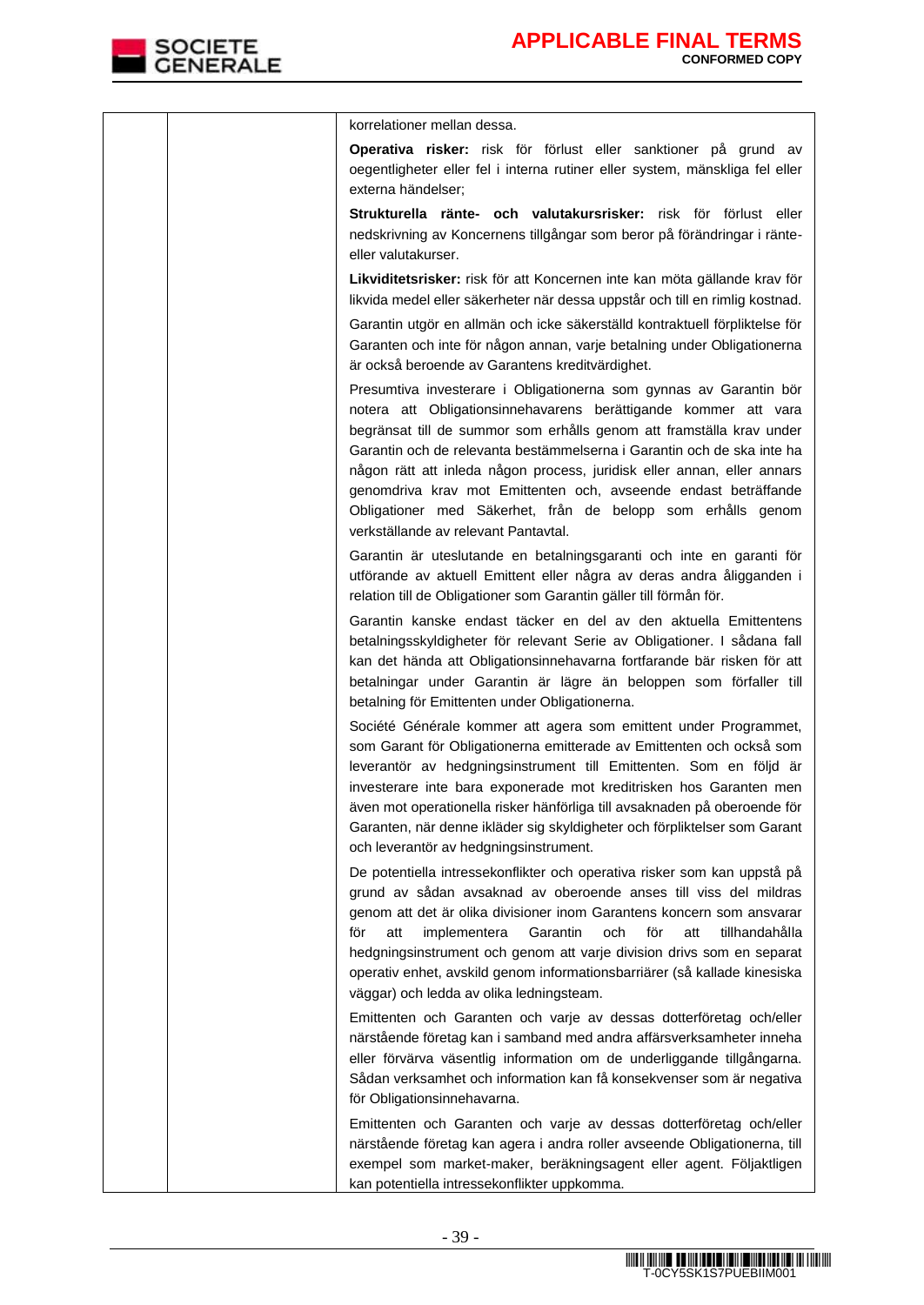

|     |                                                                                                                                                                                                                                                    | I samband med erbjudandet av Obligationerna kan Emittenten och<br>Garanten och/eller dessas närstående företag ingå en eller flera<br>hedgningstransaktioner avseende en referenstillgång(ar) eller relaterade<br>derivat, vilket kan påverka marknadskursen, likviditeten eller värdet för<br>Obligationerna.                                                                                                                                                                                                                                                                                                                                                                                                                                                                                                                                                                                                                                                                                                                                                                                                                                                                                                                                                                                                                                                                                                                                                                                                                                                                                                                                                                                                                                                                                                                                                                                                                                                                                                    |
|-----|----------------------------------------------------------------------------------------------------------------------------------------------------------------------------------------------------------------------------------------------------|-------------------------------------------------------------------------------------------------------------------------------------------------------------------------------------------------------------------------------------------------------------------------------------------------------------------------------------------------------------------------------------------------------------------------------------------------------------------------------------------------------------------------------------------------------------------------------------------------------------------------------------------------------------------------------------------------------------------------------------------------------------------------------------------------------------------------------------------------------------------------------------------------------------------------------------------------------------------------------------------------------------------------------------------------------------------------------------------------------------------------------------------------------------------------------------------------------------------------------------------------------------------------------------------------------------------------------------------------------------------------------------------------------------------------------------------------------------------------------------------------------------------------------------------------------------------------------------------------------------------------------------------------------------------------------------------------------------------------------------------------------------------------------------------------------------------------------------------------------------------------------------------------------------------------------------------------------------------------------------------------------------------|
| D.6 | <b>Nyckelinformation</b><br>de<br>väsentliga<br>om<br>riskerna<br>är<br>som<br>för<br>specifika<br>värdepapperen<br>och<br>riskvarning<br>att<br>investerare<br>kan<br>förlora<br>värdet<br>av<br>deras<br>hela<br>investering eller del<br>av den | Obligationerna kan stipulera automatisk förtida inlösen relaterad till en<br>specifik händelse. Följaktligen kan detta förhindra Obligationsinnehavare<br>fördel<br>utvecklingen<br>från<br>att<br>dra<br>av<br>för<br>de(t)<br>underliggande<br>instrumenten(et) under hela den period som ursprungligen var avsedd.<br>Villkoren för Obligationerna kan innehålla bestämmelser enligt vilka<br>inträffandet av vissa marknadsstörande händelser kan föranleda att<br>förseningar i avveckling av Obligationerna uppkommer eller att vissa<br>förändringar görs. Dessutom om händelser som påverkar de(t)<br>underliggande<br>inträffar,<br>tillåter<br>villkoren<br>för<br>instrumenten(et)<br>Obligationerna<br>Emittenten<br>de(t)<br>att<br>byter<br>ut<br>underliggande<br>instrumenten(et)<br>mot nya(tt) underliggande instrument, avslutar<br>exponeringen mot de(t) underliggande instrumenten(et) och tillämpa en<br>referensränta på de likvider som erhålls på detta sätt till förfallodagen för<br>Obligationerna, senarelägga förfallodagen för Obligationerna, lösa in<br>Obligationerna i förtid på basis av marknadsvärdet för dessa Obligationer<br>eller dra ifrån från varje belopp som ska erläggas den ökade<br>hedgningskostnaden och, i varje fall, utan föregående samtycke från<br>Obligationsinnehavarna.<br>Betalningar (oavsett om avseende kapital och/eller ränta och oavsett om<br>vid förfall eller annars) på Obligationerna beräknas genom referens till<br>viss(a) underliggande, avkastningen på Obligationerna baseras på<br>förändringar i värdet på de(t) underliggande, vilket kan fluktuera.<br>Potentiella investerare bör vara medvetna om att dessa Obligationer kan<br>vara volatila och att de kanske inte erhåller någon ränta och att de kan<br>förlora hela eller en väsentlig andel av deras kapitalbelopp.<br>Under Obligationernas löptid kan marknadsvärdet för dessa Obligationer<br>vara lägre än det investerade kapitalet. Vidare kan en insolvens för |
|     |                                                                                                                                                                                                                                                    | Emittenten och Garanten resultera i en total förlust av det investerade<br>kapitalet.<br>Investerarna uppmärksammas på det faktum att de kan drabbas av<br>en fullständig eller partiell förlust av deras investering.                                                                                                                                                                                                                                                                                                                                                                                                                                                                                                                                                                                                                                                                                                                                                                                                                                                                                                                                                                                                                                                                                                                                                                                                                                                                                                                                                                                                                                                                                                                                                                                                                                                                                                                                                                                            |

|      | <b>Avsnitt E - Erbjudande</b>                                |                                                                                                                                                                                        |  |  |
|------|--------------------------------------------------------------|----------------------------------------------------------------------------------------------------------------------------------------------------------------------------------------|--|--|
| E.2b | Motiv för erbjudandet<br>användning<br>och<br>av<br>likvider | Nettolikviderna från varje emission av Obligationer kommer att<br>användas för de allmänna finansieringsändamålen för Société<br>Générale-Koncernen, vilket innefattar att göra vinst. |  |  |
| E.3  | Beskrivning av villkoren<br>för erbjudandet                  | Jurisdiktion(er) för Erbjudande till Allmänheten : Sverige<br>Erbjudandeperiod: från 24/08/2015 till 25/09/2015                                                                        |  |  |
|      |                                                              | Erbjudandekurs: Obligationerna kommer att<br>till<br>erbiudas<br>Erbjudandepriset ökat med kostnader, om några, såsom nämns<br>nedan.                                                  |  |  |
|      |                                                              | erbjudandet är underkastat:<br>Villkor<br>Erbjudandet<br>som<br>av<br>Obligationerna villkoras av deras utställande och varje annat villkor i                                          |  |  |